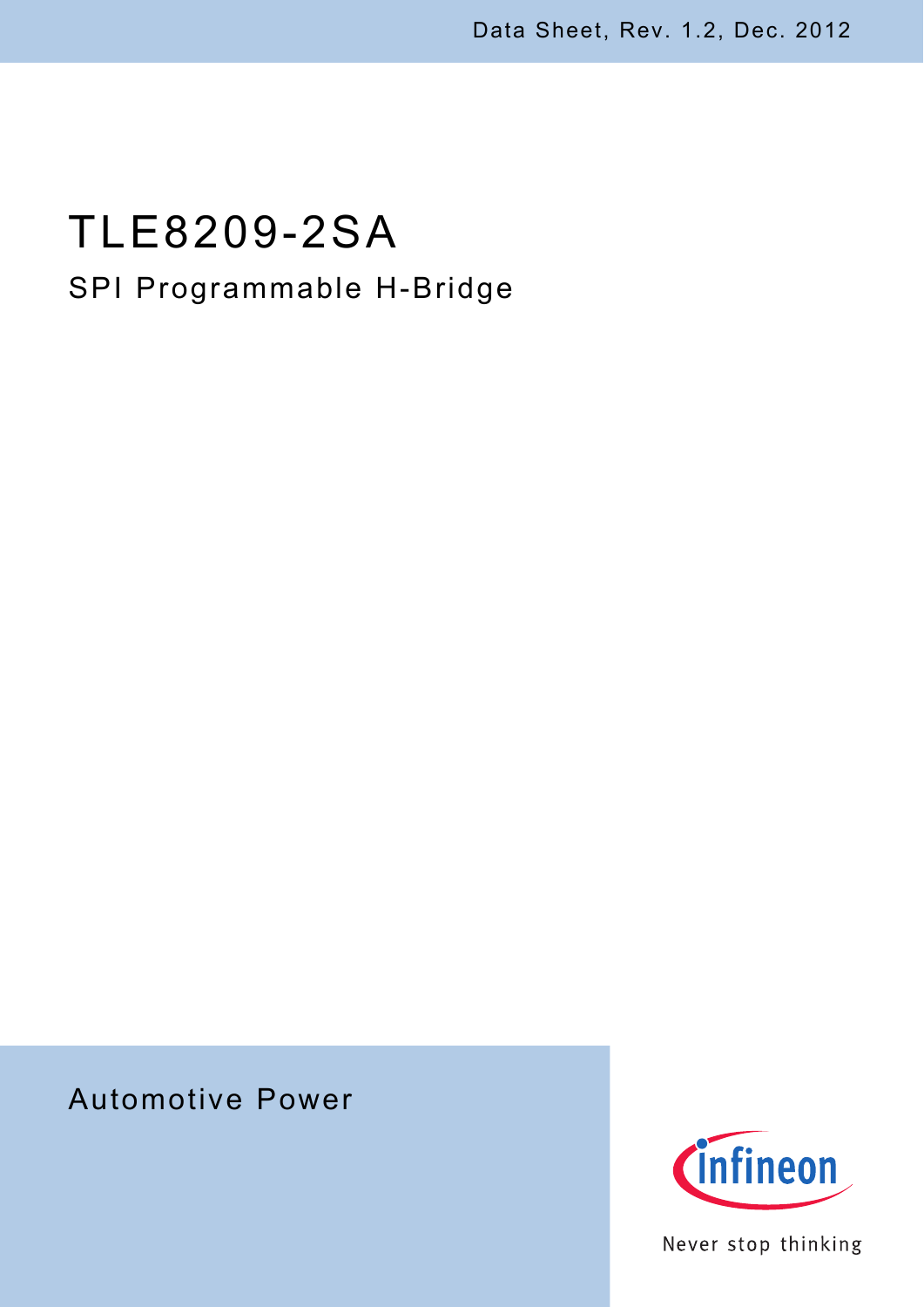

#### **Table of Contents**

### **Table of Contents**

| 1                                                                        |                                                                                                                                                                                                                                                                                                                                                                                                                                                                         |  |
|--------------------------------------------------------------------------|-------------------------------------------------------------------------------------------------------------------------------------------------------------------------------------------------------------------------------------------------------------------------------------------------------------------------------------------------------------------------------------------------------------------------------------------------------------------------|--|
| $\mathbf{2}$<br>2.1<br>2.2<br>2.3                                        |                                                                                                                                                                                                                                                                                                                                                                                                                                                                         |  |
| 3                                                                        |                                                                                                                                                                                                                                                                                                                                                                                                                                                                         |  |
| 4<br>4.1<br>4.2<br>4.3                                                   | Absolute Maximum Ratings (and account account of the contract of the contract of the contract of the contract o<br>Operating Range (and according to the contract of the contract of the contract of the contract of the contract $8$<br>Thermal Resistance in the contract of the contract of the contract of the contract of the contract of the contract of the contract of the contract of the contract of the contract of the contract of the contract of the cont |  |
| 5<br>5.1<br>5.2<br>5.3<br>5.4                                            |                                                                                                                                                                                                                                                                                                                                                                                                                                                                         |  |
| 6                                                                        | Logic Inputs and Outputs (Aller Manuscher Aller Manuscher Aller Aller Manuscher Aller Aller Aller Aller Aller                                                                                                                                                                                                                                                                                                                                                           |  |
| 7<br>7.1<br>7.2<br>7.3                                                   | Power Stages (and the contract of the contract of the contract of the contract of the contract of the contract of the contract of the contract of the contract of the contract of the contract of the contract of the contract                                                                                                                                                                                                                                          |  |
| 8<br>8.1<br>8.2<br>8.3<br>8.4<br>8.5<br>8.6<br>8.7<br>8.8<br>8.9<br>8.10 | Temperature Dependent Current Reduction (and accommodational contract of the 19                                                                                                                                                                                                                                                                                                                                                                                         |  |
| 9<br>9.1<br>9.2<br>9.3                                                   |                                                                                                                                                                                                                                                                                                                                                                                                                                                                         |  |
| 10                                                                       |                                                                                                                                                                                                                                                                                                                                                                                                                                                                         |  |
| 11                                                                       |                                                                                                                                                                                                                                                                                                                                                                                                                                                                         |  |
| 12                                                                       |                                                                                                                                                                                                                                                                                                                                                                                                                                                                         |  |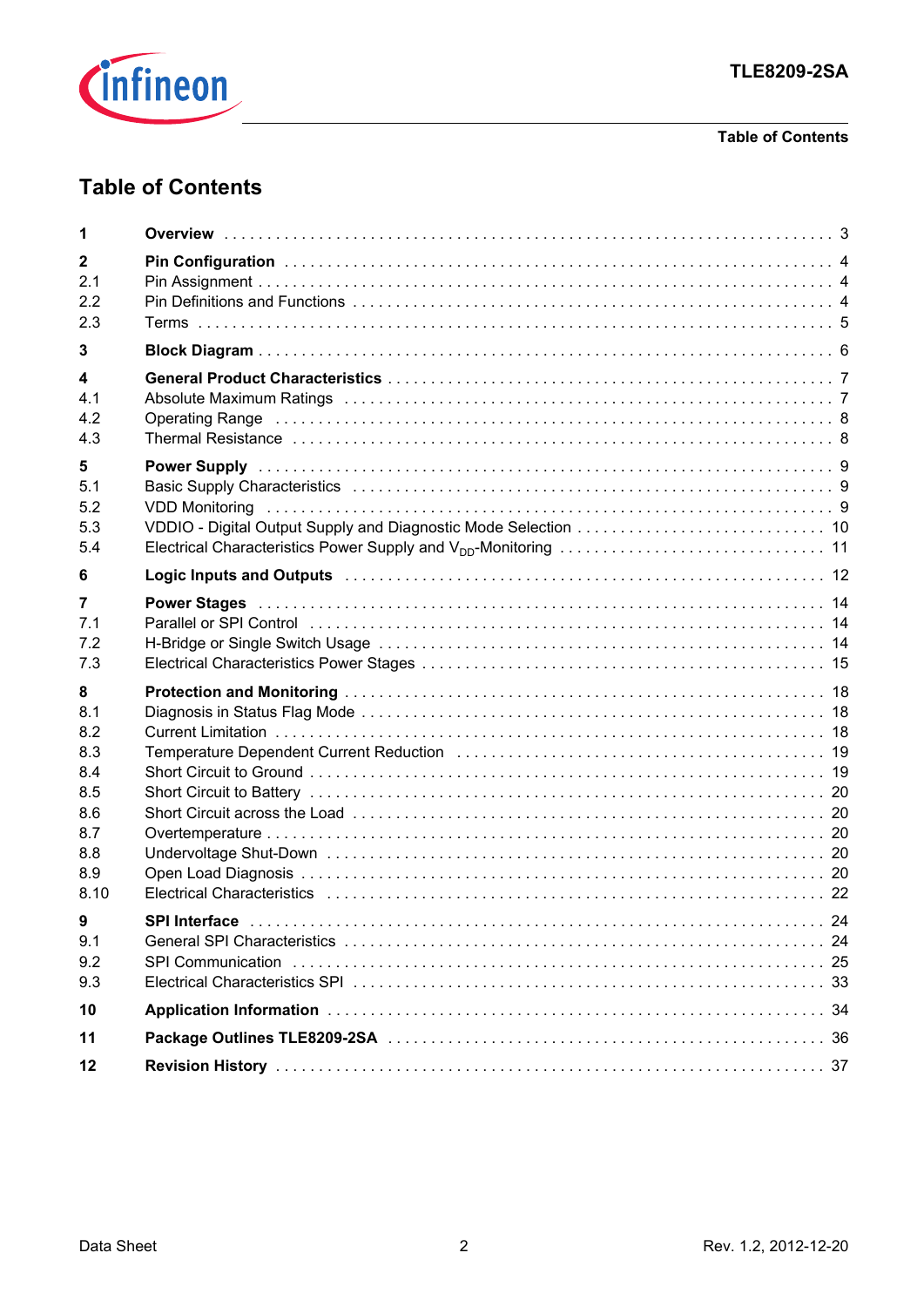

### **SPI Programmable H-Bridge TLE8209-2SA**



#### <span id="page-2-0"></span>**Features**

- Programmable current limitation from 1.5 to 8.6 A typ.
- Full path  $R_{DSon}$  of 240 mΩ (typ. at Tj=25°C)
- Operating battery supply voltage 4.5 V to 28 V
- Operating logic supply voltage 4.4 to 5.25 V
- Low standby current (8 µA typ.)
- Logic inputs TTL/CMOS-compatible
- All I/O pins overvoltage tolerant up to 18 V
- Enable and disable input
- Short circuit and overtemperature protection
- $V<sub>s</sub>$  undervoltage shutdown
- $V_{DD}$  over- and undervoltage monitoring
- Open load detection in off condition
- Temperature dependent current reduction
- Extensive diagnosis capabilities via SPI interface
- Status Flag for basic diagnosis without SPI
- Configurable as H-bridge or two independent half bridges
- Control of power stages by parallel inputs or via SPI
- Output switching frequency up to 11 kHz
- Slewrate programmable through SPI
- **Excellent EMC performance**
- AEC qualified
- Green product (RoHS compliant)

#### **Functional Description**

The TLE8209-2SA is a SPI programmable H-bridge, designed for the control of DC motors in safety critical automotive applications. It features four selectable current ranges, two selectable slew rate settings and extensive diagnosis via SPI. The device monitors the digital supply voltage  $V_{DD}$  and shuts down the output stages in case of  $V_{DD}$  over- or undervoltage, thus providing a safe switch off path in case of malfunction of the digital control circuitry.

In order to reduce power dissipation in extreme thermal conditions the current limitation threshold is reduced linearly for junction temperatures over 165°C. A thermal warning bit is set in the SPI.

The two half bridges can also be used independently to drive two separate loads like solenoids or unidirectional DC motors.

| <b>Type</b>        | Package      | <b>Body Width</b> | <b>Marking</b>     |
|--------------------|--------------|-------------------|--------------------|
| <b>TLE8209-2SA</b> | PG-DSO-20-65 | .430 mil          | <b>TLE8209-2SA</b> |



**PG-DSO-20-65**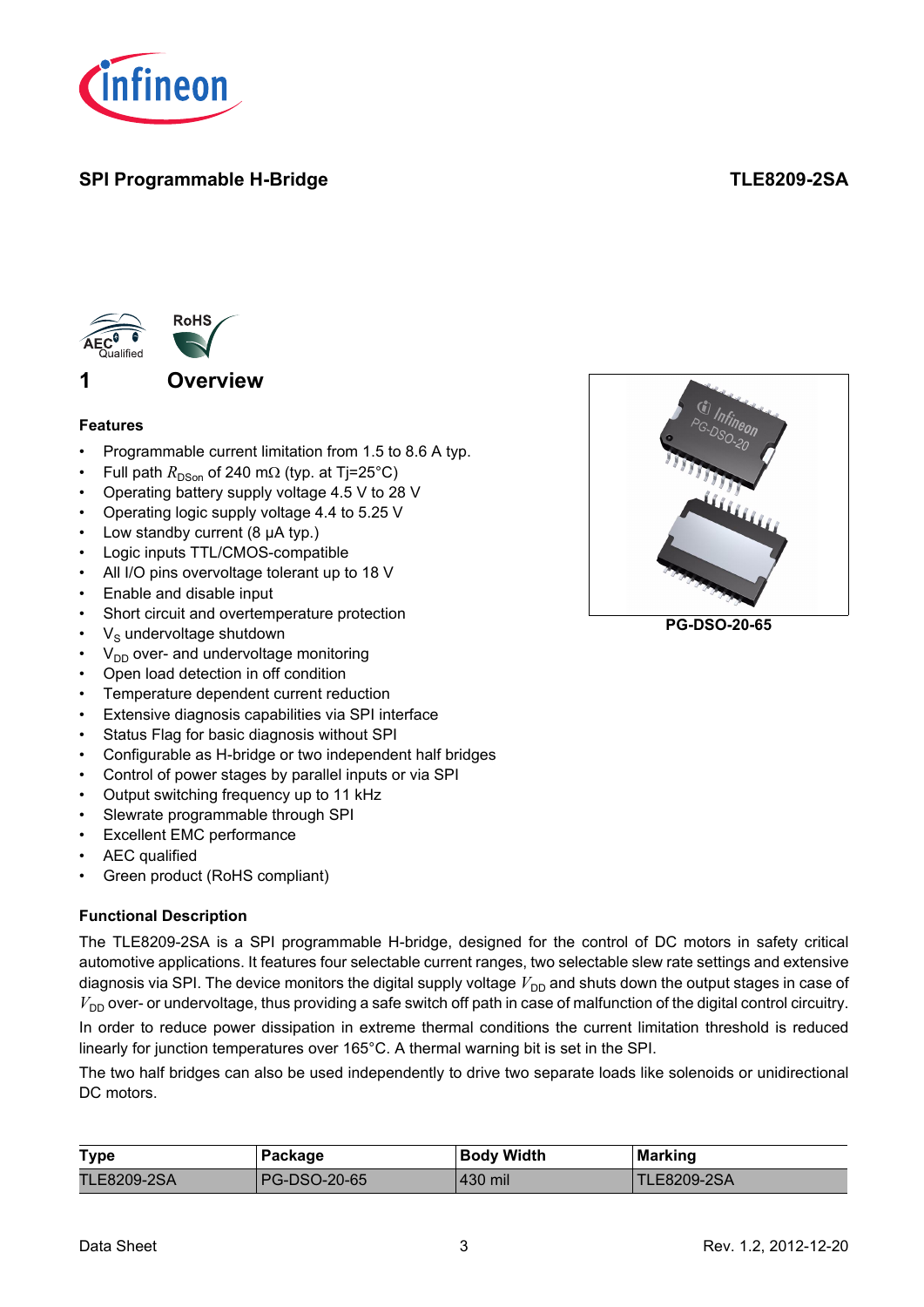

**Pin Configuration**

### <span id="page-3-0"></span>**2 Pin Configuration**

### <span id="page-3-1"></span>**2.1 Pin Assignment**



**Figure 1 Pinout TLE8209-2SA**

### <span id="page-3-2"></span>**2.2 Pin Definitions and Functions**

| Pin                     | Symbol           | <b>Function in SPI Mode</b>                                   | <b>Function in Status Flag Mode</b>                           |
|-------------------------|------------------|---------------------------------------------------------------|---------------------------------------------------------------|
| 1                       | <b>GND</b>       | Ground                                                        | Ground                                                        |
| $\overline{2}$          | <b>SO</b>        | <b>SPI Serial Data Out</b>                                    | no function - connect to GND                                  |
| 3                       | <b>VDDIO</b>     | Supply Voltage for Logic Output Buffer                        | Switches to SF-mode if connected to GND                       |
| $\overline{\mathbf{4}}$ | SS/SF            | Slave Select (low active)                                     | Status Flag (low active)                                      |
| 5                       | <b>CP</b>        | Pin for external Charge Pump Capacitor                        | Pin for external Charge Pump Capacitor                        |
| $6\phantom{1}6$         | <b>VS</b>        | Battery Supply Voltage, has to be connected to<br>pin 15      | Battery Supply Voltage, has to be<br>connected to pin 15      |
| $\overline{7}$          | IN <sub>1</sub>  | Input 1                                                       | Input 1                                                       |
| 8                       | OUT <sub>1</sub> | Output 1                                                      | Output 1                                                      |
| 9                       | <b>DIS</b>       | <b>Disable</b>                                                | <b>Disable</b>                                                |
| 10                      | <b>GND</b>       | Ground                                                        | Ground                                                        |
| 11                      | <b>GND</b>       | Ground                                                        | Ground                                                        |
| 12                      | <b>ABE</b>       | <b>Bidirectional Enable Pin</b>                               | <b>Bidirectional Enable Pin</b>                               |
| 13                      | OUT <sub>2</sub> | Output 2                                                      | Output 2                                                      |
| 14                      | IN <sub>2</sub>  | Input 2                                                       | Input 2                                                       |
| 15                      | <b>VS</b>        | Input battery supply voltage, has to be<br>connected to pin 6 | Input battery supply voltage, has to be<br>connected to pin 6 |
| 16                      | SI               | SPI Serial Data Input                                         | no function - connect to GND                                  |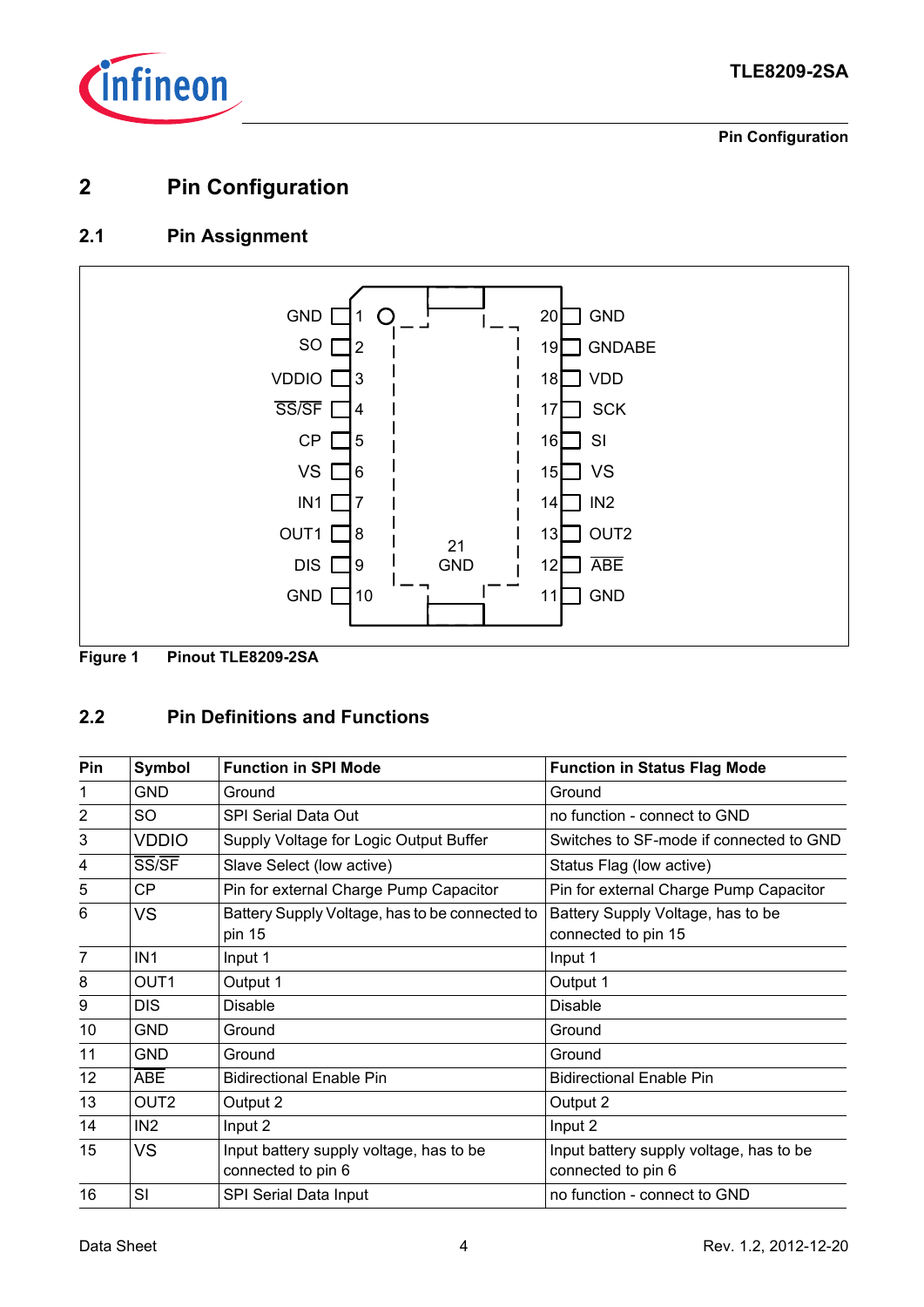

#### **Pin Configuration**

| Pin | Symbol        | <b>Function in SPI Mode</b>          | <b>Function in Status Flag Mode</b>  |
|-----|---------------|--------------------------------------|--------------------------------------|
| 17  | <b>SCK</b>    | <b>SPI Clock</b>                     | no function - connect to GND         |
| 18  | <b>VDD</b>    | $V_{\sf DD}$ supply                  | $V_{\text{DD}}$ supply               |
| 19  | <b>GNDABE</b> | Sense ground for $V_{DD}$ monitoring | Sense ground for $V_{DD}$ monitoring |
| 20  | <b>GND</b>    | Ground                               | Ground                               |
| 21  | <b>GND</b>    | Heatslug - connect to GND            | Heatslug - connect to GND            |

### <span id="page-4-0"></span>**2.3 Terms**



**Figure 2 Terms TLE8209-2SA**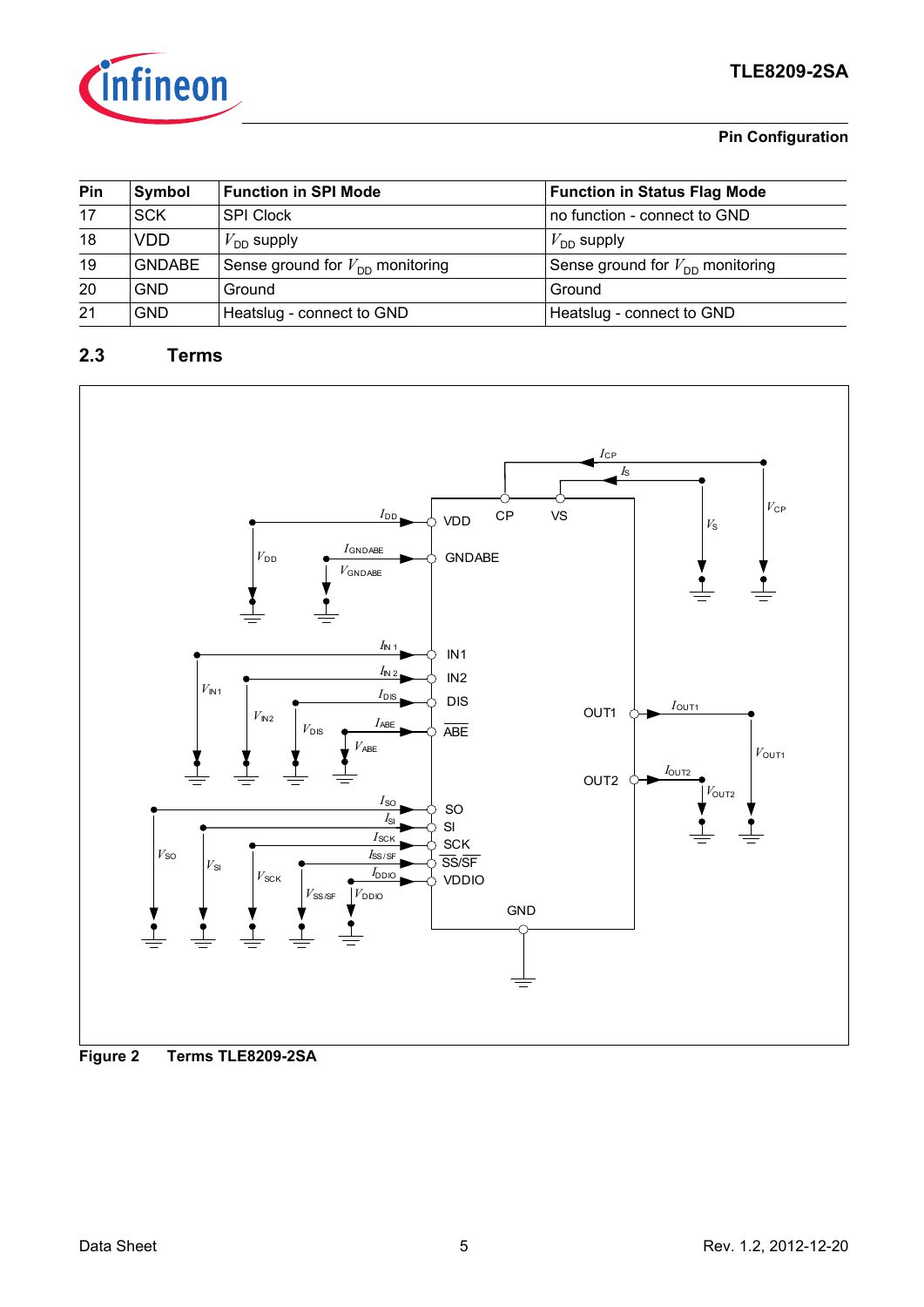

**Block Diagram**

### <span id="page-5-0"></span>**3 Block Diagram**



**Figure 3 Block Diagram TLE8209-2SA**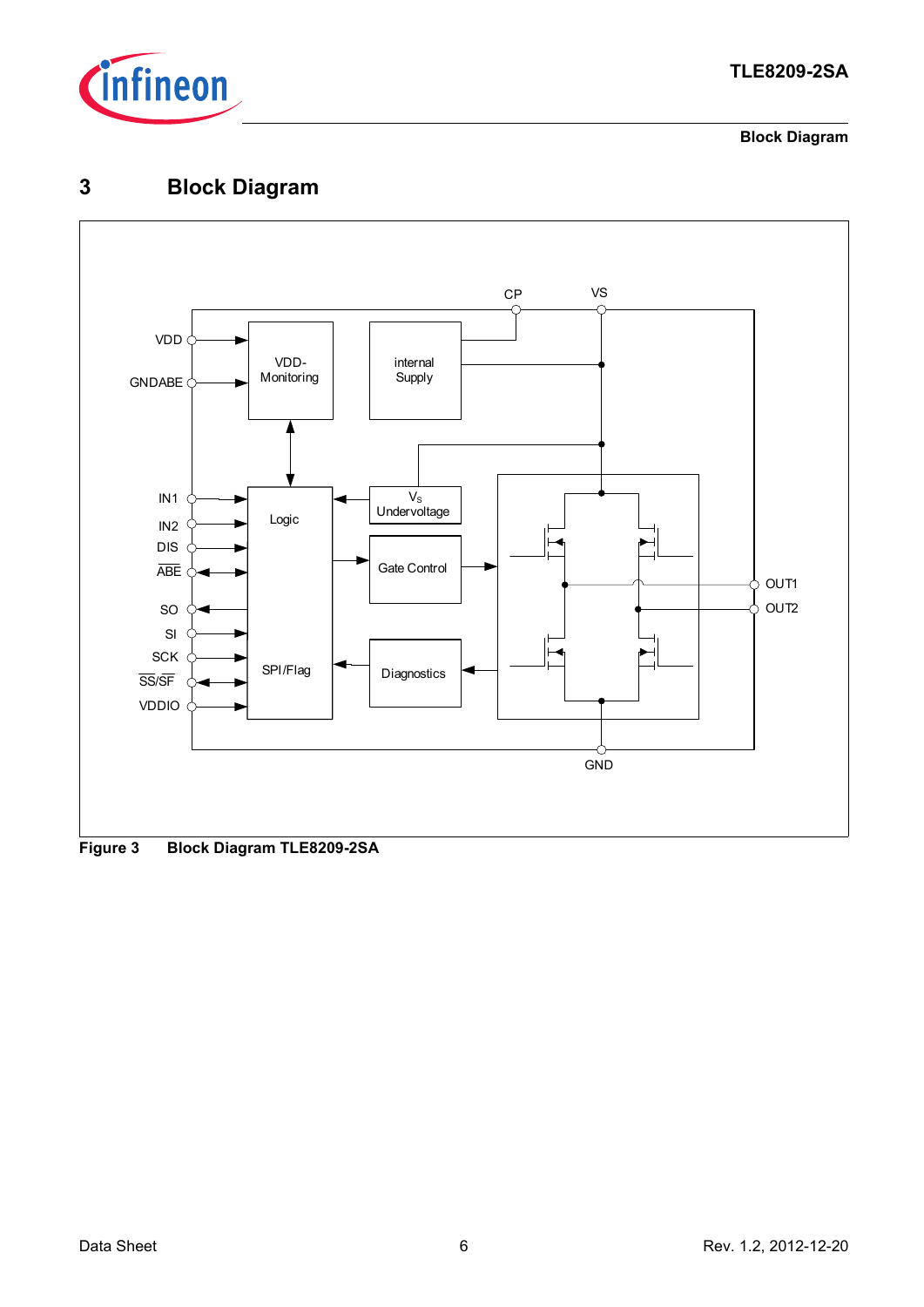

#### **General Product Characteristics**

### <span id="page-6-0"></span>**4 General Product Characteristics**

### <span id="page-6-1"></span>**4.1 Absolute Maximum Ratings**

#### **Absolute Maximum Ratings 1)**

 $T_{\rm j}$  = -40 ⋅C to 150 ⋅C; all voltages with respect to ground, positive current flowing into pin (unless otherwise specified)

| Pos.   | <b>Parameter</b>                                               | <b>Symbol</b>         | <b>Limit Values</b> |                             | <b>Unit</b>       | <b>Test Conditions / Comment</b> |  |  |  |
|--------|----------------------------------------------------------------|-----------------------|---------------------|-----------------------------|-------------------|----------------------------------|--|--|--|
|        |                                                                |                       | Min.                | Max.                        |                   |                                  |  |  |  |
| 4.1.1  | Junction temperature                                           | $T_{\rm i}$           | -40                 | 150                         | $\circ$ C         |                                  |  |  |  |
|        |                                                                |                       | 150                 | 175                         |                   | 100h cumulative                  |  |  |  |
| 4.1.2  | Storage temperature                                            | $T_{\rm s}$           | $-55$               | 150                         | $^\circ \text{C}$ |                                  |  |  |  |
| 4.1.3  | Ambient temperature                                            | $T_{\rm a}$           | -40                 | 125                         | $\circ$ C         |                                  |  |  |  |
| 4.1.4  | Battery supply voltage                                         | $V_{\rm S}$           | $-0.5$              | 40                          | V                 | Static destruction proof         |  |  |  |
|        |                                                                |                       | $-2$                | 40                          | V                 | Dynamic destruction proof        |  |  |  |
|        |                                                                |                       |                     |                             |                   | $t$ < 0.5 s (single pulse,       |  |  |  |
|        |                                                                |                       |                     |                             |                   | $T_{\text{start}}$ < 85 °C)      |  |  |  |
| 4.1.5  | Logic supply voltage                                           | $V_{\text{DD}}$       | $-0.5$              | 18                          | V                 |                                  |  |  |  |
| 4.1.6  | Supply for logic out                                           | $V_{\text{DDIO}}$     | $-0.5$              | 18                          | V                 |                                  |  |  |  |
| 4.1.7  | Voltage at logic pins<br>ABE, IN1, IN2, DIS, SCK,<br>SS/SF, SI | $V_{\mathsf{IN}}$     | $-0.5$              | 18                          | V                 |                                  |  |  |  |
| 4.1.8  | Voltage at SO                                                  | $V_{\text{SO}}$       | $-0.5$              | $V_{\text{DDIO}}$<br>$+0.3$ | V                 |                                  |  |  |  |
| 4.1.9  | Voltage at CP                                                  | $V_{\text{CP}}$       | $V_{\rm s}$ -0.3    | $V_{\rm s}$ +5.0            | V                 | $0V < V_{\rm s}$ < 40V           |  |  |  |
| 4.1.10 | Voltage at GNDABE                                              | $V_{\mathsf{GNDABE}}$ | $V_{GND}$ -0.3      | $V_{GND}$ +0.3              | V                 |                                  |  |  |  |

#### **ESD Susceptibility**

| 4.1.11 | <b>ESD Resistivity to GND</b> | ESD | $\sim$<br>-Z |     | kV | HBM <sup>2</sup>                       |
|--------|-------------------------------|-----|--------------|-----|----|----------------------------------------|
| 4.1.12 |                               |     | -8           |     | kV | HBM <sup>2)</sup> , Pins OUT1 and OUT2 |
| 4.1.13 |                               |     | $-500$       | 500 |    | CDM <sup>3</sup>                       |
| 4.1.14 |                               |     | $-750$       | 750 |    | $ CDM^{3}$ , Pins 1, 10, 11, 20        |

1) Not subject to production test, specified by design.

2) ESD susceptibility HBM according to EIA/JESD22-A114-B (1.5kΩ, 100pF)

3) ESD susceptibility, Charged Device Model "CDM" EIA/JESD22-C101

*Note: Stresses above the ones listed here may cause permanent damage to the device. Exposure to absolute maximum rating conditions for extended periods may affect device reliability.*

*Note: Integrated protection functions are designed to prevent IC destruction under fault conditions described in the data sheet. Fault conditions are considered as "outside" normal operating range. Protection functions are not designed for continuous repetitive operation.*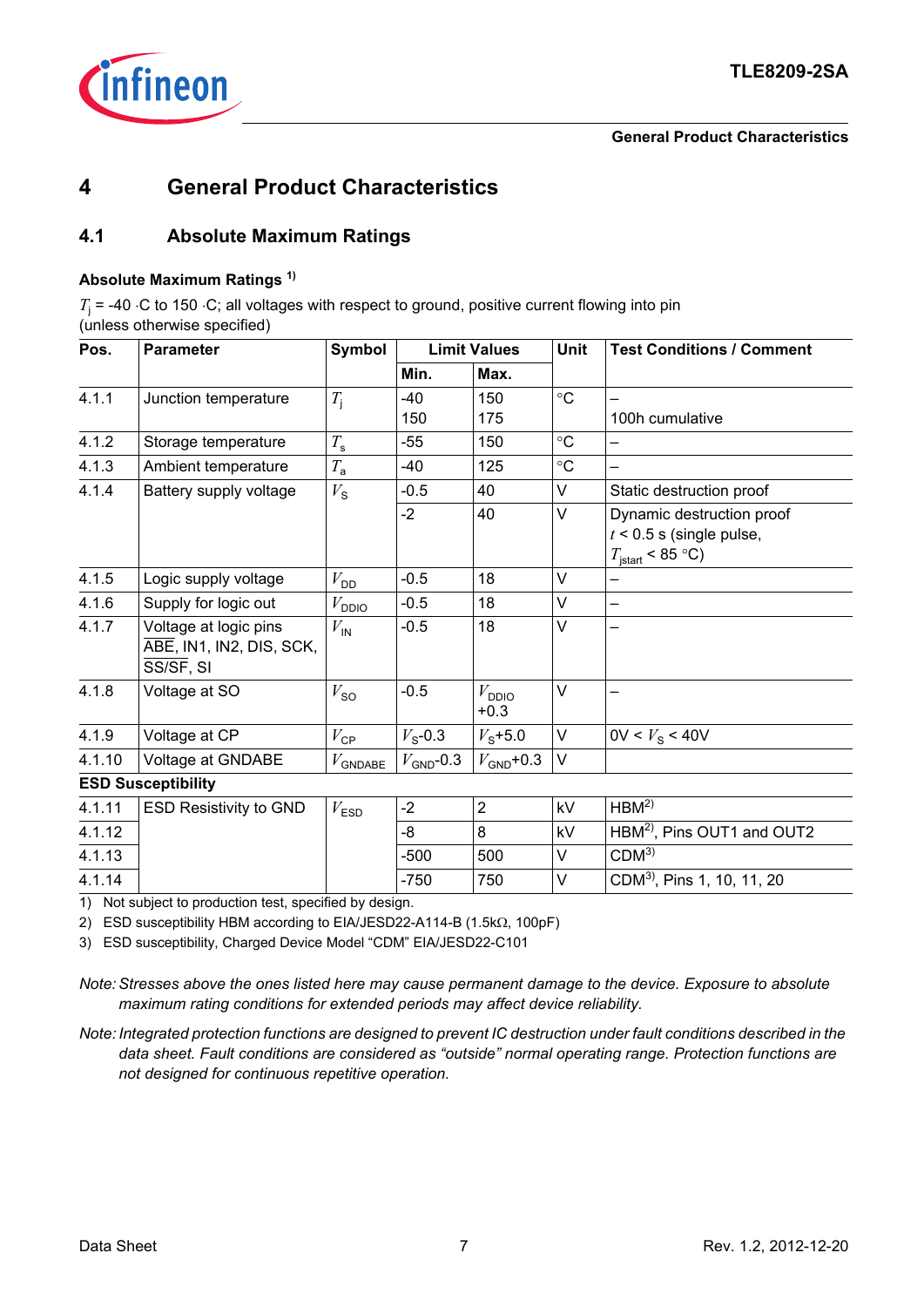

#### **General Product Characteristics**

### <span id="page-7-0"></span>**4.2 Operating Range**

| Pos.  | <b>Parameter</b>                 |                   | <b>Limit Values</b><br>Symbol |      | <b>Unit</b> | <b>Remark</b> |  |
|-------|----------------------------------|-------------------|-------------------------------|------|-------------|---------------|--|
|       |                                  |                   | Min.                          | Max. |             |               |  |
| 4.2.1 | $V_{\rm s}$ supply voltage range | $V_{\rm S}$       | 4.5                           | 28   | V           |               |  |
| 4.2.2 | $V_{\text{DD}}$ supply voltage   | $V_{\mathsf{DD}}$ | 4.4                           | 5.25 | ٧           |               |  |
| 4.2.3 | $V_{\sf DDO}$ supply voltage.    | <b>DDIO</b>       | 0                             | 5.5  | V           |               |  |
| 4.2.4 | <b>PWM</b> frequency             |                   |                               | 11   | kHz         |               |  |
| 4.2.5 | Junction temperature             | $T_\mathsf{J}$    | -40                           | 150  | $^{\circ}C$ |               |  |

*Note: Within the operating range the IC operates as described in the circuit description. The electrical characteristics are specified within the conditions given in the related electrical characteristics table.*

### <span id="page-7-1"></span>**4.3 Thermal Resistance**

| Pos.  | <b>Parameter</b>                  | Symbol              | <b>Limit Values</b> |      |      |     |              |  | Unit |  | <b>Remark</b> |
|-------|-----------------------------------|---------------------|---------------------|------|------|-----|--------------|--|------|--|---------------|
|       |                                   |                     | Min.                | Typ. | Max. |     |              |  |      |  |               |
| 4.3.6 | Junction to Case <sup>1)</sup>    | $R_{thJC}$          |                     |      | 1.6  | K/W | -            |  |      |  |               |
| 4.3.7 | Junction to Ambient <sup>1)</sup> | $R_{\mathsf{thJA}}$ | -                   |      | -    | K/W | $\mathbf{2}$ |  |      |  |               |

<span id="page-7-2"></span>1) Not subject to production test, specified by design.

2) Simulation according to Jedec JESD51-2,-5,-7; natural convection; FR4 2s2p board 76.2 x 114.3 x 1.5 mm (2 x 70µm Cu, 2 x 35µm Cu)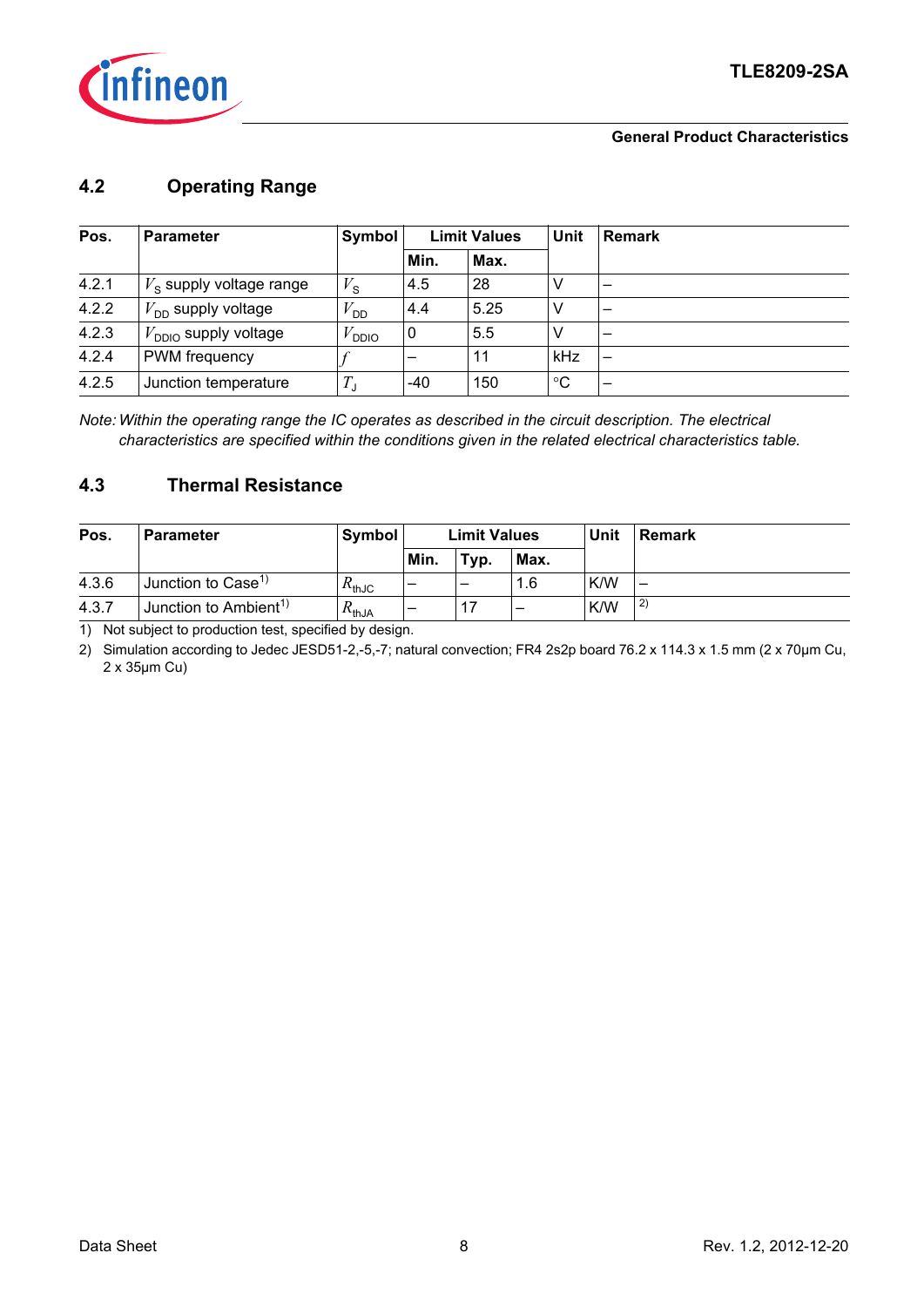

**Power Supply**

### <span id="page-8-0"></span>**5 Power Supply**

### <span id="page-8-1"></span>**5.1 Basic Supply Characteristics**

The TLE8209-2SA has three different supply pins: VDD, VS and VDDIO. VDD is used to supply the internal logic circuitry. VS connects to battery voltage and supplies the output stages. The voltage at pin VDDIO defines the high level output voltage at the pin SO of the SPI interface. VDDIO is also used as a mode select pin. If VDDIO is connected to ground, the device is set to status flag mode (SPI inactive).

On power up the device will enter a functional state when  $V_{DD}$  rises above the functional reset threshold  $V_{DD|RES}$ . In this state all output stages are inactive and internal registers are cleared. When  $V_{DD}$  rises further above the power on reset threshold  $V_{\text{DD-POR}}$  the device starts operation with a delay time of  $t_{\text{POR}}$ .

### <span id="page-8-3"></span><span id="page-8-2"></span>**5.2 VDD Monitoring**

The logic supply voltage level at the pin VDD is monitored. If the voltage at pin  $V_{DD}$  is out of the permissible range of  $V_{DD-L}$  ...  $V_{DD-H}$  the power stages of TLE8209-2SA are switched off and pin ABE is pulled to ground. To suppress glitches in the  $V_{DD}$  monitoring, a glitch filter is implemented.  $V_{DD}$  is measured with reference to pin GNDABE. The state of VDD monitoring is stored in STATCON\_REG and can be read out via SPI.

The output stages can also be turned off by pulling the ABE pin to ground externally.

In case of VDD failure, the output stages are switched off, even if the pin ABE should be connected to a high level signal because of external short circuit to VDD or battery voltage (up to 18V). OUT1 and OUT2 cannot be switched on in over- or undervoltage condition, switching off is always possible. A power on reset ( $V_{DD}$   $\lt V_{DD}$   $_{POR}$ ) switches off all stages without delay.

Control of VDD-monitoring is possible in SPI mode only. Detailed information (differentiation of over and undervoltage detection) is only possible by SPI interface.

#### **Behavior of VDD monitoring in SF mode:**

- monitoring is present with the specified values for over- and undervoltage
- any test of over- and undervoltage threshold is not possible
- the latch for overvoltage is disabled

#### **VDD Undervoltage**

If the VDD voltage is lower than the supply voltage supervisory lower threshold (V<sub>DD\_THL</sub>), output stages are shut off after a filtering time ( $t_{FIL\ OFF}$ ) and the bi-directional pin ABE is pulled low. At the transition from undervoltage to normal voltage the signal at pin ABE goes high and the output stages will return to normal operation after a filtering time ( $t_{FIL\ ON}$ ) has expired. For output control via SPI the bits MUX and SINx in the config register have to be reprogrammed. New failures are not stored to diagnostic registers during undervoltage, register content remains valid, writing new information to configuration registers is possible as far as they are not reset by ABE. If VDD falls below the power-on-reset supply voltage ( $V_{\text{DD-POR}}$ ) all stages are shut off and ABE is switched active low. When VDD is rising above the power-on-reset supply voltage threshold ( $V_{DD\_POR}$ ) a power-on-reset is generated ( $t_{POR}$ ), setting all registers to its default state.

#### **VDD Overvoltage**

If the VDD voltage is higher than the supply voltage supervisory upper threshold ( $V_{DD-THH}$ ), all output stages are shut off after a filtering time ( $t_{FIL OFF}$ ) and the bi-directional pin ABE is pulled low. The behavior of the ABE level and output stages on the return of VDD from overvoltage to the correct range is configured in STATCON\_REG, bit CONFIG0)

CONFIG0='1': ABE is latched and outputs remain off after overvoltage. Return to normal operation is only possible with power-on reset or by changing this bit via SPI.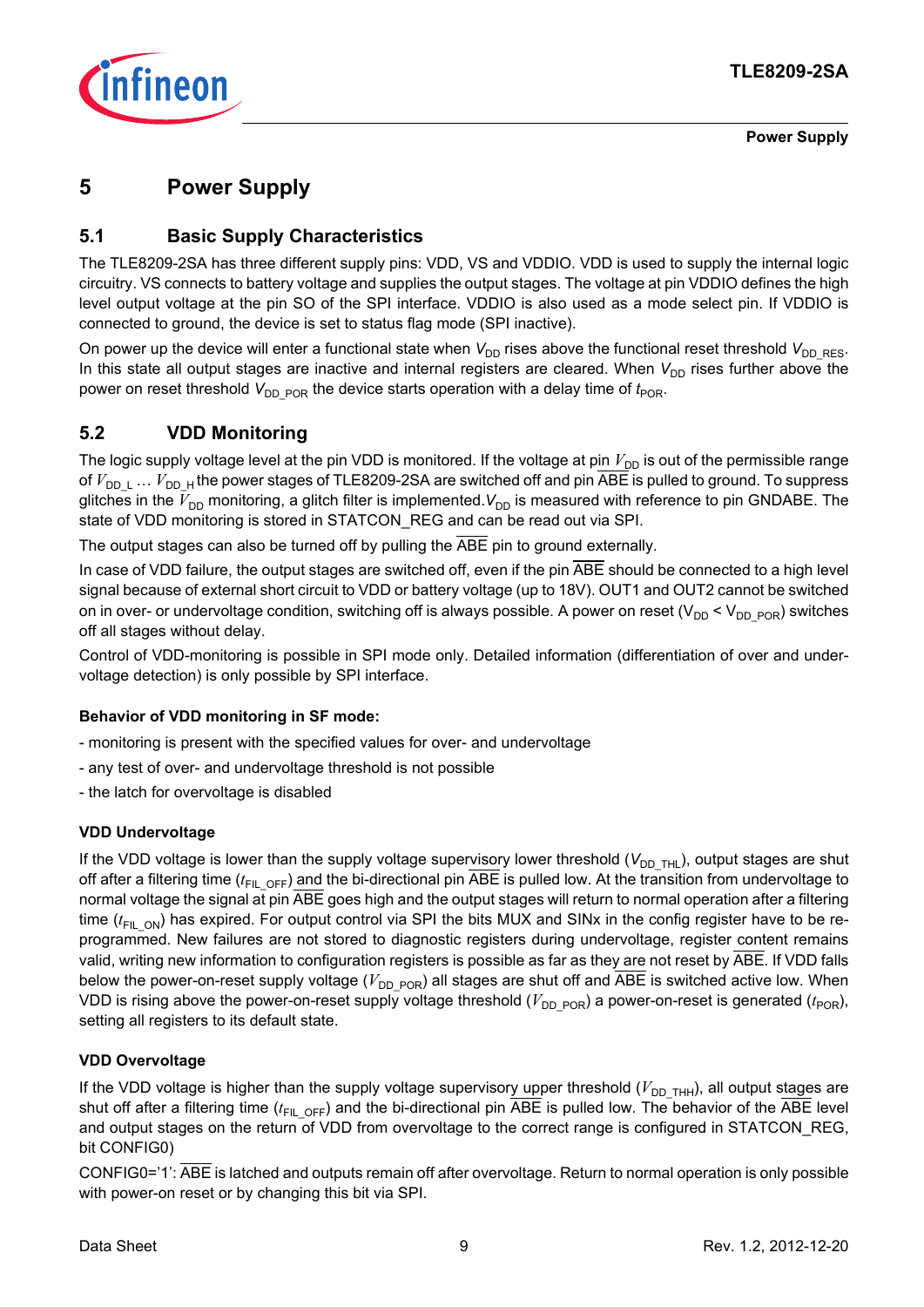

#### **Power Supply**

CONFIG0='0': ABE is inactive after VDD returned to normal operating voltage and filtering time has expired.

At the transition from overvoltage to normal condition, the output stages will return to normal operation. For output control via SPI the bits MUX and SINx in the config register have to be re-programmed. New failures are not stored to diagnostic registers during overvoltage, register content remains valid, writing new information to configure registers is possible as far as they are not reset by ABE.

#### **VDD Monitoring Test Mode**

Testing of VDD monitoring is possible in SPI mode only. The latch function for over voltage at VDD has to be switched of (CONFIG0=0 in STATCON\_REG)

#### **Testing upper threshold:**

By writing 00xxxxxxb into STATCON\_REG, the overvoltage threshold is reduced to VDD\_TEST\_H. STATCON\_REG bit 2 and 0 have to be LOW then. After writing 1xxxxxxxb to STATCON\_REG, bit 2 and 0 in STATCON REG must be HIGH again

#### **Testing lower threshold:**

.

By writing 01xxxxxxb into STATCON\_REG, the undervoltage threshold is increased to VDD\_TEST\_L. STATCON\_REG bit 2 and 1 have to be LOW then. After writing 1xxxxxxxb to STATCON\_REG, bit 2 and 1 in STATCON REG must be HIGH again.

### <span id="page-9-1"></span><span id="page-9-0"></span>**5.3 VDDIO - Digital Output Supply and Diagnostic Mode Selection**

The voltage at  $V_{DDIO}$  is used to supply the output buffer at the SO pin (serial output of SPI-interface). The VDDIO pin is also used to select SPI- or in status flag (SF) diagnostic mode. As soon as  $V_{DDIO}$  is lower than  $V_{DDIO}$ , the device is put into status flag mode.



**Figure 4**  $V_{\text{DDO}}$  and SO-Pin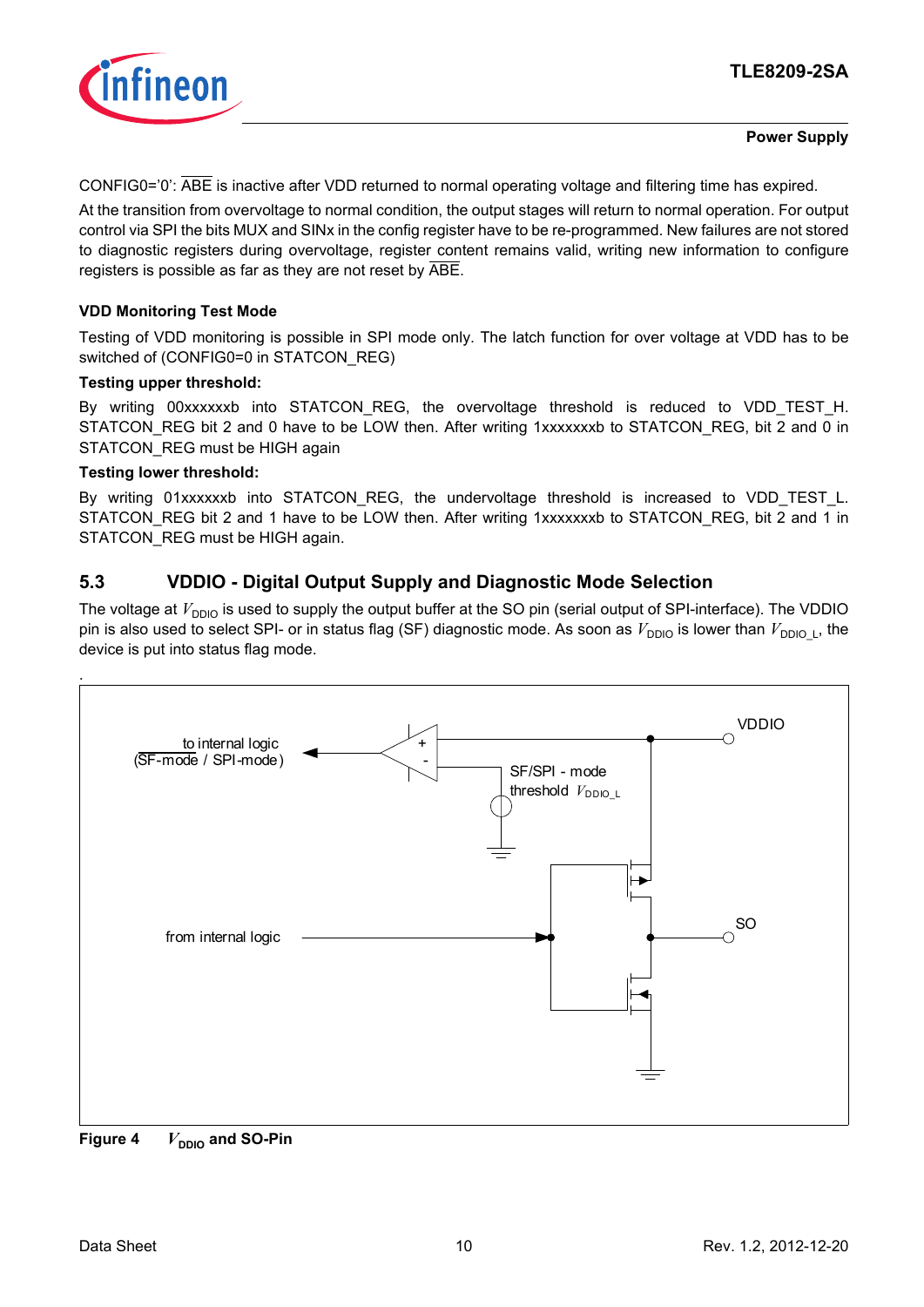

**Power Supply**

### <span id="page-10-0"></span>**5.4** Electrical Characteristics Power Supply and V<sub>DD</sub>-Monitoring

#### **Electrical Characteristics: Power Supply and V<sub>DD</sub>-Monitoring**

 $V_s$  = 5 V to 28 V;  $V_{\text{DD}}$  = 5.0 V,  $T_i$  = -40 ⋅C to 150 ⋅C, all voltages with respect to ground, positive current flowing into pin (unless otherwise specified)

| Pos.          | <b>Parameter</b>                              | <b>Symbol</b>            |                          | <b>Limit Values</b>      |                | Unit      | <b>Test Conditions</b>                                                                                     |  |
|---------------|-----------------------------------------------|--------------------------|--------------------------|--------------------------|----------------|-----------|------------------------------------------------------------------------------------------------------------|--|
|               |                                               |                          | Min.                     | Typ.                     | Max.           |           |                                                                                                            |  |
| <b>Supply</b> |                                               |                          |                          |                          |                |           |                                                                                                            |  |
| 5.4.1         | <b>Supply Current</b>                         | $I_{\mathsf{VS}}$        |                          | 8                        | 20             | μA        | $I_{\text{OUT}} = 0 \text{ A}, V_{\text{DD}} = 0 \text{ V},$<br>$V_{\rm S}$ < 18 V, T <sub>i</sub> < 125°C |  |
|               |                                               |                          |                          | 2.1                      | $\overline{4}$ | mA        | bridge disabled,<br>$I_{\text{OUT}} = 0$ A,<br>$5 V < Vs$ < 18 V                                           |  |
|               |                                               |                          |                          | 2.5                      | 5              | mA        | $f = 2$ kHz, $I_{\text{OUT}} = 0$ A,<br>$5 V < Vs$ < 18 V                                                  |  |
|               |                                               |                          |                          | 4                        | 9              | mA        | $f = 10$ kHz, $I_{\text{OUT}} = 0$ A,<br>$5 V < Vs$ < 18 V                                                 |  |
|               |                                               |                          | —                        | 4.8                      | 13             | mA        | $f = 10$ kHz, $I_{\text{OUT}} = 0$ A,<br>5 V < V <sub>S</sub> < 28 V                                       |  |
| 5.4.2         | <b>Functional Reset Threshold</b>             | $V_{\text{DD\_RES}}$     |                          | 1.4                      | 2.5            | $\vee$    |                                                                                                            |  |
| 5.4.3         | Power On Reset Threshold                      | $V_{\text{DD\_FOR}}$     | 3.5                      | 3.75                     | 4.0            | V         |                                                                                                            |  |
| 5.4.4         | Power On Reset Delay<br>Time                  | $t_{\text{POR}}$         |                          | 0.22                     | 0.5            | ms        | $V_{\text{DD}}$ = on --> output<br>stage active, no load                                                   |  |
| 5.4.5         | VDD Input current                             | $I_{\mathsf{DD}}$        |                          | $\overline{7}$           | 9              | mA        | $4.5V < V_{DD} < 5.5V$                                                                                     |  |
| 5.4.6         | VDDIO Input current                           | $I_{\text{DDIO}}$        |                          | 30                       | 100            | μA        | SPI-mode<br>no load at SO<br>no SPI communication                                                          |  |
| 5.4.7         | SF-mode Threshold                             | $V_{\text{DDIO\_L}}$     | $\overline{\phantom{0}}$ | $\overline{\phantom{0}}$ | 1.0            | V         | —                                                                                                          |  |
| 5.4.8         | SPI-mode Threshold                            | $V_{\text{DDIQ_H}}$      | 2.0                      |                          |                | V         |                                                                                                            |  |
| 5.4.9         | Mode selection hysteresis                     | $V_{\text{DDIO\_HYS}}$   | 0.2                      | 0.5                      | 1.0            | $\vee$    |                                                                                                            |  |
|               | $V_{DD}$ -Monitoring                          |                          |                          |                          |                |           |                                                                                                            |  |
| 5.4.10        | Overvoltage threshold                         | $V_{\text{DD\_THH}}$     | 5.25                     | 5.4                      | 5.5            | $\vee$    | Voltage referred to                                                                                        |  |
| 5.4.11        | Undervoltage threshold                        | $V_{\text{DD\_THL}}$     | 4.2                      | 4.3                      | 4.4            | $\vee$    | <b>GNDABE</b>                                                                                              |  |
| 5.4.12        | Test mode reduced<br>Overvoltage threshold    | $V_{\text{DD\_TEST\_H}}$ | 4.2                      | 4.3                      | 4.4            | V         |                                                                                                            |  |
| 5.4.13        | Test mode increased<br>Undervoltage threshold | $V_{\rm DD\_TEST\_L}$    | 5.25                     | 5.4                      | $5.5\,$        | V         |                                                                                                            |  |
| 5.4.14        | Filter time for glitch<br>suppression         | $t_{\text{FIL}}$         | 60                       | 100                      | 135            | $\mu$ S   | —                                                                                                          |  |
| 5.4.15        | Maximum Slew Rate on<br>VDD <sup>1</sup>      | $V_{\rm DD\_slew}$       |                          |                          | 0.5            | $V/\mu s$ |                                                                                                            |  |

1) Not subject to production test; specified by design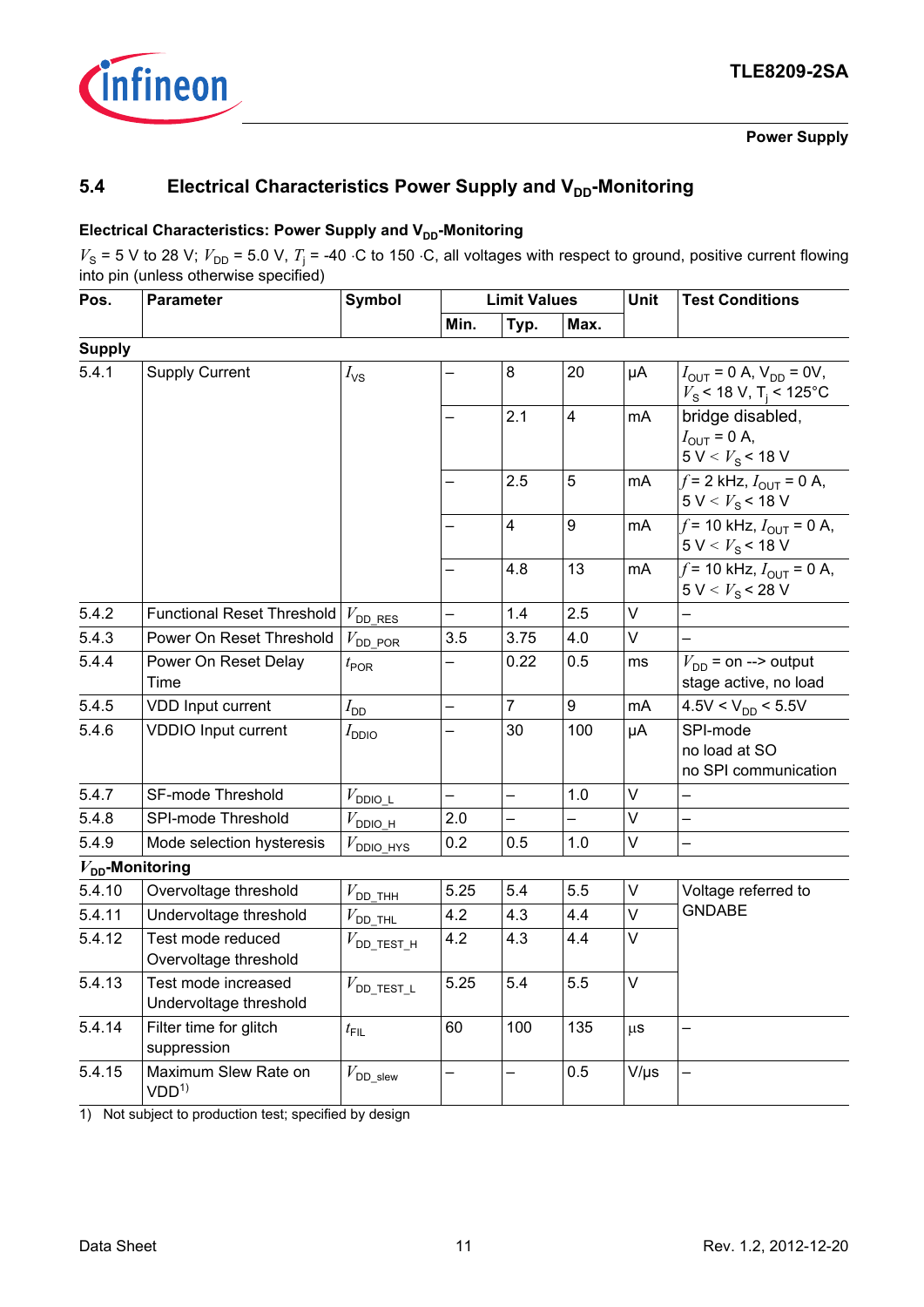

### <span id="page-11-0"></span>**6 Logic Inputs and Outputs**

The threshold specifications for the logic inputs are compatible to both 5 and 3.3 V standard CMOS microcontroller ports. All inputs (except ABE) feature internal pull-up current sources. The logic output SO is supplied by  $V_{\text{DDIO}}$ .  $V_{\text{DDIO}}$  can be supplied with either 5 or 3.3 V, so the output thresholds of SO can be configured to the required I/O voltage.

#### **Electrical Characteristics: Control Inputs**

 $V_s$  = 5 V to 28 V;  $V_{\text{DD}}$  = 5.0 V;  $T_i$  = -40 ⋅C to 150 ⋅C, all voltages with respect to ground, positive current flowing into pin (unless otherwise specified)

| Pos.            | <b>Parameter</b>                  | <b>Symbol</b>                                            |                          | <b>Limit Values</b>      |                      | Unit   | <b>Test Conditions</b>                                                   |  |
|-----------------|-----------------------------------|----------------------------------------------------------|--------------------------|--------------------------|----------------------|--------|--------------------------------------------------------------------------|--|
|                 |                                   |                                                          | Min.                     | Typ.                     | Max.                 |        |                                                                          |  |
| <b>IN1, IN2</b> |                                   |                                                          |                          |                          |                      |        |                                                                          |  |
| 6.0.1           | Low level                         | $V_{\mathsf{INx\_L}}$                                    | $-0.3$                   | $\overline{\phantom{0}}$ | 1.0                  | $\vee$ |                                                                          |  |
| 6.0.2           | High level                        | $V_{\mathsf{INx\_H}}$                                    | 2.0                      | $\qquad \qquad -$        | $V_{\text{DD}}$ +0.3 | V      |                                                                          |  |
| 6.0.3           | Hysteresis                        | $V_{\mathsf{INx\_HYS}}$                                  | 0.2                      |                          | 1.0                  | V      |                                                                          |  |
| 6.0.4           | Input Current (Pull Up)           | $I_{\text{INX}}$                                         | $-30$                    | $-20$                    | $-10$                | μA     | 0 V < $V_{\text{INx}}$ < 2.1 V                                           |  |
| 6.0.5           |                                   |                                                          | 0                        | $\overline{2}$           | 5                    | μA     | $V_{INX}$ > 3.0 V                                                        |  |
| 6.0.6           | Input Capacity <sup>1)</sup>      | $C_{\text{INX}}$                                         | $\overline{\phantom{0}}$ | $\overline{\phantom{0}}$ | 20                   | pF     | 2)                                                                       |  |
| <b>DIS</b>      |                                   |                                                          |                          |                          |                      |        |                                                                          |  |
| 6.0.7           | Low level                         | $V_{\rm DIS\_L}$                                         | $-0.3$                   | $\qquad \qquad -$        | 1.0                  | $\vee$ | —                                                                        |  |
| 6.0.8           | High level                        | $V_{\text{DIS\_H}}$                                      | 2.0                      |                          | $V_{DD}$ +0.3        | V      |                                                                          |  |
| 6.0.9           | Hysteresis                        | $V_{\text{DIS\_HYS}}$                                    | 0.2                      |                          | 1.0                  | V      |                                                                          |  |
| 6.0.10          | Input Current (Pull Up)           | $I_{\text{DIS}}$                                         | $-200$                   | $-125$                   | $-50$                | μA     | 0 V < $V_{\text{DIS}}$ < 2.1 V                                           |  |
| 6.0.11          |                                   |                                                          | 0                        | $\overline{2}$           | 5                    | μA     | $V_{\text{DIS}}$ > 3.0 V                                                 |  |
| 6.0.12          | Input Capacity <sup>1)</sup>      | $C_{\text{DIS}}$                                         |                          |                          | 20                   | pF     | $\overline{2)}$                                                          |  |
| 6.0.13          | Minimum Pulse Width <sup>1)</sup> | $t_{\text{DIS}}$                                         | 0.4                      | 0.8                      | 1.5                  | μs     | -                                                                        |  |
| <b>ABE</b>      |                                   |                                                          |                          |                          |                      |        |                                                                          |  |
| 6.0.14          | Output low-level voltage          | $V_{\sf ABE\_OUTL}$                                      |                          |                          | 1.2                  | $\vee$ | $V_{\text{DD\_THH}}$ < $V_{\text{DD}}$ < 18 V<br>$I_{\text{ABE}}$ < 5 mA |  |
| 6.0.15          |                                   |                                                          |                          | $\qquad \qquad -$        | 1.0                  | $\vee$ | $2.5 V < V_{DD} < V_{DD\_THL}$<br>$I_{\text{ABE}}$ < 1 mA                |  |
| 6.0.16          | Input threshold high              | $V_{\rm ABE\_INH}$                                       | $0.7*V_{DD}$             | $\overline{\phantom{0}}$ |                      | $\vee$ | $\overline{\phantom{0}}$                                                 |  |
| 6.0.17          | Input threshold low               | $V_{\sf ABE\_INL}$                                       |                          |                          | $0.3*V_{DD}$         | V      |                                                                          |  |
| 6.0.18          | <b>Hysteresis</b>                 | $V_{\rm ABE\_IMHY}$                                      | 0.2                      | $\qquad \qquad -$        | 1.0                  | V      |                                                                          |  |
| 6.0.19          | Minimum pulse width <sup>1)</sup> | $t_{\sf ABE}$                                            | 0.4                      | 0.8                      | 1.5                  | μs     |                                                                          |  |
| 6.0.20          | ABE Input current (Pull           | $-I_{\sf ABE\_L}$                                        | 20                       | 40                       | 120                  | μA     | 1.5 V < $V_{\text{ABE}}$ < 18 V                                          |  |
| 6.0.21          | Down)                             |                                                          | 0                        | -                        | 60                   | μA     | $0 V < V_{ABE}$ < 1.5 V                                                  |  |
| SI              |                                   |                                                          |                          |                          |                      |        |                                                                          |  |
| 6.0.22          | Low level                         | $V_{\text{SI}\_\text{L}}$                                | $-0.3$                   | $\overline{\phantom{0}}$ | 1.0                  | $\vee$ |                                                                          |  |
| 6.0.23          | High level                        | $V_{\mathrm{S}\underline{\sqcup}\underline{\mathsf{H}}}$ | 2.0                      |                          | $V_{\text{DD}}$ +0.3 | V      |                                                                          |  |
| 6.0.24          | Hysteresis                        | $V_{\text{SI}_{\perp} \text{HYS}}$                       | 0.2                      | $\qquad \qquad -$        | 1.0                  | V      |                                                                          |  |
| 6.0.25          | Input Current (Pull Up)           | $I_{\sf SI}$                                             | $-30$                    | $-20$                    | $-10$                | μA     | $0 V < V_{\rm SI}$ < 2.1 V                                               |  |
| 6.0.26          | Input Capacity <sup>1)</sup>      | $C_{\rm SI}$                                             |                          |                          | 14                   | pF     | 2)                                                                       |  |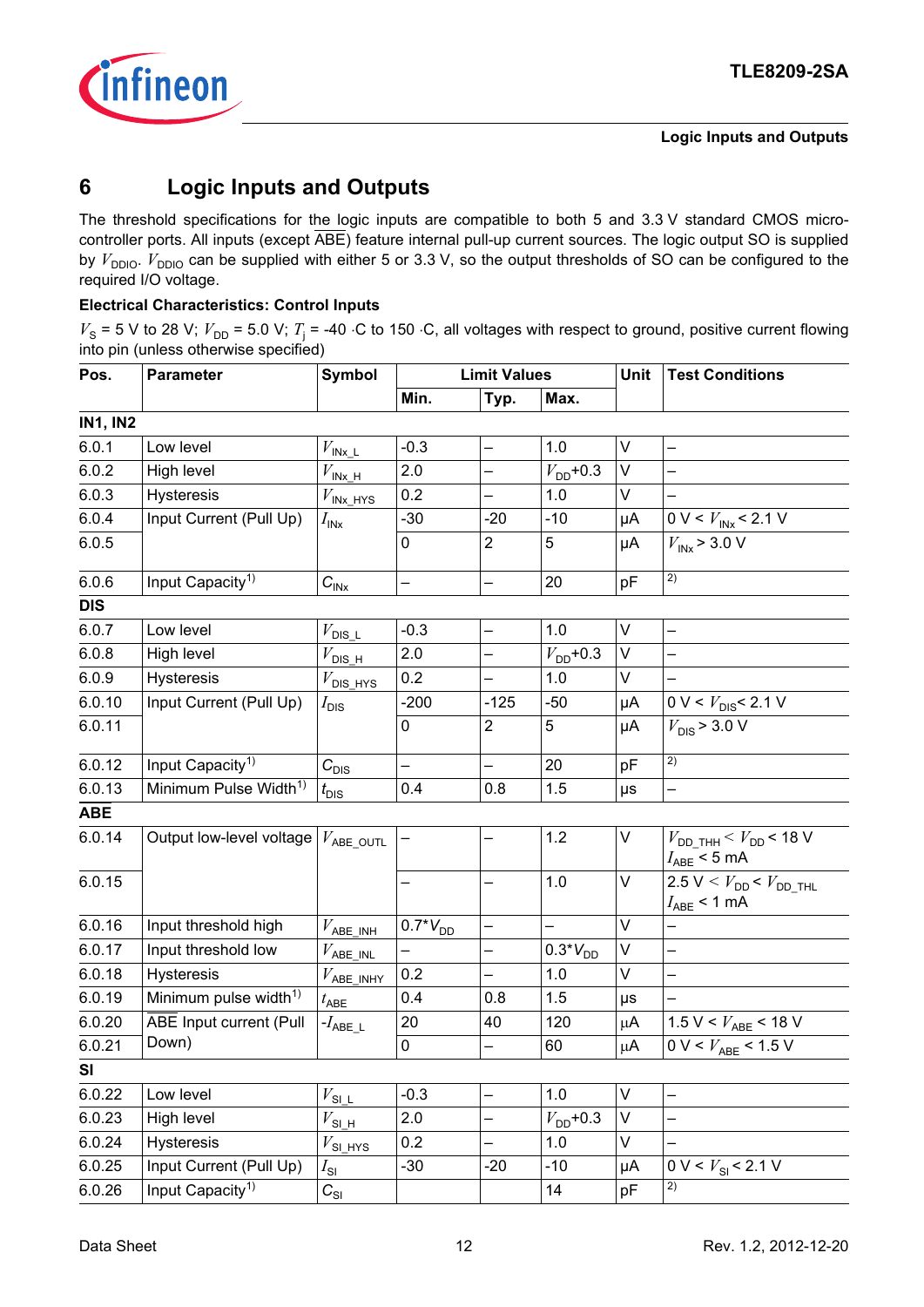

#### **Logic Inputs and Outputs**

#### **Electrical Characteristics: Control Inputs** (cont'd)

 $V_s$  = 5 V to 28 V;  $V_{\text{DD}}$  = 5.0 V;  $T_i$  = -40 ⋅C to 150 ⋅C, all voltages with respect to ground, positive current flowing into pin (unless otherwise specified)

| Pos.         | <b>Parameter</b>                 | <b>Symbol</b>                  |                         | <b>Limit Values</b>      |                          | Unit | <b>Test Conditions</b>                                         |  |
|--------------|----------------------------------|--------------------------------|-------------------------|--------------------------|--------------------------|------|----------------------------------------------------------------|--|
|              |                                  |                                | Min.                    | Typ.<br>Max.             |                          |      |                                                                |  |
| <b>SCK</b>   |                                  |                                |                         |                          |                          |      |                                                                |  |
| 6.0.27       | Low level                        | $V_{\text{SCK\_L}}$            | $-0.3$                  | $\equiv$                 | 1.0                      | V    | $\overline{\phantom{0}}$                                       |  |
| 6.0.28       | High level                       | $V_{\text{SCK\_H}}$            | 2.0                     |                          | $V_{\text{DD}}$ +0.3     | V    |                                                                |  |
| 6.0.29       | <b>Hysteresis</b>                | $V_{\text{SCK\_HYS}}$          | 0.2                     |                          | 1.0                      | V    |                                                                |  |
| 6.0.30       | Input Current (Pull Up)          | $I_{\text{SCK}}$               | $-30$                   | $-20$                    | $-10$                    | μA   | $0 V < V_{SCK}$ < 2.1 V                                        |  |
| 6.0.31       | Input Capacity <sup>1)</sup>     | $C_{SC\underline{K}}$          |                         |                          | 14                       | pF   | 2)                                                             |  |
| <b>SS/SF</b> |                                  |                                |                         |                          |                          |      |                                                                |  |
| 6.0.32       | Low level                        | $V_{\text{SS\_L}}$             | $-0.3$                  | —                        | 1.0                      | V    |                                                                |  |
| 6.0.33       | High level                       | $V_{\text{SS\_H}}$             | 2.0                     | —                        | $V_{\text{DD}}$ +0.3     | V    |                                                                |  |
| 6.0.34       | <b>Hysteresis</b>                | $V_{SS\underline{\text{HYS}}}$ | 0.2                     | —                        | 1.0                      | V    |                                                                |  |
| 6.0.35       | Input Current in SPI             | $I_{SS}$                       | $-30$                   | $-20$                    | $-10$                    | μA   | 0 V < $V_{SS}$ < 2.1 V                                         |  |
| 6.0.36       | mode (Pull Up)                   |                                | $-30$                   | -                        | 5                        | μA   | $\overline{2.1 V}$ < $V_{SS}$ < 3.0 V                          |  |
| 6.0.37       |                                  |                                | $\mathbf 0$             | $\overline{2}$           | 5                        | μA   | $V_{SS}$ > 3.0 V                                               |  |
| 6.0.38       | Input Current in SF              | $I_{\text{SF}}$                | $\mathbf 0$             | $\overline{2}$           | 5                        | μA   | $V_{SF}$ = 5.0 V, SF inactive                                  |  |
| 6.0.39       | mode (Open Drain)                |                                | 300                     | $\overline{\phantom{0}}$ | $\overline{\phantom{0}}$ | μA   | $V_{SF}$ = 1.0 V, SF active                                    |  |
| 6.0.40       | Input Capacity <sup>1)</sup>     | $C_{SS}$                       |                         | $\overline{\phantom{0}}$ | 15                       | pF   | 2)                                                             |  |
| <b>SO</b>    |                                  |                                |                         |                          |                          |      |                                                                |  |
| 6.0.41       | Low level                        | $V_{\mathrm{SOL}}$             | 0.0                     | $\overline{\phantom{m}}$ | 0.4                      | V    | $I_{\text{SO}}$ = 2 mA                                         |  |
| 6.0.42       | High level                       | $V_{\text{SO_H}}$              | $V_{\text{DDIO}}$ -0.75 |                          | $V_{\text{DDIO}}$        | V    | $I_{SO}$ = -2 mA                                               |  |
| 6.0.43       | Output capacitance <sup>1)</sup> |                                |                         | $\overline{\phantom{0}}$ | 19                       | pF   | 2.9 V < $V_{\text{DDIO}}$ < 5.5 V<br>In tristate <sup>2)</sup> |  |
| 6.0.44       | Leakage current                  | $C_{\underline{{\rm SO}}}$     | $-2$                    |                          | $\overline{2}$           | μA   | In tristate                                                    |  |
|              |                                  | $I_{\rm SO}$                   |                         |                          |                          |      | 0 < V <sub>SO</sub> < V <sub>DDIO</sub>                        |  |

<span id="page-12-0"></span>1) Not subject to production test; specified by design

<span id="page-12-1"></span>2)  $V_{bias} = 2 \text{ V}; V_{test} = 20 \text{ mVpp}; f = 1 \text{ MHz}$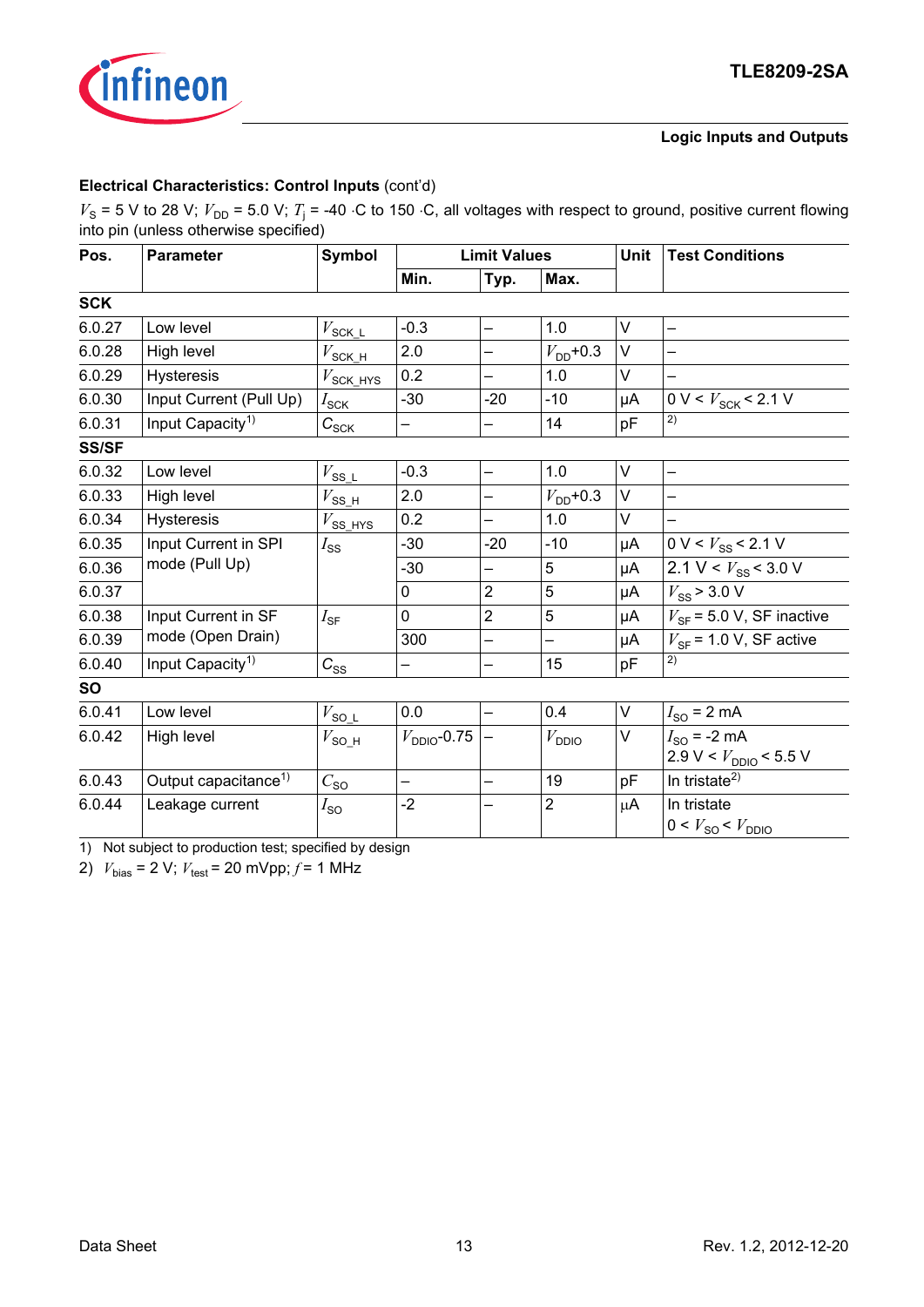

**Power Stages**

### <span id="page-13-0"></span>**7 Power Stages**

The TLE8209-2SA contains four n-channel power-DMOS transistors that can be used in an H-bridge or in dual half bridge configuration.

Integrated circuits protect the outputs against overcurrent and over-temperature, in case of short-circuit to ground, to the supply voltage or across the load. Positive and negative voltage spikes, which occur when switching inductive loads, are limited by integrated freewheeling diodes (body diodes of power-DMOS).

### <span id="page-13-1"></span>**7.1 Parallel or SPI Control**

By default the setting of the power switches is controlled by the Inputs IN1, IN2 (parallel control). The outputs OUT1 and OUT2 are set to High (high-side switch ON, low-side switch OFF) or Low (high-side switch OFF, lowside switch ON) by the parallel inputs IN1 and IN2, respectively. In SPI mode there is also the option to control the outputs via the SPI bits SIN1 and SIN2 of the SPI configuration register. To switch to SPI control the bit MUX has to be set to '0'.

In addition, the outputs can be disabled (set to tristate, high- and low-side switch OFF) by the disable input DIS and the bidirectional reset pin ABE. Disabling sets the device to parallel control

**[Table 1](#page-13-3)** shows the different options for the output control.

### <span id="page-13-2"></span>**7.2 H-Bridge or Single Switch Usage**

The IC can be set to H-bridge mode or single-switch mode by SPI. This setting changes the behavior of the device in the following features:

- current limiting
- overcurrent shut-down
- open load diagnosis

| Pos.                                   | <b>DIS</b> | <b>ABE</b> | IN <sub>1</sub> | IN2 | <b>SPI</b><br><b>MUX</b> | <b>SPI</b><br>SIN <sub>1</sub> | <b>SPI</b><br>SIN <sub>2</sub> | OUT <sub>1</sub> | OUT <sub>2</sub> |
|----------------------------------------|------------|------------|-----------------|-----|--------------------------|--------------------------------|--------------------------------|------------------|------------------|
| Forward, parallel ctrl.                | L          | H          | H               | L   |                          | X                              | X                              | н                | L                |
| Reverse, parallel ctrl.                | L          | н          | L               | н   |                          | X                              | X                              | L                | H                |
| Free-wheeling low, parallel ctrl.      |            | Н          |                 | L   |                          | X                              | X                              |                  | L                |
| Free-wheeling high, parallel ctrl.   L |            | H          | H               | H   |                          | X                              | X                              | Н                | H                |
| Forward, SPI ctrl.                     | L          | н          | X               | X   | $\mathbf{0}$             | 1                              | $\mathbf{0}$                   | н                | L                |
| Reverse, SPI ctrl.                     | L          | н          | X               | X   | $\mathbf{0}$             | $\mathbf{0}$                   | 1                              |                  | H                |
| Free-wheeling low, SPI ctrl.           | L          | Н          | X               | X   | $\mathbf 0$              | $\mathbf 0$                    | $\mathbf{0}$                   |                  | L                |
| Free-wheeling high, SPI ctrl.          | L          | н          | X               | X   | $\mathbf{0}$             |                                |                                | н                | H                |
| Disabled by DIS                        | H          | X          | X               | X   | X                        | X                              | X                              | Z                | Z                |
| Disabled by ABE                        | X          | L          | X               | X   | X                        | X                              | X                              | Z                | Z                |

#### <span id="page-13-3"></span>**Table 1 Functional Truth Table**

#### **Table 2 OUT States**

| <b>OUT</b> | <b>High-Side DMOS</b> | <b>Low-Side DMOS</b> |
|------------|-----------------------|----------------------|
| Н          | ΟN                    | OFF                  |
| ►          | OFF                   | ΟN                   |
| ∠          | <b>OFF</b>            | OFF                  |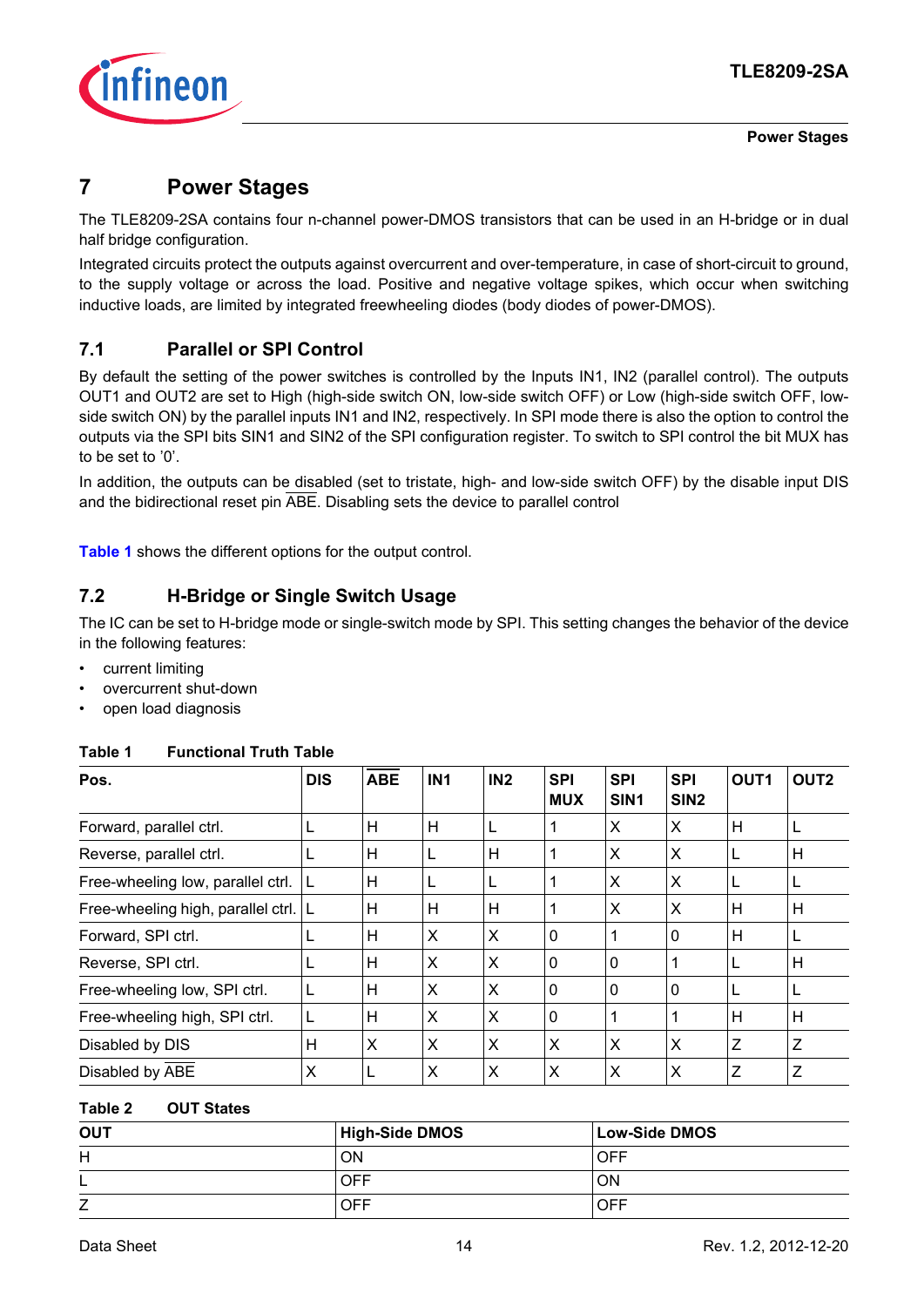

**Power Stages**

### <span id="page-14-0"></span>**7.3 Electrical Characteristics Power Stages**

#### **Electrical Characteristics: Power Stage**

 $V_s$  = 5 V to 28 V;  $V_{\text{DD}}$  = 5.0 V,  $T_i$  = -40 ⋅C to 150 ⋅C, all voltages with respect to ground, positive current flowing into pin (unless otherwise specified)

| Pos.   | <b>Parameter</b>                                        | <b>Symbol</b>                                      | <b>Limit Values</b>      |                          |                          | Unit      | <b>Test Conditions</b>                          |
|--------|---------------------------------------------------------|----------------------------------------------------|--------------------------|--------------------------|--------------------------|-----------|-------------------------------------------------|
|        |                                                         |                                                    | Min.                     | Typ.                     | Max.                     |           |                                                 |
|        | Power Outputs OUT1, OUT2                                |                                                    |                          |                          |                          |           |                                                 |
| 7.3.1  | Switch on resistance low                                | $R_{\text{OUT1L}}$                                 | —                        | 125                      | $\overline{\phantom{0}}$ | $m\Omega$ | $I_{\text{OUTX}}$ = 3 A; $T_{\text{j}}$ = 25°C  |
|        | side                                                    | $R_{\text{OUT2L}}$                                 | $\overline{\phantom{0}}$ | 215                      | 250                      |           | $I_{\text{OUTX}}$ = 3 A; $T_{\text{i}}$ = 150°C |
| 7.3.2  | Switch on resistance high                               | $R_{\rm OUT1H}$                                    | $\overline{\phantom{0}}$ | 115                      | —                        | $m\Omega$ | $I_{\text{OUTX}}$ = 3 A; $T_{\text{i}}$ = 25°C  |
|        | side                                                    | $R_{\text{OUT2H}}$                                 |                          | 200                      | 240                      |           | $I_{\text{OUTX}}$ = 3 A; $T_{\text{i}}$ = 150°C |
| 7.3.3  | Leakage current                                         | $I_{\text{OUT1(off)}}$<br>$I_{\mathrm{OUT2(off)}}$ | $-200$                   | —                        | 200                      | $\mu$ A   | Output stage switched off<br>$V_{\rm s}$ = 13 V |
| 7.3.4  | Free-wheel diode forward<br>voltage                     | $U_{\rm D}$                                        | $\overline{\phantom{0}}$ | 0.9                      | 1.1                      | V         | $I_{\rm D}$ = 3 A                               |
| 7.3.5  | Free-wheel diode reverse<br>recovery time <sup>1)</sup> | $t_{rr}$                                           | —                        | —                        | 100                      | ns        |                                                 |
|        | <b>Output Switching Times - Fast Slew Rate</b>          |                                                    |                          |                          |                          |           |                                                 |
| 7.3.6  | Rise time HS                                            | $t_{\rm r(HS)}$                                    | 3.5                      | 6.0                      | 10                       | $\mu$ s   | SPI bit SL='0'                                  |
| 7.3.7  | Fall time HS                                            | $t_{\rm f(B)}$                                     | 3.5                      | 6.0                      | 10                       |           | $V_{\rm s}$ = 818 V; $I_{\rm OUT}$ = 3 A        |
| 7.3.8  | Rise time LS                                            | $t_{\rm r (LS)}$                                   | 3.5                      | 6.0                      | 8.5                      |           |                                                 |
| 7.3.9  | Fall time LS                                            | $t_{\rm f(LS)}$                                    | 3.5                      | 6.0                      | 8.5                      |           |                                                 |
|        | <b>Output Switching Times - Slow Slew Rate</b>          |                                                    |                          |                          |                          |           |                                                 |
| 7.3.10 | Rise time HS                                            | $t_{\rm r(HS)}$                                    | 15                       | 30                       | 48                       | $\mu$ s   | SPI bit SL='1'                                  |
| 7.3.11 | Fall time HS                                            | $t_{\text{f(HS)}}$                                 | 15                       | 30                       | 48                       |           | $V_{\rm S}$ = 818 V; $I_{\rm OUT}$ = 3 A        |
| 7.3.12 | Rise time LS                                            | $t_{\rm r (LS)}$                                   | 18                       | 30                       | 48                       |           |                                                 |
| 7.3.13 | Fall time LS                                            | $t_{\rm f(LS)}$                                    | 18                       | 30                       | 48                       |           |                                                 |
|        | <b>Output Delay - Parallel Control, Fast Slew Rate</b>  |                                                    |                          |                          |                          |           |                                                 |
| 7.3.14 | Output on-delay                                         | $t_{\text{don}}$                                   | $\overline{\phantom{0}}$ | -                        | 12                       | $\mu$ s   | $V_{\rm s}$ = 818 V; $I_{\rm OUT}$ = 3 A        |
| 7.3.15 | Output off-delay                                        | $t_{\text{doff}}$                                  |                          |                          | $\overline{7}$           | μS        |                                                 |
|        | Output Delay - SPI Control, Fast Slew Rate              |                                                    |                          |                          |                          |           |                                                 |
| 7.3.16 | Output on-delay                                         | $t_{\text{don}}$                                   | —                        |                          | 13                       | $\mu$ s   | $V_{\rm s}$ = 818 V; $I_{\rm OUT}$ = 3 A        |
| 7.3.17 | Output off-delay                                        | $t_{\text{doff}}$                                  | $\overline{\phantom{0}}$ | —                        | 12                       |           |                                                 |
|        | <b>Output Delay - Parallel Control, Slow Slew Rate</b>  |                                                    |                          |                          |                          |           |                                                 |
| 7.3.18 | Output on-delay                                         | $t_{\text{don}}$                                   | $\overline{\phantom{0}}$ | $\overline{\phantom{0}}$ | 41                       | $\mu$ s   | $V_{\rm S}$ = 818 V; $I_{\rm OUT}$ = 3 A        |
| 7.3.19 | Output off-delay                                        | $t_{\text{doff}}$                                  | $\overline{\phantom{0}}$ | —                        | 25                       |           |                                                 |
|        | <b>Output Delay - SPI Control, Slow Slew Rate</b>       |                                                    |                          |                          |                          |           |                                                 |
| 7.3.20 | Output on-delay                                         | $t_{\rm don}$                                      | —                        | —                        | 42                       | $\mu$ s   | $V_{\rm s}$ = 818 V; $I_{\rm OUT}$ = 3 A        |
| 7.3.21 | Output off-delay                                        | $t_{\text{doff}}$                                  | —                        | —                        | 26                       |           |                                                 |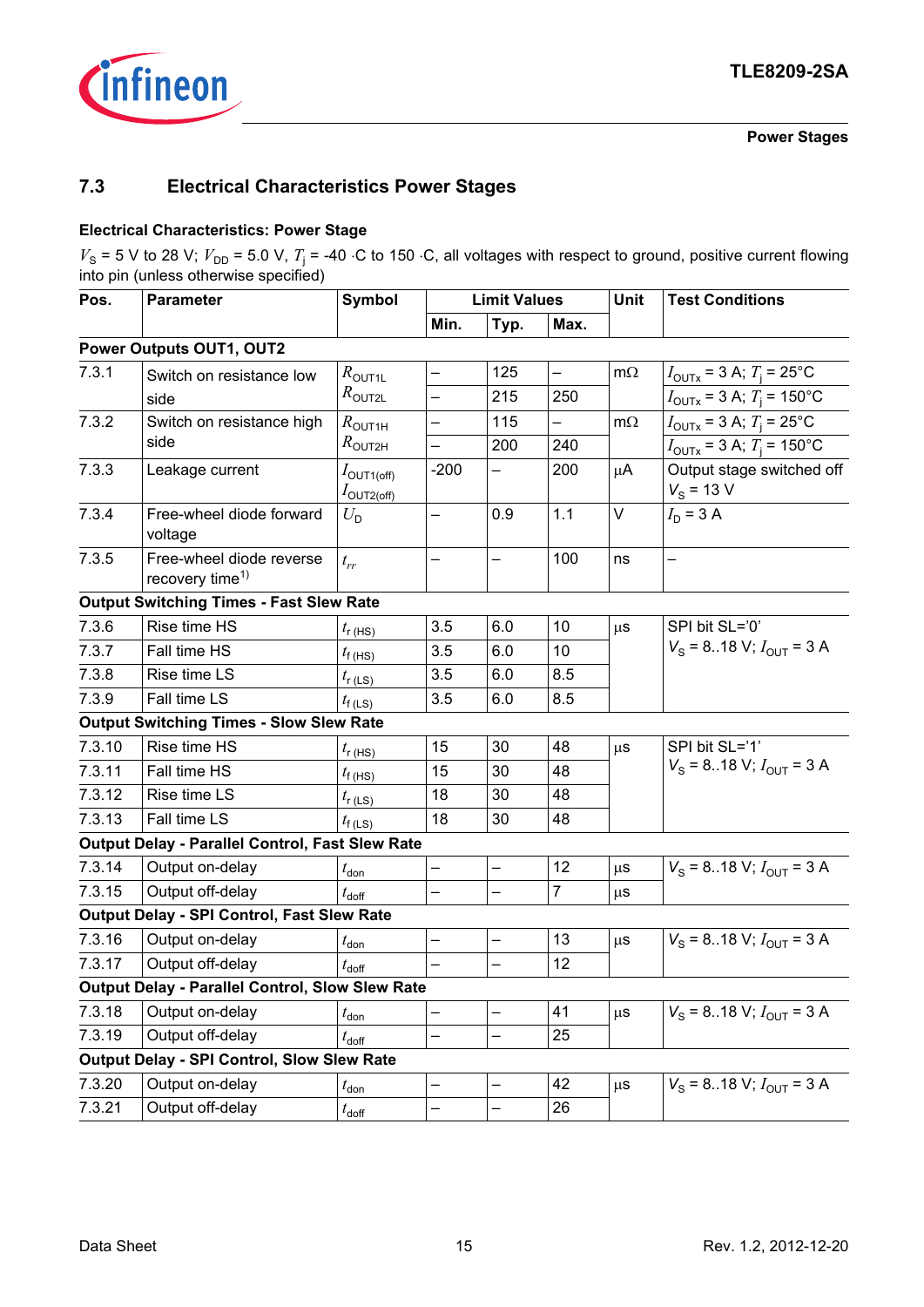

#### **Power Stages**

#### **Electrical Characteristics: Power Stage**

 $V_s$  = 5 V to 28 V;  $V_{\text{DD}}$  = 5.0 V,  $T_i$  = -40 ⋅C to 150 ⋅C, all voltages with respect to ground, positive current flowing into pin (unless otherwise specified)

| Pos.   | <b>Parameter</b>                      | Symbol            |      |      | <b>Limit Values</b> |         | <b>Test Conditions</b>                               |
|--------|---------------------------------------|-------------------|------|------|---------------------|---------|------------------------------------------------------|
|        |                                       |                   | Min. | Typ. | Max.                |         |                                                      |
|        | <b>Enable and Disable Delay Times</b> |                   |      |      |                     |         |                                                      |
| 7.3.22 | Disable delay time, fast<br>slew rate | $t_{\text{ddis}}$ |      | 8    | 20                  | $\mu$ S | $V_{\rm s}$ = 818 V; $I_{\rm OUT}$ = 3 A             |
| 7.3.23 | Disable delay time, slow<br>slew rate | $t_{\text{ddis}}$ |      | 38   | 75                  |         |                                                      |
| 7.3.24 | Enable delay time, fast<br>slew rate  | $t_{\text{del}}$  |      | 8    | 20                  |         |                                                      |
| 7.3.25 | Enable delay time, slow<br>slew rate  | $t_{\text{del}}$  |      | 38   | 75                  |         |                                                      |
| 7.3.26 | Power on delay time                   | $t_{\text{del}}$  |      | 0.1  | 0.4                 | ms      | $V_{\rm s}$ = on --> output stage<br>active, no load |

1) Not subject to production test - specified by design







**Figure 6 Output Delay Time – Low-Side FETs**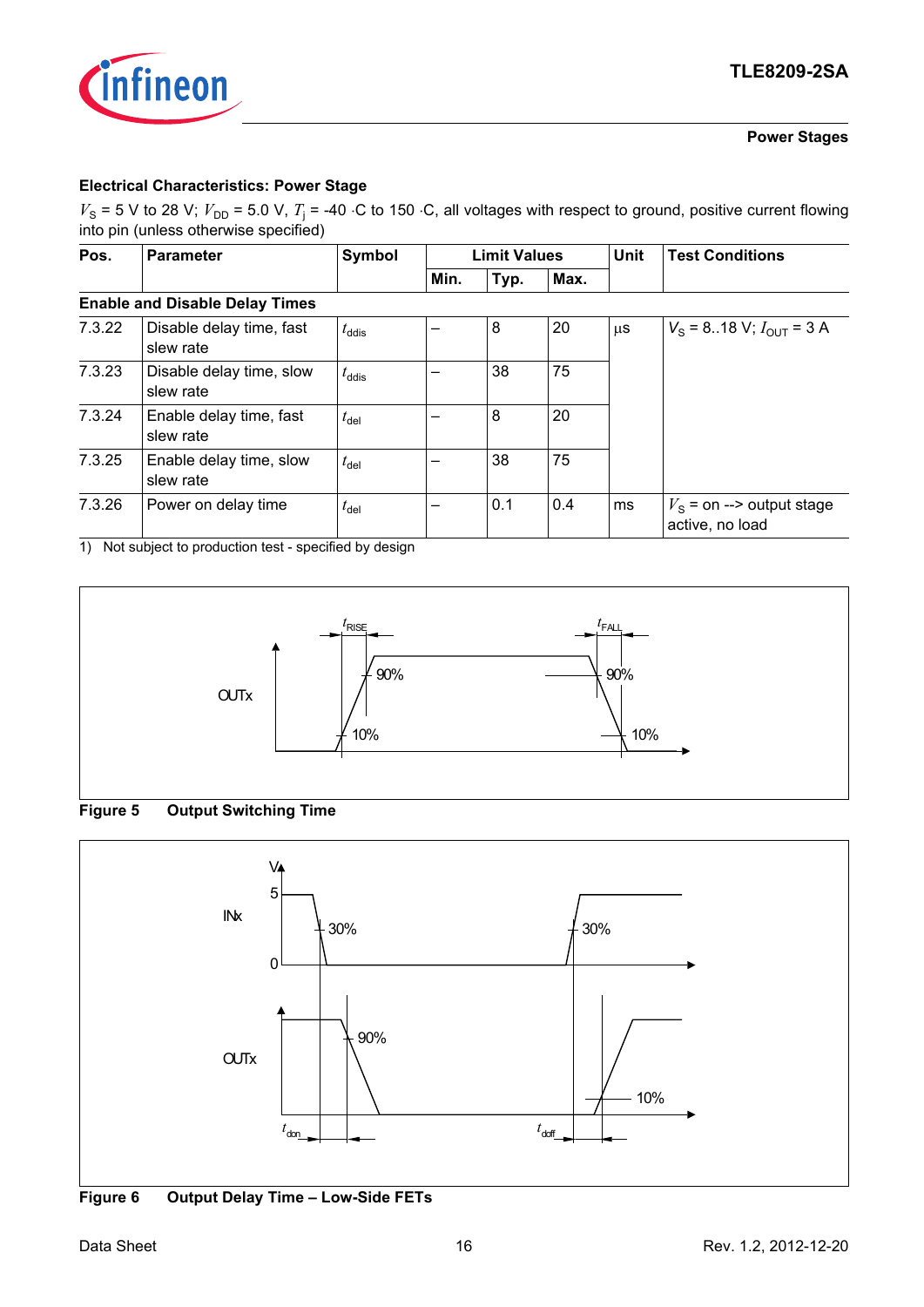

### **TLE8209-2SA**

#### **Power Stages**



**Figure 7 /ABE pin - Enable and Disable Delay Time**



**Figure 8 DIS pin - Enable and Disable Delay Time**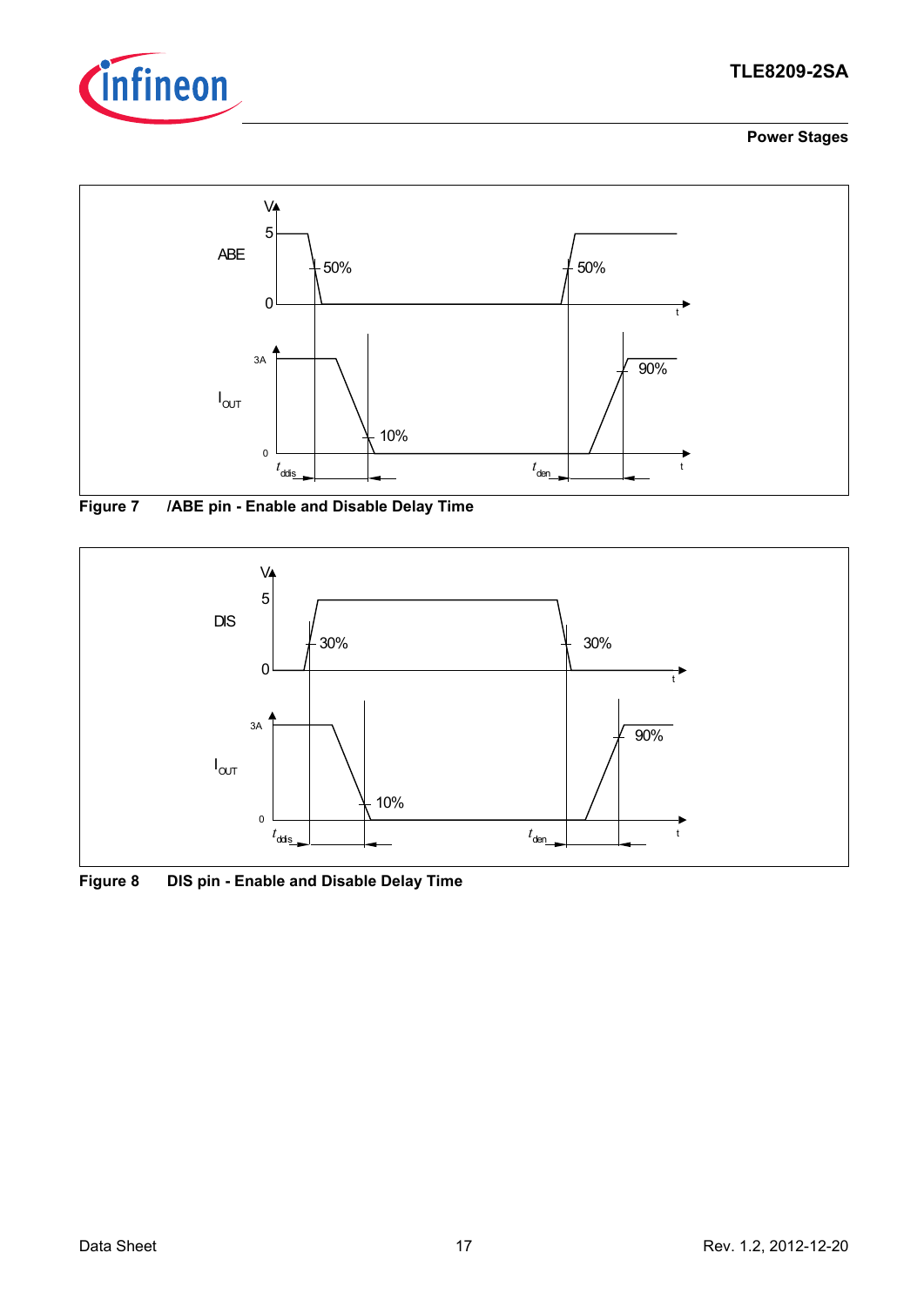

### <span id="page-17-0"></span>**8 Protection and Monitoring**

Both output stages of the TLE8209-2SA are equipped with fault diagnostic functions:

- Short to battery voltage (SCB). Can be detected when low side-switches are turned on
- Short to ground (SCG). Can be detected when high side-switches are turned on
- Open load (OL). Can be detected in inactive mode
- Over-temperature (OT). Can be detected in active and inactive mode
- VDD over- and under voltage (**[Chapter 5.2](#page-8-3)**)
- Battery under voltage detection. Can be detected in active and inactive mode

Individual detection for each output in single switch operation mode (SCB, SCG, OL) is possible. The corresponding diagnostics bits for each failure will be set in the SPI according to **[Table 8 "Failure Encoding" on](#page-28-0) [Page 29](#page-28-0)**.

### <span id="page-17-1"></span>**8.1 Diagnosis in Status Flag Mode**

Instead of using the SPI interface for control and diagnosis of the TLE8209-2SA, the device can also be set into status flag mode by connecting pin VDDIO to GND as described in **[Chapter 5.3](#page-9-1)**.

In status flag mode the pin SF will be pulled low in the following cases:

- undervoltage at VS
- bridge disabled by ABE or DIS
- bridge disabled by VDD monitoring
- bridge disabled by short circuit detection
- overtemperature shut down

SF will not be pulled low if  $V_{DD}$  is below the power on reset threshold (VDD\_POR).

### <span id="page-17-2"></span>**8.2 Current Limitation**

To limit the output current at low power loss, a chopper current limitation is integrated. Current measurement for current limitation is done in the high side path. This requires high side freewheeling in case of active current limitation.



#### <span id="page-17-3"></span>**Figure 9 Chopper Current Limitation**

**[Figure 9](#page-17-3)** shows the behavior of the current limitation for over current detection in HS1. It applies accordingly also for HS2:

When the current in high-side switch of OUT1 (HS1) exceeds the limit  $I_1$  longer than the blanking time  $t_n$ , OUT2 is switched to high (e.g. LS2->OFF, HS2->ON), independent of the input signal at IN2. This leads to a slow-decay current decrease in the load and in HS1. As soon as the current falls below  $I_{L}$ - $I_{hvs}$ , OUT2 is switched back to normal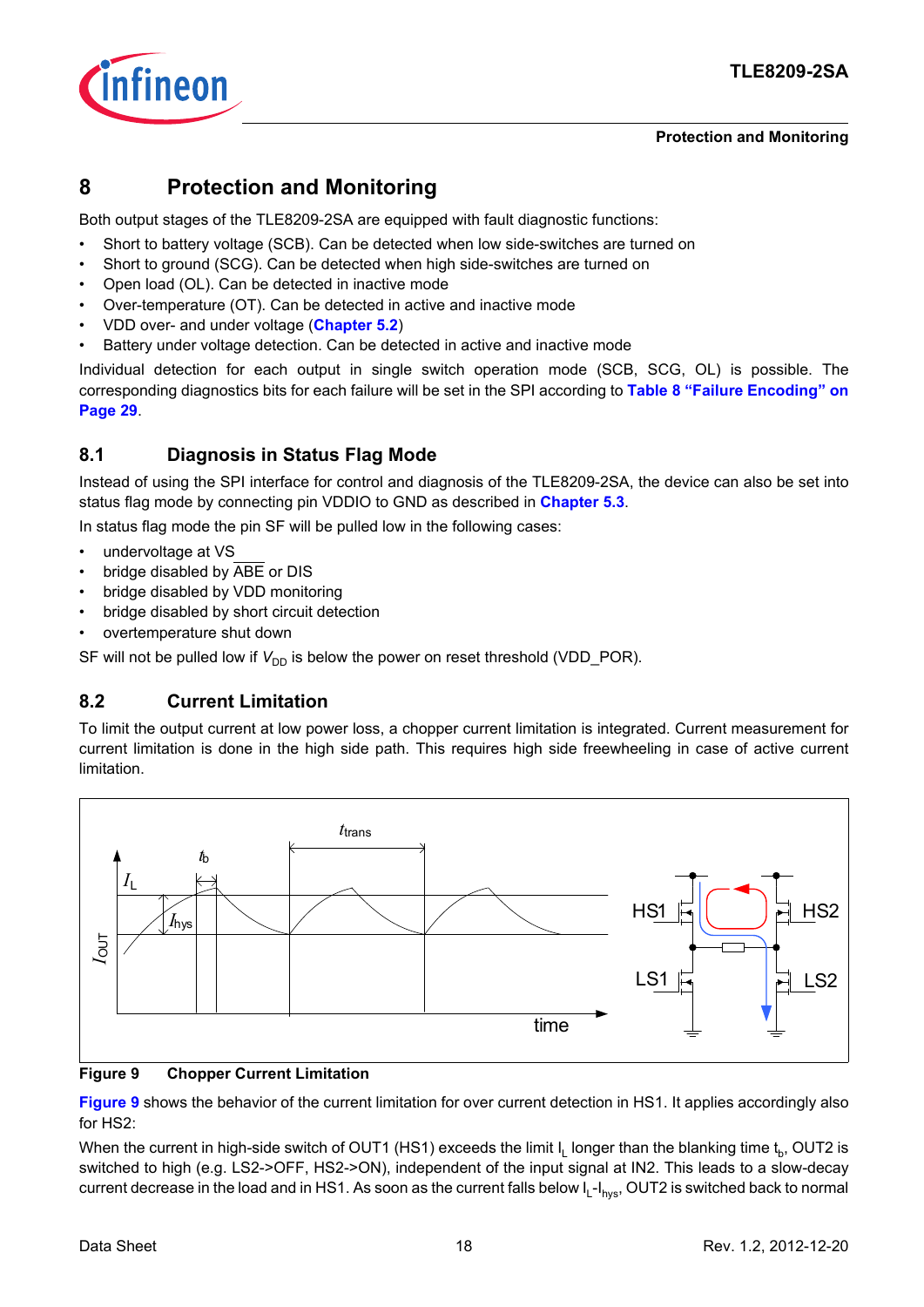

operation, i.e. the outputs follow the inputs according to the truth table. The current limit  $I_1$  can be programmed to four different values by setting the SPI bits CL1 and CL2 in the SPI configuration register. To avoid high chopper frequencies the time between two transients  $t_{trans}$  is limited.

Current limitation is available in H-bridge operation mode, not in single switch operation mode. This means, that the current limit, current limit hysteresis and blanking time has no effect in single switch operation mode.

### <span id="page-18-0"></span>**8.3 Temperature Dependent Current Reduction**

For  $T_{\text{HR}} < T_i < T_{\text{SD}}$  the current limit decreases from  $I_i$  as set by the SPI to  $I_i$ <sub>TSD</sub> = 2.5 A typ. as shown in **[Figure 10](#page-18-2)**.



<span id="page-18-2"></span>**Figure 10 Temperature Dependent Current Reduction**

<span id="page-18-1"></span>



**Figure 11 Short to Ground Detection**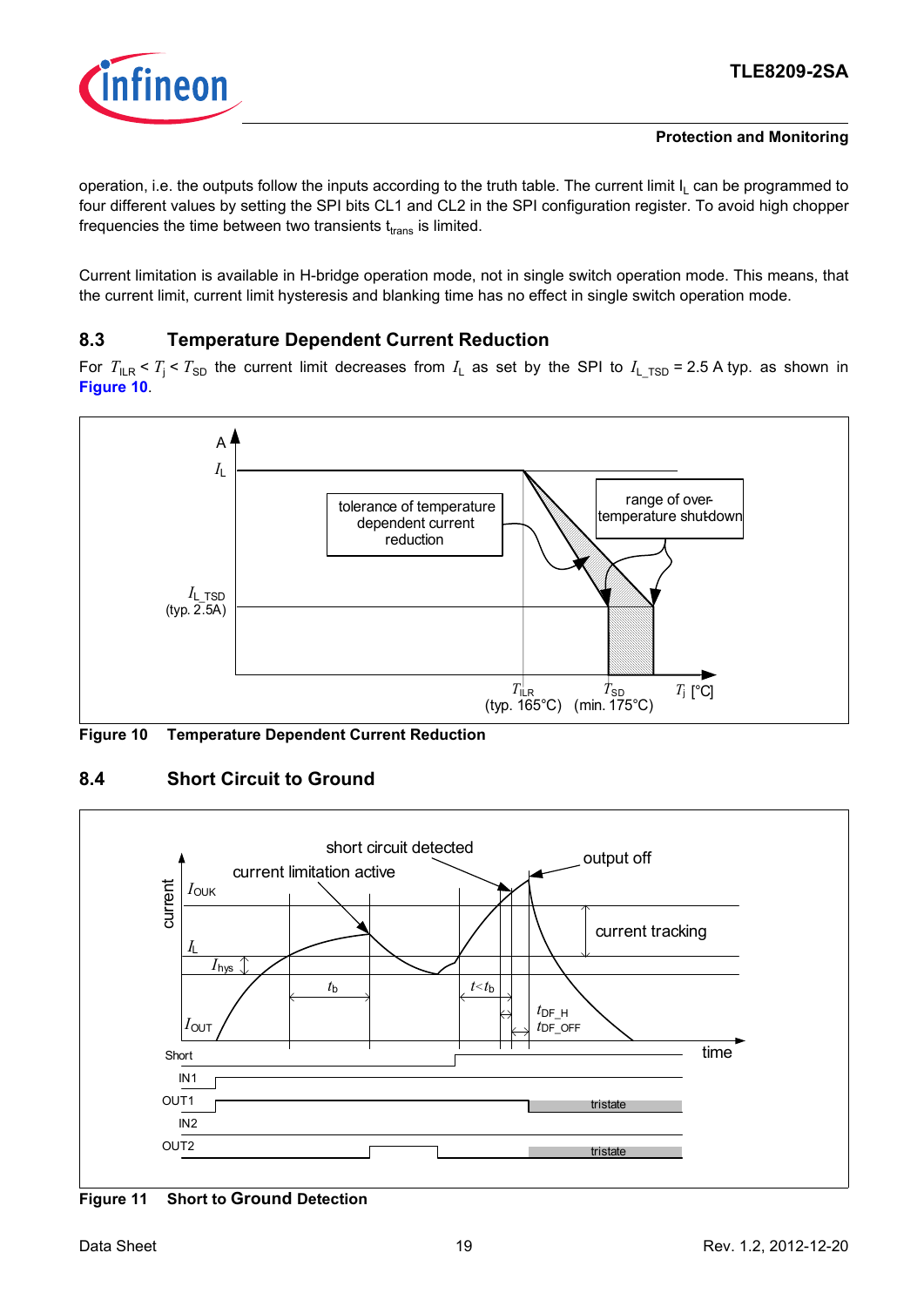

The short circuit to ground detection is activated when the current through one of the high side switches rises over the threshold  $I_{\text{OUK}}$  and remains higher than  $I_{\text{OUK}}$  for at least the filter time t<sub>DF-H</sub> within the blanking time t<sub>b</sub>.

The output stage in which the short circuit was detected will be switched off within  $t_{DF-OFF}$ .

In H-bridge mode also the other output will be switched off after a short delay of  $t_{DE-del}$ .

In single switch mode only the affected output will be switched off.

### <span id="page-19-0"></span>**8.5 Short Circuit to Battery**

A short circuit to battery is detected in the same way as a short circuit to ground, only in the low side switch instead of the high side switch.

### <span id="page-19-1"></span>**8.6 Short Circuit across the Load**

Short circuit over load is indicated by two failures - short circuit to ground on one output and short circuit to battery on the other output. Both failure bits will be set in the SPI diagnostics register. Both output stages will be turned off.

### <span id="page-19-2"></span>**8.7 Overtemperature**

In case of high DC-currents, insufficient cooling or high ambient temperature, the chip temperature may rise above the thermal shut-down temperature  $T_{SD}$  (see **[Figure 10](#page-18-2)**). In that case, all output transistors are turned off.

### <span id="page-19-3"></span>**8.8 Undervoltage Shut-Down**

If the supply voltage at the VS pins falls below the undervoltage detection threshold  $V_{UV-OFF}$ , the outputs switches are turned off. As soon as  $V_S$  rises above  $V_{UVON}$  again, the device is returning to normal operation.

### <span id="page-19-4"></span>**8.9 Open Load Diagnosis**

Open load diagnosis is only possible if outputs are switched off by DIS or ABE. The diagnostic current sources are deactivated in status flag mode. Diagnostic current sources are disconnected if outputs are active. That means that the diagnostic current sources are also disconnected if the outputs are deactivated due to short circuit. The open load detection in H-bridge mode is different from the open load detection in single switch mode.

#### **Open Load Detection in H-Bridge mode**



**Figure 12 Open Load Detection in H-Bridge Mode**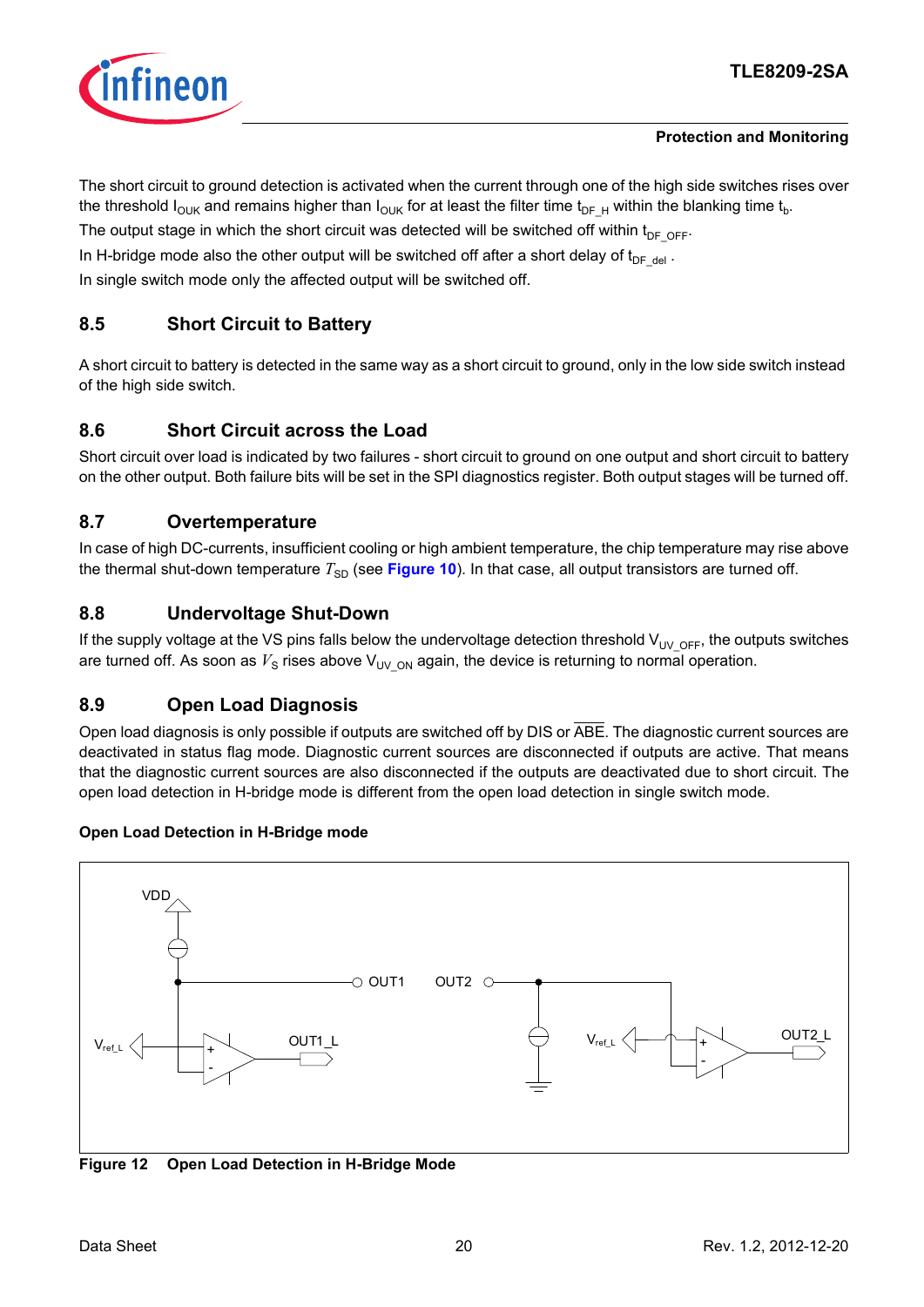

| rapie o            |        | Open Load Detection in H-Bridge Mode |        |                   |                               |  |  |  |  |
|--------------------|--------|--------------------------------------|--------|-------------------|-------------------------------|--|--|--|--|
| <b>VOUT1</b>       | OUT1 L | <b>VOUT2</b>                         | OUT2 L | <b>Diagnostic</b> | <b>Comment</b>                |  |  |  |  |
| $V_{ref\_L}$       |        | $V_{\rm ref\_L}$                     |        | Load o.k.         | pull down current is stronger |  |  |  |  |
| $< V_{\rm ref\_L}$ |        | $V_{\rm ref\_L}$                     |        | Load o.k.         | transient area                |  |  |  |  |
| $> V_{ref\_L}$     |        | ' < V <sub>ref_L</sub>               | н      | Open Load         |                               |  |  |  |  |
| $> V_{ref\_L}$     |        | ∣ > V <sub>ref_L</sub>               |        | Load o.k.         | transient area                |  |  |  |  |

### **Table 3 Open Load Detection in H-Bridge Mode**

### **Open Load Detection in Single Switch Mode**



**Figure 13 Open Load Detection in Single Switch Mode**

| Tanic 4                                |               | Open Load Detection in Single Switch Mode |                   |                |  |
|----------------------------------------|---------------|-------------------------------------------|-------------------|----------------|--|
| <b>VOUTx (OFF State)</b>               | <b>OUTx H</b> | OUTx L                                    | <b>Diagnostic</b> | <b>Comment</b> |  |
| $V_{\text{OUTX}} < V_{\text{ref L}}$   |               |                                           | o.k.              | Load to ground |  |
| $V_{ref \ L}$                          |               |                                           | Open Load         | Output open    |  |
| $V_{\text{OUTX}}$ > $V_{\text{ref H}}$ |               |                                           | o.k.              | Load to $V_s$  |  |

| Table 4 | <b>Open Load Detection in Single Switch Mode</b> |  |
|---------|--------------------------------------------------|--|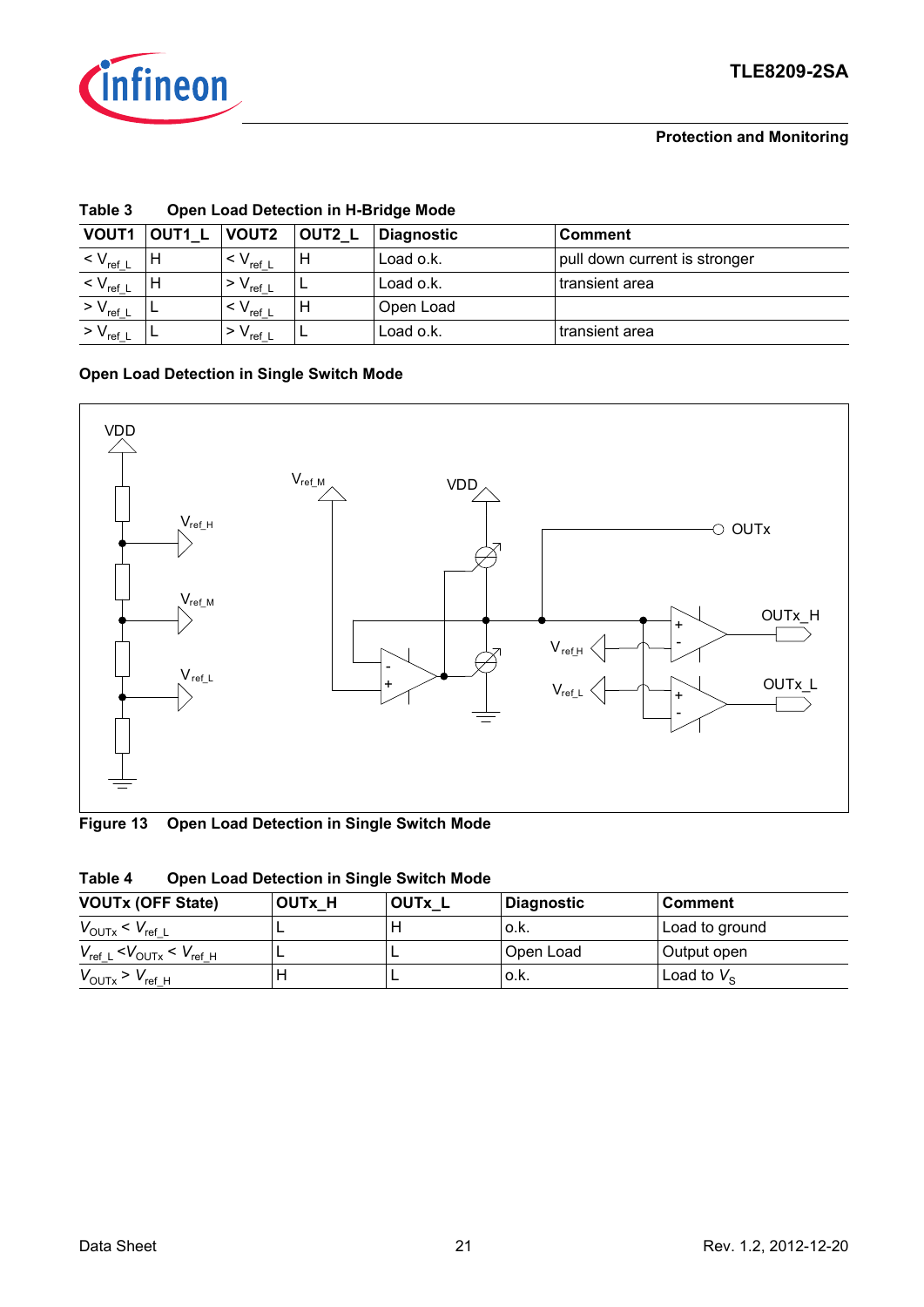

### <span id="page-21-0"></span>**8.10 Electrical Characteristics**

#### **Electrical Characteristics: Protection and Monitoring**

 $V_s$  = 5 V to 28 V;  $V_{\text{DD}}$  = 5.0 V,  $T_i$  = -40 ⋅C to 150 ⋅C, all voltages with respect to ground, positive current flowing into pin (unless otherwise specified)

| Pos.<br><b>Parameter</b> |                                                        | <b>Symbol</b>                            | <b>Limit Values</b> |                          |          | Unit                      | <b>Test Conditions</b>               |
|--------------------------|--------------------------------------------------------|------------------------------------------|---------------------|--------------------------|----------|---------------------------|--------------------------------------|
|                          |                                                        |                                          | Min.                | Typ.                     | Max.     |                           |                                      |
|                          | <b>Chopper Current Limitation</b>                      |                                          |                     |                          |          |                           |                                      |
| 8.10.1                   | <b>Current Limit</b>                                   | $ I_{L1} $                               | 1.0                 | 1.5                      | 2.0      | A                         | -40 °C < $T_{\rm i}$ < $T_{\rm ILR}$ |
| 8.10.2                   |                                                        | $ I_{L2} $                               | 3.3                 | 4.0                      | 4.7      |                           | Dependent on SPI                     |
| 8.10.3                   |                                                        | $ I_{L3} $                               | 5.5                 | 6.6                      | 7.7      |                           | setting; Default = $I_{L3}$          |
| 8.10.4                   |                                                        | $ I_{\text{L4}} $                        | 7.7                 | 8.6                      | 10.0     |                           |                                      |
| 8.10.5                   | <b>Current Limit Hysteresis</b>                        | $I_{\mathsf{hys}}$                       | 0                   | 0.25                     | 0.40     | A                         | -40 °C < $T_i$ < $T_{ILR}$           |
| 8.10.6                   | <b>Blanking time</b>                                   | $t_{\sf b}$                              | 8                   | 11                       | 15       | $\mu$ S                   |                                      |
| 8.10.7                   | Time between transients                                | $t_{\sf trans}$                          | 90                  | $\overline{\phantom{0}}$ | 130      | $\mu$ S                   | $\overline{\phantom{0}}$             |
|                          | Temperature Dependent Current Limitation <sup>1)</sup> |                                          |                     |                          |          |                           |                                      |
| 8.10.8                   | Current Limit at $T_{SD}$                              | $I_{L_TSD}$                              | 1.4                 | 2.5                      | 3.6      | A                         |                                      |
| 8.10.9                   | Start of current limit<br>reduction                    | $T_{\text{ILR}}$                         | 150                 | 165                      |          | $\circ$ C                 |                                      |
| 8.10.10                  | Thermal shut-down                                      | $T_{SD}$                                 | 175                 | $\overline{\phantom{0}}$ | $\equiv$ | $\circ$ C                 | $\overline{a}$                       |
| 8.10.11                  | Range of temperature<br>dependent current<br>reduction | $T_{SD}$ - $T_{ILR}$                     | 20                  | 25                       | 30       | $\circ$ C                 |                                      |
|                          | <b>Short Circuit Detection to GND</b>                  |                                          |                     |                          |          |                           |                                      |
| 8.10.12                  | Short circuit detection                                | $ I_{\text{OWH1}} $                      | 2.5                 | 5.0                      | 6.5      | $\boldsymbol{\mathsf{A}}$ | -40 °C < $T_{\rm i}$ < $T_{\rm ILR}$ |
| 8.10.13                  | current (HS)                                           | $ I_{\text{OUKH2}} $                     | 5.0                 | 7.3                      | 10       |                           | Dependent on SPI-                    |
| 8.10.14                  |                                                        | $ I_{\text{OUKH3}} $                     | 7.5                 | 9.5                      | 11.5     |                           | setting for $ I_L $ ; Default =      |
| 8.10.15                  |                                                        | $ I_{\text{OUKH4}} $                     | 9.5                 | 11.8                     | 17.4     |                           | $I_{\text{OUKH3}}$                   |
| 8.10.16                  | <b>Current tracking</b>                                | $ I_{\text{OUKH1}} $ - $ I_{\text{L1}} $ | 2.0                 | 3.5                      | 5.0      | A                         |                                      |
| 8.10.17                  |                                                        | $ I_{\text{OUKH2}} $ - $ I_{\text{L2}} $ | 2.0                 | 3.3                      | 5.0      |                           |                                      |
| 8.10.18                  |                                                        | $ I_{\text{OUKH3}} $ - $ I_{\text{L3}} $ | 2.0                 | 3.2                      | 5.0      |                           |                                      |
| 8.10.19                  |                                                        | $ I_{\text{OUKH4}} $ - $ I_{\text{L4}} $ | 1.8                 | 3.0                      | 5.0      |                           |                                      |
|                          | <b>Short Circuit Detection to VS</b>                   |                                          |                     |                          |          |                           |                                      |
| 8.10.20                  | Short circuit detection                                | $ I_{\text{OWL1}} $                      | 2.5                 | 4.6                      | 6.5      | A                         | -40 °C < $T_{\rm i}$ < $T_{\rm ILR}$ |
| 8.10.21                  | current (LS)                                           | $ I_{\text{OWL2}} $                      | 5.0                 | 7.9                      | 10       |                           | Dependent on SPI-                    |
| 8.10.22                  |                                                        | $ I_{\text{OUKL3}} $                     | 7.5                 | 9.8                      | 11.5     |                           | setting for $ I_L $ ; Default =      |
| 8.10.23                  |                                                        | $ I_{\text{OWL4}} $                      | 9.5                 | 14                       | 17.4     |                           | $I_{\text{OUKL3}}$                   |
| 8.10.24                  | <b>Current tracking</b>                                | $ I_{\text{OUKL1}}  -  I_{\text{L1}} $   | 1.5                 | 3.0                      | 5.0      | A                         |                                      |
| 8.10.25                  |                                                        | $ I_{\text{OUKL2}} $ - $ I_{\text{L2}} $ | 2.0                 | 4.0                      | 5.5      |                           |                                      |
| 8.10.26                  |                                                        | $ I_{\text{OUKL3}} $ - $ I_{\text{L3}} $ | 1.8                 | 3.5                      | 5.5      |                           |                                      |
| 8.10.27                  |                                                        | $ I_{\text{OUKL4}} $ - $ I_{\text{L4}} $ | 2.0                 | 5.1                      | 8.0      |                           |                                      |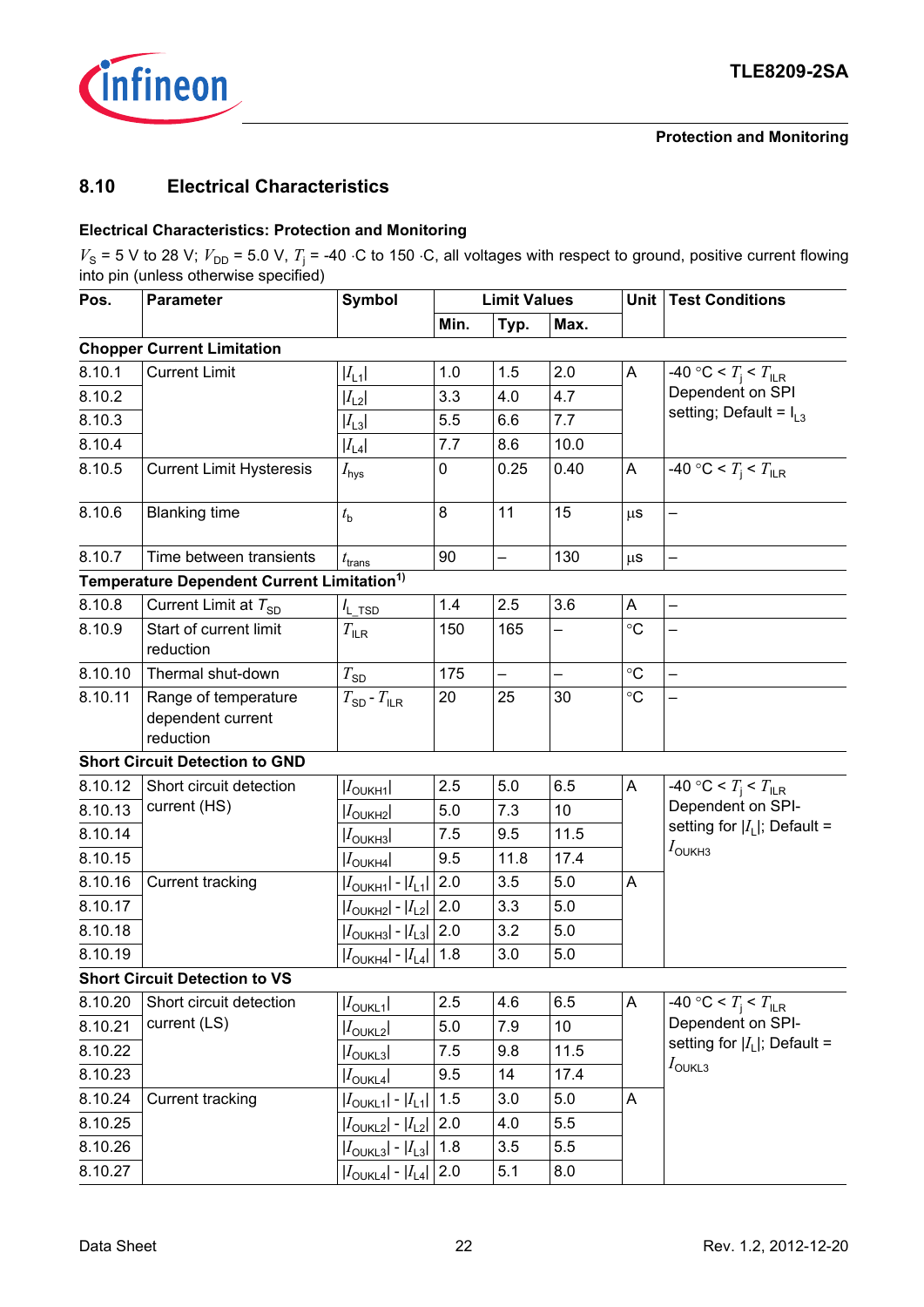

### **Electrical Characteristics: Protection and Monitoring**

 $V_s$  = 5 V to 28 V;  $V_{\text{DD}}$  = 5.0 V,  $T_i$  = -40 ⋅C to 150 ⋅C, all voltages with respect to ground, positive current flowing into pin (unless otherwise specified)

| Pos.                | <b>Parameter</b>                                                             | <b>Symbol</b>                        |                              | <b>Limit Values</b> |                                     |         | <b>Unit   Test Conditions</b>        |  |
|---------------------|------------------------------------------------------------------------------|--------------------------------------|------------------------------|---------------------|-------------------------------------|---------|--------------------------------------|--|
|                     |                                                                              |                                      | Min.                         | Typ.                | Max.                                |         |                                      |  |
|                     | <b>Short Circuit Detection Timing</b>                                        |                                      |                              |                     |                                     |         |                                      |  |
| 8.10.28             | Delay time for fault<br>detection                                            | $t_{\text{DF\_H}}, t_{\text{DF\_L}}$ | 1                            | $\overline{2}$      | 5                                   | $\mu s$ |                                      |  |
| 8.10.29             | Time from detected fault to<br>high impedance of output <sup>1)</sup>        | $t_{\text{DF\_OFF}}$                 |                              |                     | $\overline{\mathbf{4}}$             | μs      |                                      |  |
| 8.10.30             | Delay time between<br>switching off of the output<br>stages in short circuit | $t_{\mathsf{DF\_del}}$               | $\overline{5}$               | 17                  | 40                                  | $\mu s$ |                                      |  |
| <b>Open Load</b>    |                                                                              |                                      |                              |                     |                                     |         |                                      |  |
| 8.10.31             | Open Load Diagnostic<br>Filter Time <sup>1)</sup>                            | $t_{\text{OL\_DIAG}}$                | 60                           |                     | 135                                 | $\mu s$ |                                      |  |
| 8.10.32             | Low Diagnosis Threshold                                                      | $V_{ref\_L}$                         | $0.4 *$<br>$V_{DD}$ -<br>0.2 | $0.4 *$<br>$V_{DD}$ | $0.4 * V_{DD}$<br>$+0.2$            | $\vee$  |                                      |  |
| 8.10.33             | <b>High Diagnosis Threshold</b>                                              | $V_{ref_H}$                          | $0.8 *$<br>$V_{DD}$ -<br>0.2 | $0.8 *$<br>$V_{DD}$ | $0.8 * V_{DD}$<br>$+0.2$            | $\vee$  |                                      |  |
| 8.10.34             | Diagnosis Bias Voltage                                                       | $V_{ref\_M}$                         | $0.6 *$<br>$V_{DD}$ -<br>0.2 | $0.6*$<br>$V_{DD}$  | $\overline{0.6} * V_{DD}$<br>$+0.2$ | $\vee$  | $\overline{\phantom{0}}$             |  |
| 8.10.35             | Positive Diagnostic Current                                                  | $I_{\text{DIA\_P}}$                  | 300                          | 620                 | 980                                 | μA      | $V_{\text{OUTX}}$ = 14 V             |  |
| 8.10.36             | (pull down current source)                                                   |                                      | 270                          | 610                 | 980                                 | μA      | $V_{\text{OUTX}} = V_{\text{ref_H}}$ |  |
| 8.10.37             | Negative Diagnostic                                                          | $I_{\text{DIA}_N}$                   | $-350$                       | $-240$              | $-100$                              | μA      | $V_{\text{OUTX}} = 0 V$              |  |
| 8.10.38             | Current                                                                      |                                      | $-350$                       | $-210$              | $-80$                               | μA      | $V_{\text{OUTX}} = V_{\text{ref L}}$ |  |
| 8.10.39             | Ratio of current sources<br>(Pos/Neg)                                        | Ratio <sub>l DIA</sub>               | $\overline{2}$               | 2.9                 | $\overline{\mathbf{4}}$             |         |                                      |  |
| <b>Undervoltage</b> |                                                                              |                                      |                              |                     |                                     |         |                                      |  |
| 8.10.40             | Undervoltage at $V_s$                                                        | $V_{\text{UV OFF}}$                  | 3.1                          | 3.7                 | 4.4                                 | $\vee$  | Switch off threshold                 |  |
|                     |                                                                              | $V_{\text{UV ON}}$                   | 3.3                          | 3.9                 | 4.6                                 | $\vee$  | Switch on threshold                  |  |
|                     |                                                                              | $V_{UV \, HY}$                       | 100                          | 200                 | 400                                 | mV      | Hysteresis                           |  |
| 8.10.41             | VS Undervoltage Detection<br>Filter Time <sup>1)</sup>                       | $t_{\text{UV}}$                      |                              |                     | 1.5                                 | $\mu s$ |                                      |  |

<span id="page-22-0"></span>1) Not subject to production test; specified by design.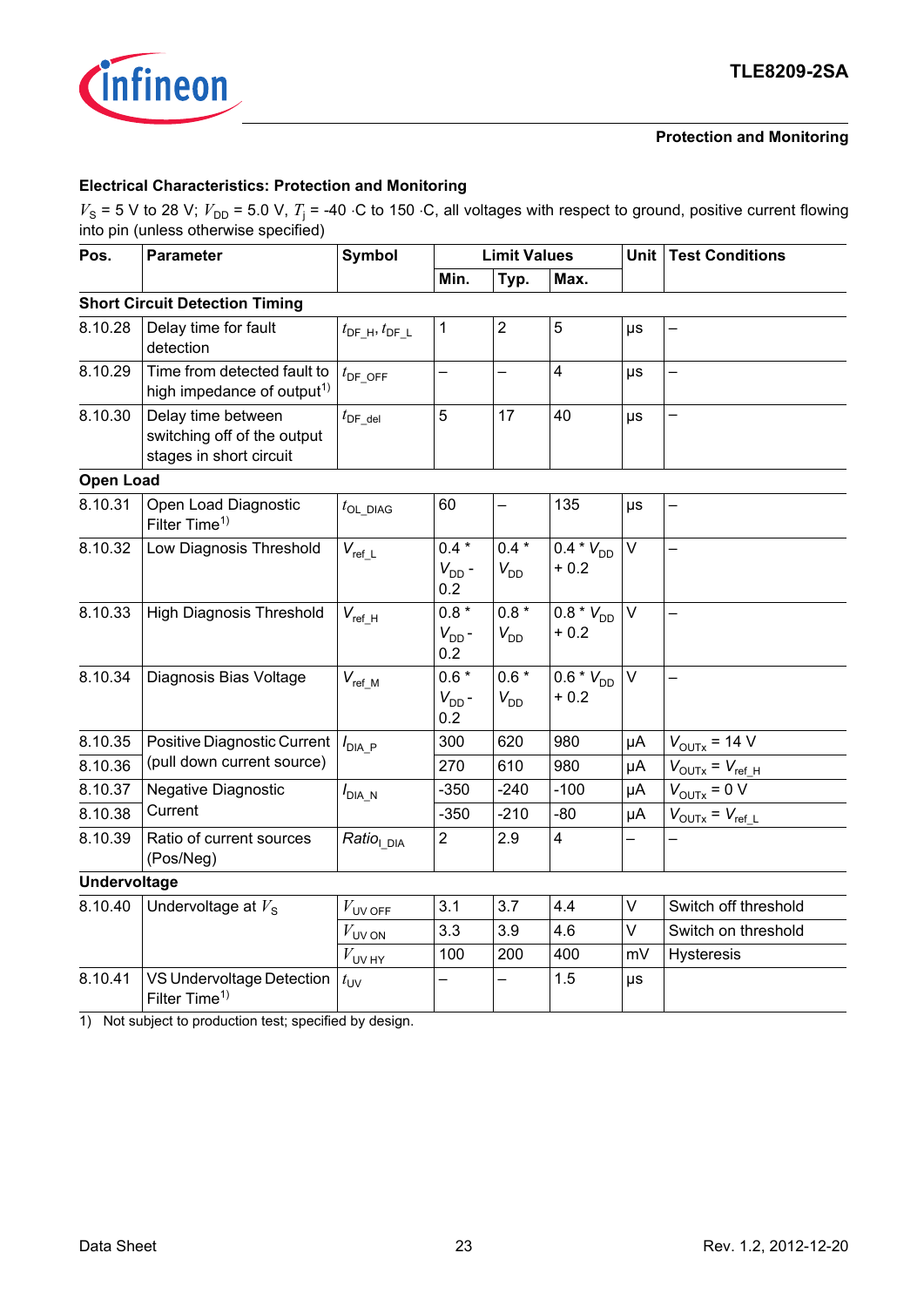

### <span id="page-23-0"></span>**9 SPI Interface**

The serial SPI interface establishes a communication link between TLE8209-2SA and the systems microcontroller. The TLE8209-2SA always operates in slave mode whereas the controller provides the master function. The maximum baud rate is 2 MBaud.

By applying an active slave select signal at  $\overline{SS}$  the TLE8209-2SA is selected by the SPI-master. SI is the data input (Slave In), SO the data output (Slave Out). Via SCK (Serial Clock Input) the SPI-clock is provided by the master. In case of inactive slave select signal (High) the data output SO goes into tristate.

The first two bits of an instruction may be used to establish an extended device-addressing. This gives the opportunity to operate up to 4 Slave-devices sharing one common SS signal from the Master-Unit (see **[Figure 16](#page-25-0)**).



**Figure 14 SPI Block Diagram**

### <span id="page-23-1"></span>**9.1 General SPI Characteristics**

- 1. During active reset conditions the SPI is driven into its default state. The output SO is set to high impedance (tristate). When reset becomes inactive, the state machine enters into a wait state for the next instruction.
- 2. If the slave select signal at SS is inactive (high), the state machine is forced to wait for the following instruction.
- 3. During active (low) state of the select signal SS the falling edge of the serial clock signal SCK will be used to latch the input data at SI. Output data at SO are driven with the rising edge of SCK. Further processing of the data according to the instruction (i.e. modification of internal registers) will be triggered by the rising edge of the SS signal.
- 4. In order to establish the option of extended addressing the upper two bits of the instruction byte (i.e. the first two SI bits of a frame) are reserved to send a chip address. To avoid a bus conflict the output SO will remain tristate during the addressing phase of a frame (i.e. until the address bits are recognized as a valid chip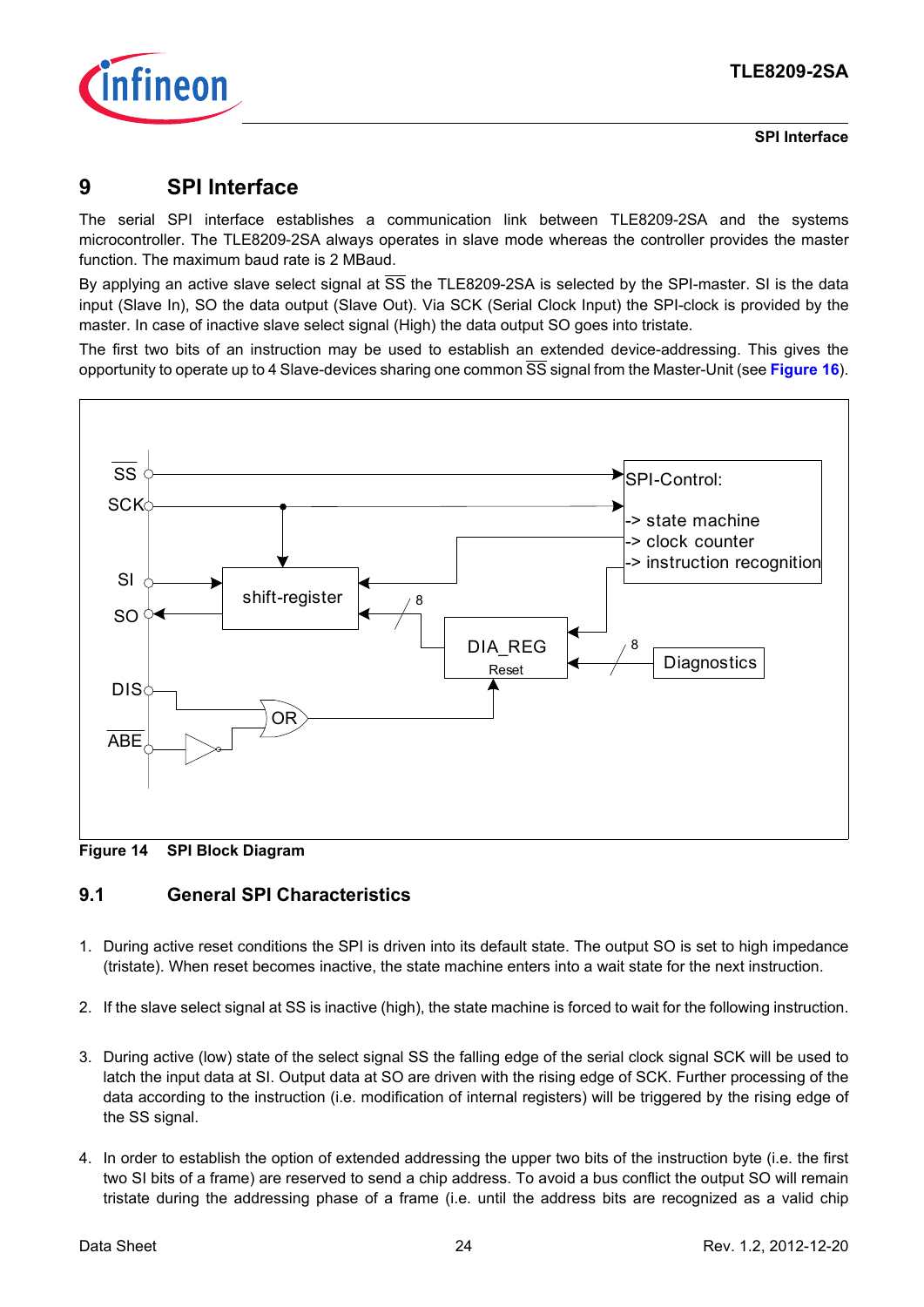### **TLE8209-2SA**



#### **SPI Interface**

address). If the chip address does not match, the according frame will be ignored and SO remains tristate for the complete frame.

- 5. Verification byte: Simultaneously to the receipt of an SPI instruction the TLE8209-2SA transmits a verification byte via the output SO to the controller. This byte indicates regular or irregular operation of the SPI. It contains an initial bit pattern and a flag indicating an invalid instruction of the previous access.
- 6. On a read access the data bits at the SPI input SI are rejected. During a valid write access the SPI will transmit the data byte "00hex" at the output SO after having sent the verification byte.
- 7. An instruction is invalid if one of the following conditions is fulfilled:

- an unused instruction code is detected (see tables with SPI instructions).

- the previous transmission is not completed in terms of internal data processing.

- the number of SPI clock pulses (falling edge) counted during active SS differs from exactly 16 clock pulses. If an unused instruction code occurres, the data byte "FF $_{hex}$ " (no error) will be transmitted after having sent the verification byte. This transmission takes place within the same SPI-frame that contained the unused instruction byte.

If an invalid instruction is detected, bit TRANS F in the following verification byte (next SPI-transmission) is set to HIGH. The TRANS F bit must not be cleared before it has been sent to the microcontroller.

### <span id="page-24-0"></span>**9.2 SPI Communication**

The 16 input bits consist of the SPI instruction byte and an input data byte. The 16 output bits consist of the verification byte and the output data byte (see also **[Figure 15](#page-24-1)**). The definition of these bytes is given in the subsequent sections. The access mode of the registers is described in the column "Type" (r = read, w = write).



<span id="page-24-1"></span>**Figure 15 SPI Communication**

### <span id="page-24-2"></span>**9.2.1 Instruction Byte**

The upper 2 bit of the instruction byte contain the chip address. The chip address of the TLE8209-2SA is '00'. During read access, the output data according to the register requested in the instruction byte are applied to SO within the same SPI frame. That means, the output data corresponding to an instruction byte sent during one SPI frame are transmitted to SO during the same SPI-frame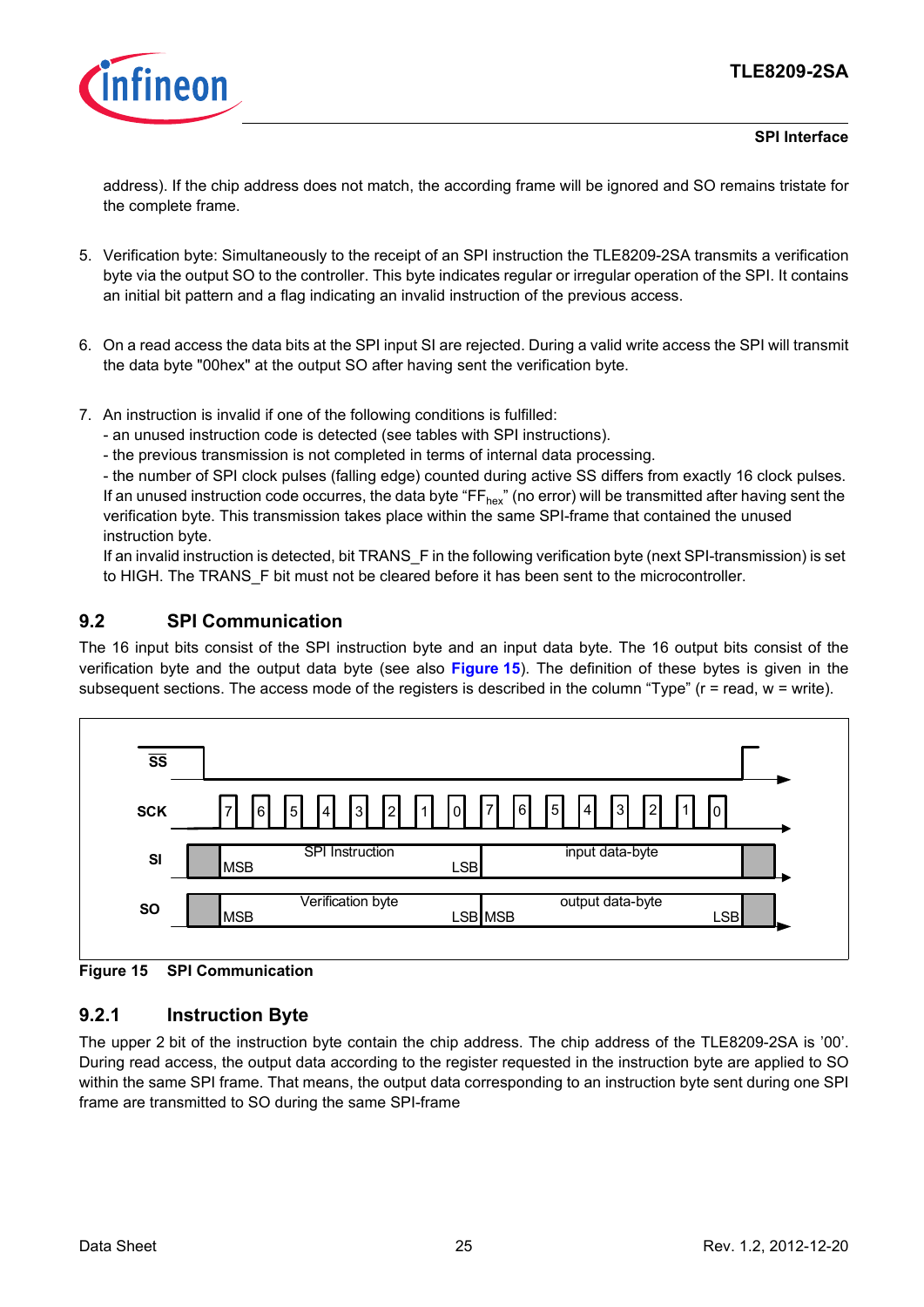

#### **Table 5 SPI Instruction Format**

| <b>CPAD1</b> | <b>CPAD0</b> | <b>INSTR5</b> | <b>INSTR4</b> | <b>INSTR3</b> | <b>INSTR2</b> | <b>INSTR1</b> | <b>INSTRO</b> |
|--------------|--------------|---------------|---------------|---------------|---------------|---------------|---------------|

| Field    | Bits | Type | <b>Description</b>                |
|----------|------|------|-----------------------------------|
| CPAD1:0  | 7:6  | W    | Chip Address (00 <sub>B</sub> )   |
| INSTR5:0 | 5:0  | W    | <b>SPI Instruction (encoding)</b> |



<span id="page-25-0"></span>**Figure 16 Bus Arbitration by Chip Address**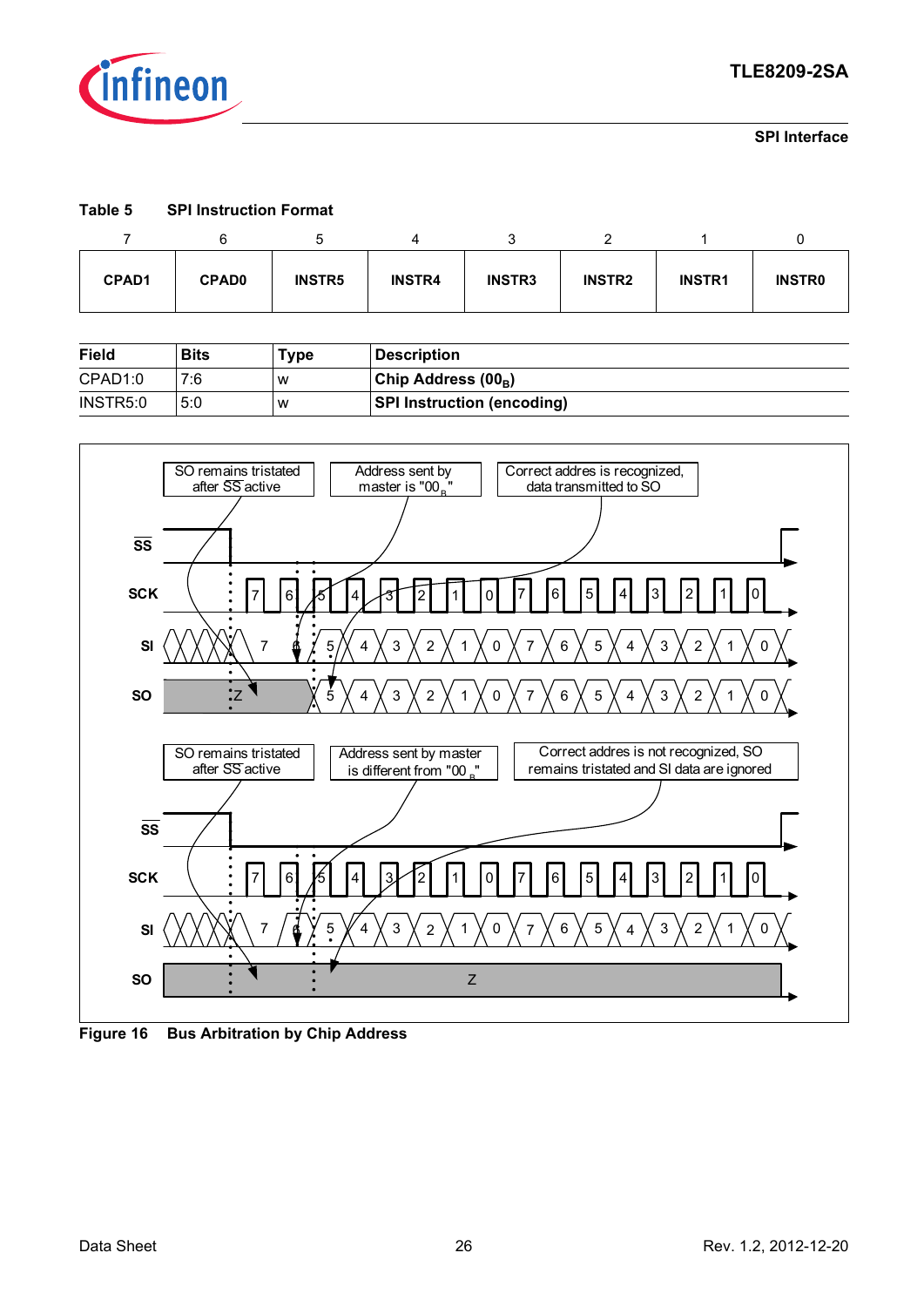

| Command                | <b>SPI Instruction Byte</b> | <b>Description</b>                                             |
|------------------------|-----------------------------|----------------------------------------------------------------|
| $RD$ <sub>ID</sub>     | 0000 0000                   | Read identifier                                                |
| RD_REV                 | 0000 0011                   | Read version                                                   |
| RD DIA                 | 0000 1001                   | Read diagnostics register                                      |
| <b>RD CONFIG</b>       | 0011 0000                   | Read power stage configuration                                 |
| RD STATCON             | 0011 1100                   | Read VDD monitoring status                                     |
| <b>WR CONFIG</b>       | 0010 1000                   | Write power stage configuration                                |
| <b>WR STATCON</b>      | 0001 1000                   | Write VDD monitoring status                                    |
| all other instructions | 00xx xxxx                   | Unused - TRANS_F is set to high, ff_hex is sent as data bit.   |
| all other chip addr.   | XXXX XXXX                   | Invalid address - SO remains tristate during entire SPI-frame. |

### **9.2.2 Verification Byte**

#### **Table 7 Verification Byte Format**

| VER <sub>6</sub> | VER <sub>5</sub> | VER4 | VER <sub>3</sub> | VER <sub>2</sub> | VER1 | <b>VER0</b> | <b>TRANS F</b> |
|------------------|------------------|------|------------------|------------------|------|-------------|----------------|

| <b>Field</b>     | <b>Bits</b> | <b>Type</b> | <b>Description</b>                                                                                                                         |
|------------------|-------------|-------------|--------------------------------------------------------------------------------------------------------------------------------------------|
| VER <sub>6</sub> |             |             | Fixed to tristate $(Z)$                                                                                                                    |
| VER <sub>5</sub> | 6           |             | Fixed to tristate $(Z)$                                                                                                                    |
| VER4             | 5           |             | Fixed to high (1)                                                                                                                          |
| VER <sub>3</sub> | 4           |             | Fixed to low (0)                                                                                                                           |
| VER <sub>2</sub> | 3           |             | Fixed to high (1)                                                                                                                          |
| VER1             | 2           |             | Fixed to low (0)                                                                                                                           |
| VER <sub>0</sub> |             |             | Fixed to high (1)                                                                                                                          |
| TRANS F          | 0           |             | Transfer failure:<br>Error detected during previous transfer<br>1 <sub>R</sub><br>Previous transfer was recognized as valid<br>$0_{\rm B}$ |

### **9.2.3 Device Identifier and Revision**

The IC's identifier (device ID) and revision number are used for production test purposes and features plug & play functionality depending on the systems software release. The two numbers are read-only accessible via the SPIinstructions RD\_ID and RD\_REV as described in **[Section 9.2.1](#page-24-2)**. The device ID is defined to allow identification of different IC-types by software and is fixed for the TLE8209-2SA.

The revision number may be utilized to distinguish different states of hardware and is updated with each redesign of the TLE8209-2SA. It is divided into an upper 4 bit field reserved to define revisions (SWR) corresponding to specific software releases and a lower 4 bit field utilized to identify the actual mask set revision (MSR).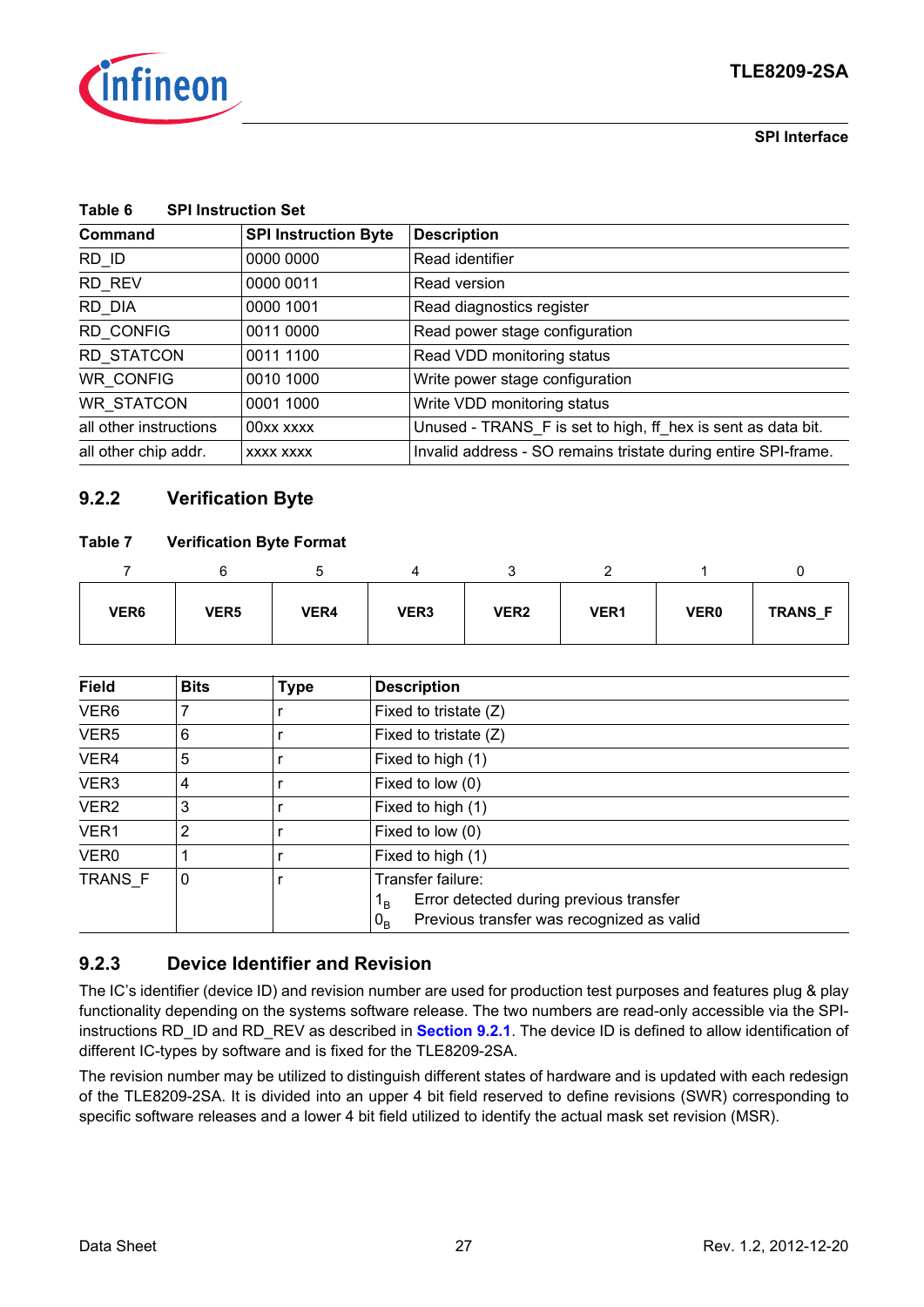

#### **ID\_REG Device Identifier**

| ID7 | ID <sub>6</sub> | ID <sub>5</sub> | ID4 | ID <sub>3</sub> | ID <sub>2</sub> | ID <sub>1</sub> | ID <sub>0</sub> |
|-----|-----------------|-----------------|-----|-----------------|-----------------|-----------------|-----------------|

| <b>Field</b> | <b>Bits</b> | туре | <b>Description</b>  |
|--------------|-------------|------|---------------------|
| ID7:0        | 7:0         |      | Device-ID           |
|              |             |      | TLE8209-2SA: DE hex |

## **REV\_REG**

### **Device Revision**

| SWR <sub>3</sub> | SWR <sub>2</sub> | SWR1 | SWR <sub>0</sub> | MSR3 | MSR <sub>2</sub> | MSR <sub>1</sub> | <b>MSR0</b> |
|------------------|------------------|------|------------------|------|------------------|------------------|-------------|

| <b>Field</b>  | <b>Bits</b> | туре | <b>Description</b>                         |
|---------------|-------------|------|--------------------------------------------|
| SWR3:0        | 7:4         |      | Revision corresponding to software release |
| <b>MSR3:0</b> | 3:0         |      | Revision corresponding to mask set         |

### **9.2.4 Diagnostics Register**

## **DIA\_REG**

### Diagnostics Register **Reset Value: x111 1111**<sub>B</sub>

| <b>ABE/DIS</b> | ОT | <b>CurrRed</b> | CurrLim | <b>DIA21</b> | <b>DIA20</b> | <b>DIA11</b> | <b>DIA10</b> |
|----------------|----|----------------|---------|--------------|--------------|--------------|--------------|

| <b>Field</b>      | <b>Bits</b> | <b>Type</b> | <b>Description</b>                                                |
|-------------------|-------------|-------------|-------------------------------------------------------------------|
| ABE/DIS           |             |             | Is set to "0" in case of ABE = $L$ or DIS = H                     |
| <b>OT</b>         | 6           |             | Is set to "0" in case of over temperature                         |
| CurrRed           | 5           |             | Is set to "0" in case of temperature dependent current limitation |
| CurrLim           | 4           |             | Is set to "0" in case of current limitation                       |
| DIA <sub>21</sub> | 3           |             | Diagnosis-Bit2 of OUT2                                            |
| <b>DIA20</b>      | 2           |             | Diagnosis-Bit1 of OUT2                                            |
| DIA11             |             |             | Diagnosis-Bit2 of OUT1                                            |
| <b>DIA10</b>      |             |             | Diagnosis-Bit1 of OUT1                                            |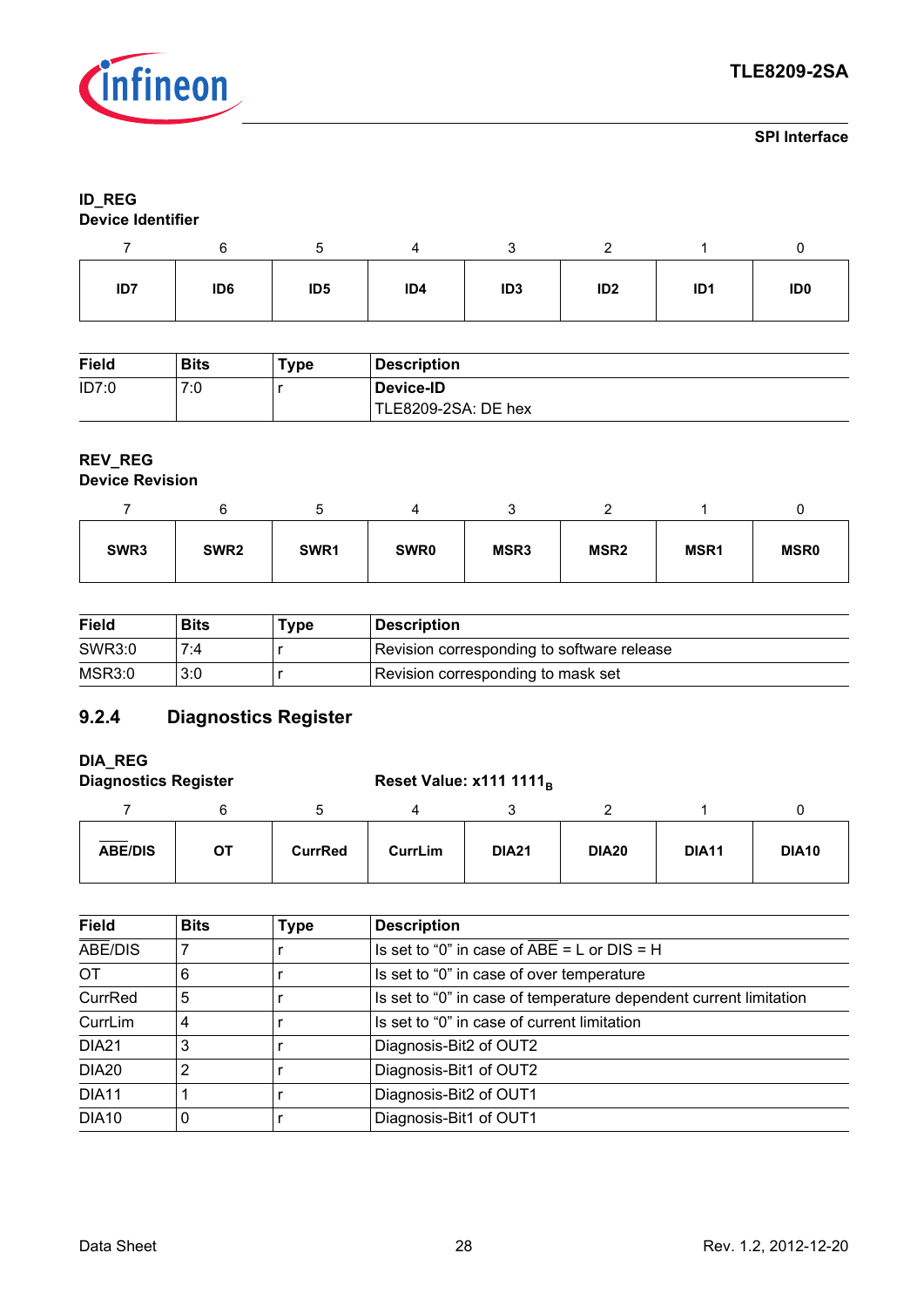

|                | Table o<br><b>Fallule Elicoully</b> |              |              |              |                                                        |                |  |
|----------------|-------------------------------------|--------------|--------------|--------------|--------------------------------------------------------|----------------|--|
| <b>ABE/DIS</b> | <b>DIA21</b>                        | <b>DIA20</b> | <b>DIA11</b> | <b>DIA10</b> | <b>Description</b>                                     | <b>Comment</b> |  |
| X              |                                     |              |              | 1            | no failure                                             |                |  |
|                | X                                   | X            | $\Omega$     |              | short circuit to battery at OUT1 (SCB1)                | latched        |  |
|                | X                                   | X            | 1            | $\mathbf 0$  | short circuit to ground at OUT1 (SCG1)                 | latched        |  |
|                | X                                   | X            | 1            |              | no error detected at OUT1                              |                |  |
|                | $\Omega$                            | 1            | X            | X            | short circuit to battery at OUT2 (SCB2)                | latched        |  |
|                |                                     | $\Omega$     | X            | X            | short circuit to ground at OUT2 (SCG2)<br>latched      |                |  |
|                |                                     |              | X            | X            | no error detected at OUT2                              |                |  |
|                | $\Omega$                            |              |              | $\mathbf{0}$ | short circuit accross load (HS1+LS2 active)            | latched        |  |
|                |                                     | $\Omega$     | $\Omega$     | 1            | short circuit accross load (HS2+LS1 active)            | latched        |  |
| X              | $\Omega$                            | $\Omega$     | $\Omega$     | $\mathbf{0}$ | Undervoltage at pin VS                                 | not latched    |  |
| 0              |                                     |              | 0            | 0            | open load (H-Bridge)                                   | latched        |  |
| $\Omega$       |                                     |              | X            | $\mathbf{0}$ | open load at OUT1 (single switch operation)            | latched        |  |
| 0              |                                     |              | $\Omega$     | X            | open load at OUT2 (single switch operation)<br>latched |                |  |

#### <span id="page-28-0"></span>**Table 8 Failure Encoding**

#### Note:

The bit ABE/DIS shows directly the status of inputs ABE and DIS. It is set to '0' if the power stages are disabled by ABE or DIS.

The bits OT, CurrRed and CurrLim are latched. They will be reset with each read access. If the failure condition is still present the according bits are set again.

Undervoltage at VS is reported and the outputs are switched off as long as the undervoltage condition is present. The previous setting of the DIAx bits is masked but not reset. Once the supply voltage is back in the operating range the diagnostic bits DIAxx will return to their setting before VS undervoltage. The outputs will return to normal operation.

Detection of short circuit will switch of the output stages. In single half bridge operation only the affected output is switched off. In H-Bridge mode both outputs are shut down. The outputs remain off until the failure condition is removed and the diagnosis register is reset.

A short across the load may also be reported as SCG at one output and SCB at the other.

The diagnostic information DIAxx in the SPI interface is reset in the following cases:

- Read out of DIA\_REG: only bit 4, 5 and 6 will be reset
- Enabling or disabling of the bridge via ABE or DIS
- Undervoltage at VDD
- Reset command via SPI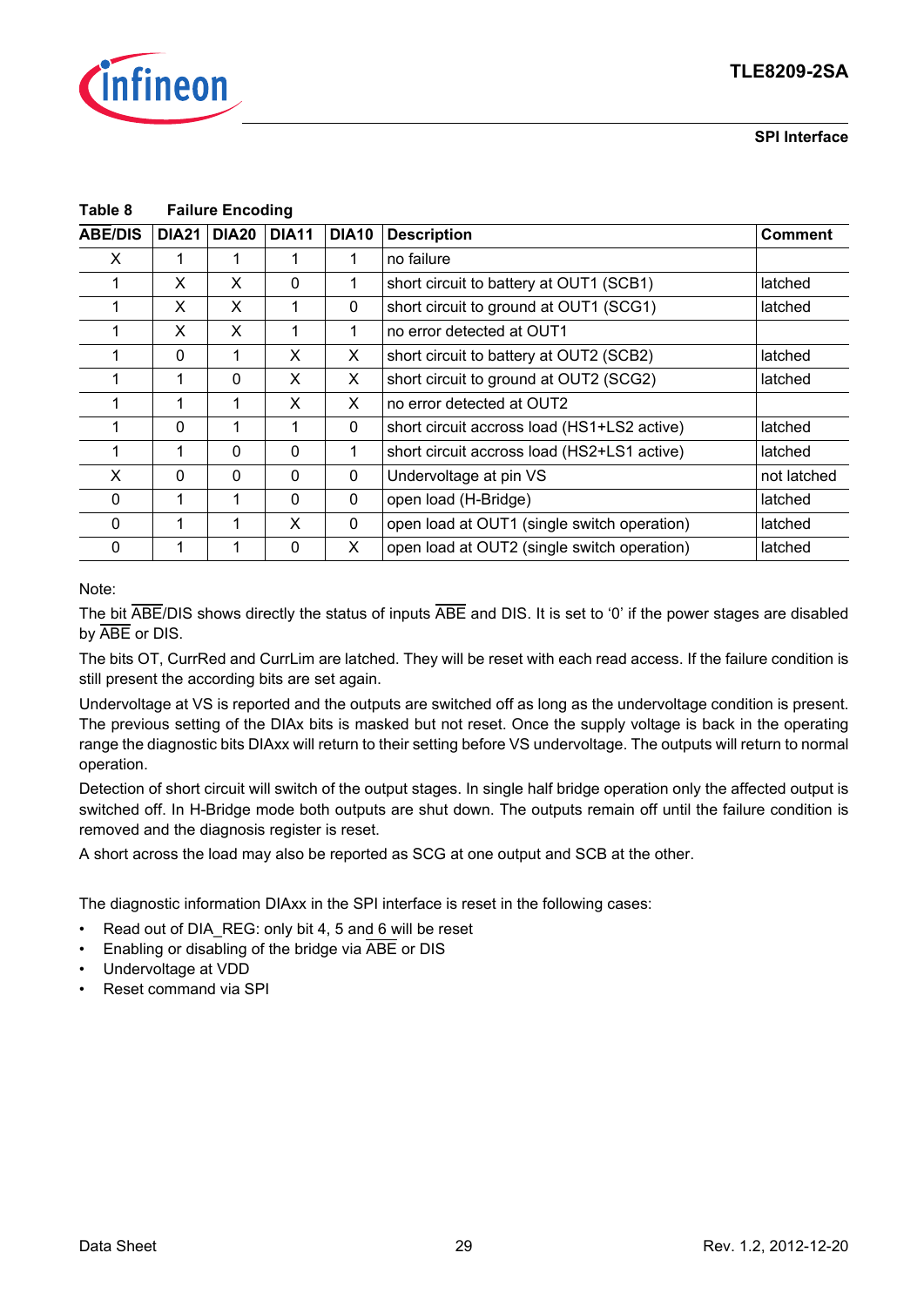

### **9.2.5 Configuration Register**

### **CONFIG\_REG**

| <b>Configuration Register</b> |            |                  |                  | <b>Reset Value: 1111 1010</b> <sub>B</sub> |                 |              |           |  |
|-------------------------------|------------|------------------|------------------|--------------------------------------------|-----------------|--------------|-----------|--|
|                               |            |                  |                  |                                            |                 |              |           |  |
| <b>MODE</b>                   | <b>MUX</b> | SIN <sub>1</sub> | SIN <sub>2</sub> | CL <sub>1</sub>                            | CL <sub>2</sub> | <b>RESET</b> | <b>SL</b> |  |

| <b>Field</b>     | <b>Bits</b> | <b>Type</b> | <b>Description</b>                                         |
|------------------|-------------|-------------|------------------------------------------------------------|
| <b>MODE</b>      | 7           | wr          | '1': H-bridge mode                                         |
|                  |             |             | '0': single output stages (for current levels 1 to 3 only) |
| <b>MUX</b>       | 6           | wr          | '1': control by parallel inputs IN1 and IN2                |
|                  |             |             | '0': control by SPI bits SIN1 and SIN2                     |
| SIN <sub>1</sub> | 5           | wr          | control of OUT1 if MUX='0'                                 |
| SIN <sub>2</sub> | 4           | wr          | control of OUT2 if MUX='0'                                 |
| CL <sub>1</sub>  | 3           | wr          | current limitation level (see table below)                 |
| CL <sub>2</sub>  | 2           | wr          | current limitation level (see table below)                 |
| <b>RESET</b>     | 1           | wr          | '0': reset of digital logic                                |
| <b>SL</b>        | 0           | wr          | slew rate setting                                          |
|                  |             |             | '1': slow                                                  |
|                  |             |             | '0': fast                                                  |

#### **Table 9 Current Limitation Levels**

| CL <sub>1</sub> | CL <sub>2</sub> | <b>Current Level</b> | <b>Typical Current</b> |
|-----------------|-----------------|----------------------|------------------------|
|                 |                 |                      | 1.5A                   |
|                 |                 |                      | 4.0A                   |
|                 |                 | 3 (default)          | 6.6A                   |
|                 |                 |                      | 8.6A                   |

### **9.2.6 STATCON Register**

## **STATCON\_REG**

**STATCON Register Reset Value: 1101 1xxx**B

| <b>CONFIG2</b> | <b>CONFIG1</b> | <b>CONFIG0</b> | <b>DIACLR2</b> | <b>DIACLR1</b> | <b>STATUS2</b> | <b>STATUS1</b> | <b>STATUS0</b> |
|----------------|----------------|----------------|----------------|----------------|----------------|----------------|----------------|

| <b>Field</b> | <b>Bits</b> | Type | <b>Description</b>                                   |
|--------------|-------------|------|------------------------------------------------------|
| CONFIG2      |             | wr   | VDD threshold test mode                              |
|              |             |      | '1': VDD monitoring in normal operation              |
|              |             |      | '0': VDD thresholds are changed according to CONFIG1 |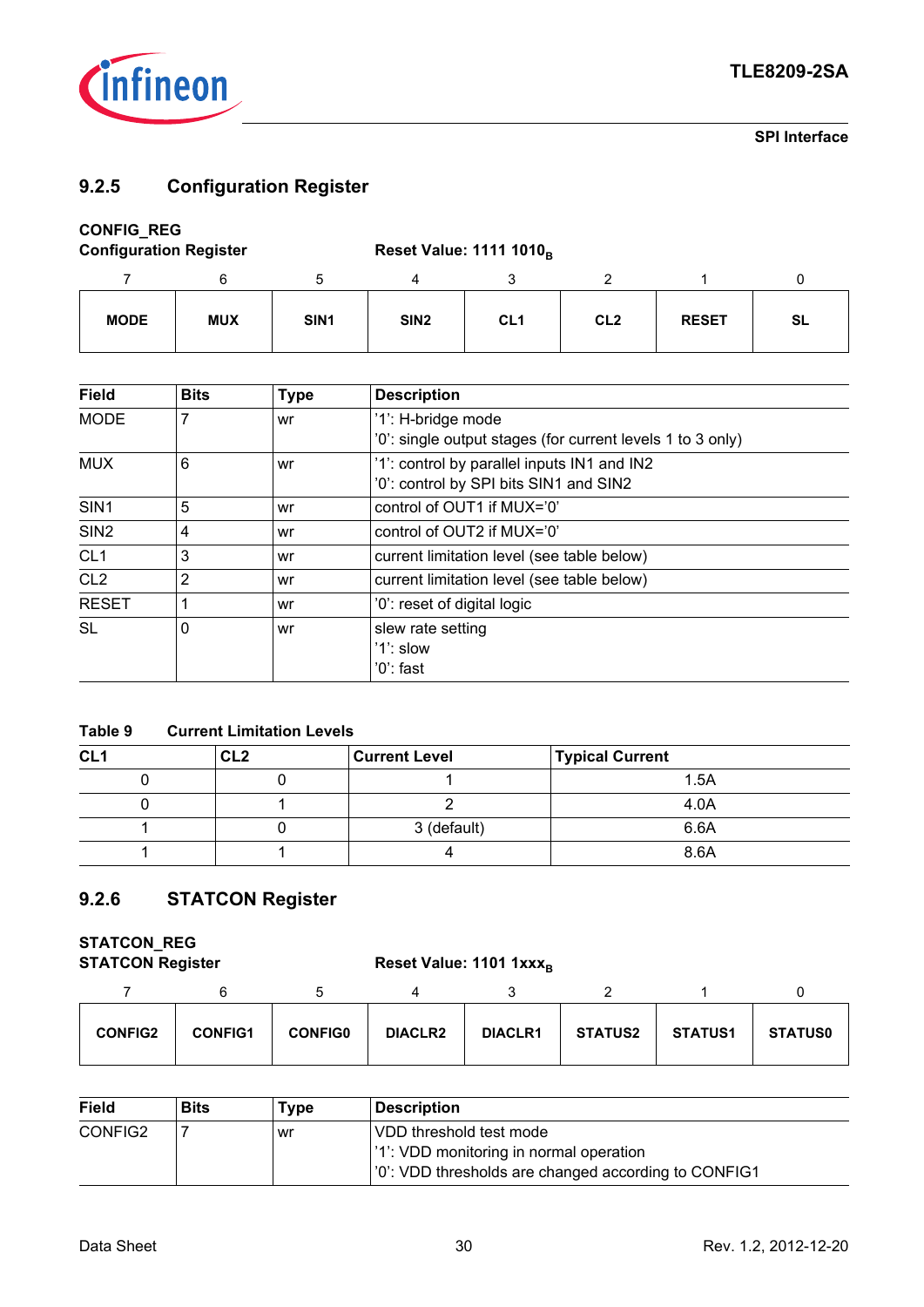

### **TLE8209-2SA**

#### **SPI Interface**

| <b>Field</b>        | <b>Bits</b>    | <b>Type</b> | <b>Description</b>                                                                                                                                                                                                |
|---------------------|----------------|-------------|-------------------------------------------------------------------------------------------------------------------------------------------------------------------------------------------------------------------|
| CONFIG1             | 6              | wr          | changes thresholds in VDD threshold test mode (CONFIG2='0')<br>'1': increase lower threshold of VDD monitoring to test switch off path<br>'0': decrease upper threshold of VDD monitoring to test switch off path |
| CONFIG0             | 5              | wr          | latch function for overvoltage at VDD<br>'1': overvoltage at VDD latched<br>'0': overvoltage at VDD not latched                                                                                                   |
| DIACLR <sub>2</sub> | 4              | wr          | '0': clears diagnosis of OUT2<br>always returns '1' at read access                                                                                                                                                |
| DIACLR1             | 3              | wr          | '0': clears diagnosis of OUT1<br>always returns '1' at read access                                                                                                                                                |
| STATUS2             | $\overline{2}$ | r           | returns level at ABE                                                                                                                                                                                              |
| STATUS1             | 1              |             | '0': under voltage at VDD<br>'1': VDD voltage above lower limit                                                                                                                                                   |
| STATUS0             | $\Omega$       |             | 0': over voltage at VDD<br>'1': VDD voltage below upper limit                                                                                                                                                     |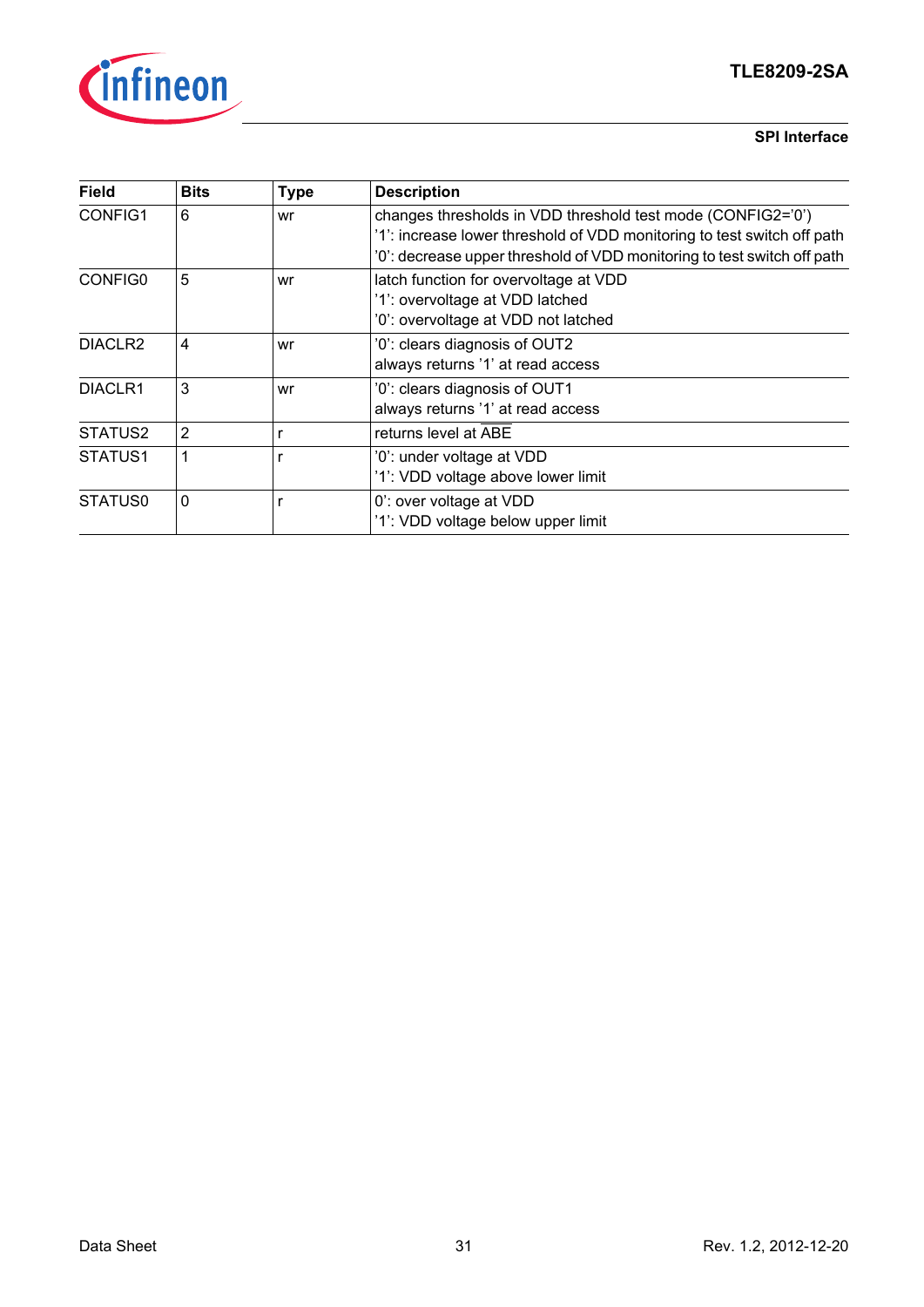

### **9.2.7 Contents of the SPI registers after a reset condition**

*Note: The registers for device identifier and revision (ID\_REG and REV\_REG) are not affected by reset.*

#### **DIA\_REG**

|             |                | 6         | 5              |               | 2            | 2            |              |              |
|-------------|----------------|-----------|----------------|---------------|--------------|--------------|--------------|--------------|
|             | <b>ABE/DIS</b> | <b>OT</b> | <b>CurrRed</b> | <b>CurLim</b> | <b>DIA21</b> | <b>DIA20</b> | <b>DIA11</b> | <b>DIA10</b> |
| <b>POR</b>  | x              |           |                |               |              |              |              |              |
| <b>SPIR</b> | X              |           |                |               |              |              |              |              |
| ABE/DISR    | x              |           |                |               |              |              |              |              |
| <b>RDR</b>  | X              |           |                |               | X            | X            | x            | х            |
| DIACLR1     | x              | x         | x              | x             | x            | x            |              |              |
| DIACLR2     | X              | x         | x              | x             |              |              | x            |              |

#### **CONFIG\_REG**

|               |             | 6          | ა    |                  |                 |                 |              |           |
|---------------|-------------|------------|------|------------------|-----------------|-----------------|--------------|-----------|
|               | <b>MODE</b> | <b>MUX</b> | SIN1 | SIN <sub>2</sub> | CL <sub>1</sub> | CL <sub>2</sub> | <b>RESET</b> | <b>SL</b> |
| <b>POR</b>    |             |            |      |                  |                 |                 |              |           |
| <b>SPIR</b>   |             |            |      |                  |                 |                 |              |           |
| <b>DISR</b>   | x           |            |      |                  | x               | х               |              |           |
| <b>SFMODE</b> |             |            |      |                  |                 |                 |              |           |

#### **STATCON\_REG**

|               |  | CONFIG2   CONFIG1   CONFIG0   DIACLR2   DIACLR1   STATUS2   STATUS1   STATUS0 |  |  |
|---------------|--|-------------------------------------------------------------------------------|--|--|
| <b>POR</b>    |  |                                                                               |  |  |
| <b>SPIR</b>   |  |                                                                               |  |  |
| <b>SFMODE</b> |  |                                                                               |  |  |

POR: Reset due to VDD power up

SPIR: Reset via SPI by writing 0 into the RESET of CONFIG\_REG

ABE/DISR: Reset due to enabling or disabling the power stages via DIS or ABE (edge triggered)

DISR: Reset due to a disabled power stage by DIS or ABE (level triggered)

RDR: Reset due to a read access to DIA\_REG

DIACLR1: Reset via SPI by writing 0 into the DIACLR1 of STATCON\_REG

DIACLR2: Reset via SPI by writing 0 into the DIACLR2 of STATCON\_REG

SFMODE: Reset by setting the TLE8209-2SA into the Status Flag Mode (VDDIO = 0V)

x: No change

*Note: If a reset condition is not listed for a particular register it has no effect on the contents of this register.*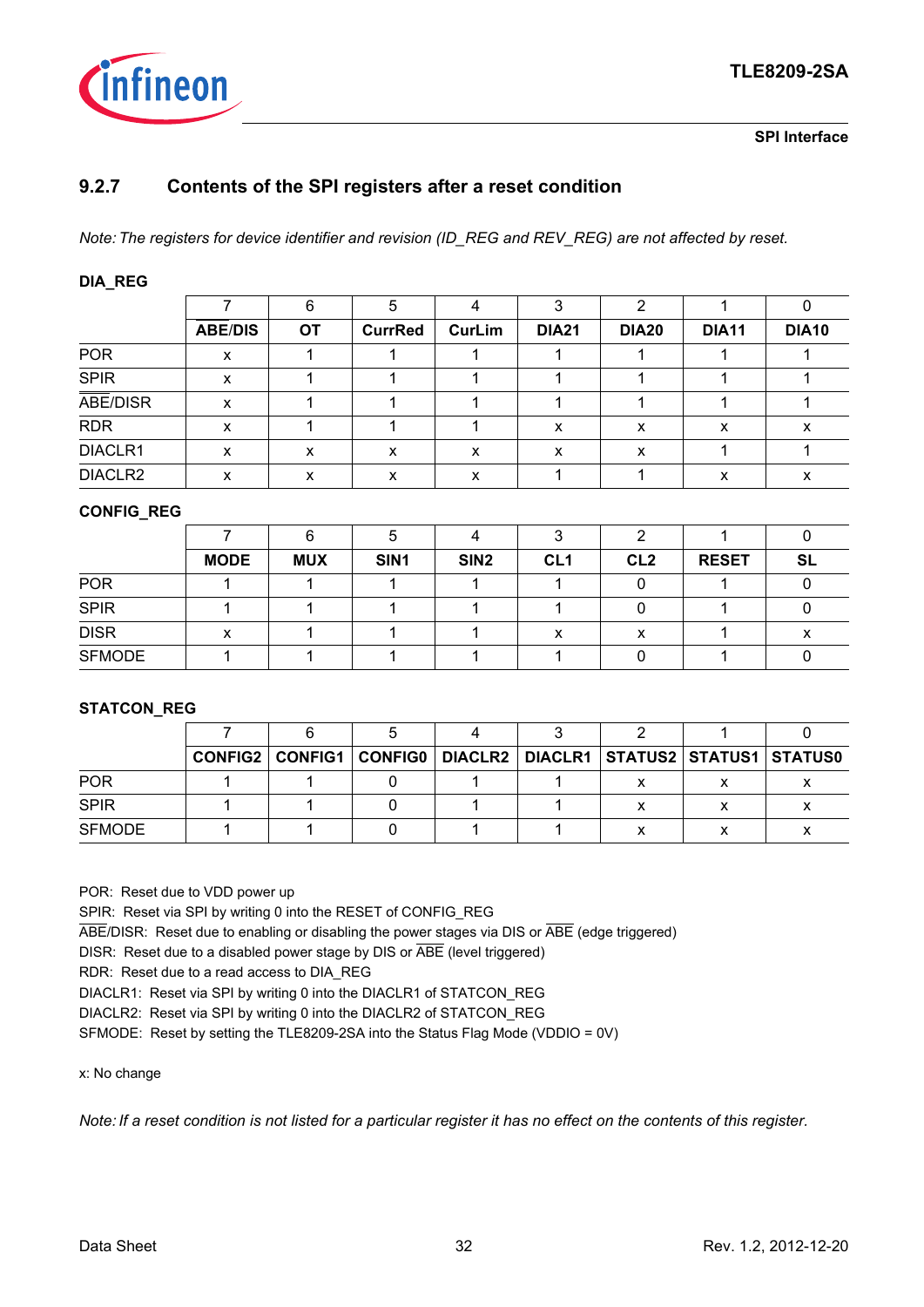

### <span id="page-32-0"></span>**9.3 Electrical Characteristics SPI**

#### **Electrical Characteristics: SPI Interface**

 $V_s$  = 5 V to 28 V;  $V_{DD}$  = 5.0 V;  $V_{DDIO}$  = 2.9 V to 5.5 V,  $T_i$  = -40 ⋅C to 150 ⋅C, all voltages with respect to ground, positive current flowing into pin (unless otherwise specified)

| Pos.   | <b>Parameter</b>                                                                                                                                                                                 | Symbol            | <b>Limit Values</b> |                 |                          | <b>Unit</b> | <b>Test Conditions</b>                                    |  |
|--------|--------------------------------------------------------------------------------------------------------------------------------------------------------------------------------------------------|-------------------|---------------------|-----------------|--------------------------|-------------|-----------------------------------------------------------|--|
|        |                                                                                                                                                                                                  |                   | Min.                | Typ.            | Max.                     |             |                                                           |  |
|        | SPI-Timing (see Figure 17) <sup>1)</sup>                                                                                                                                                         |                   |                     |                 |                          |             |                                                           |  |
| 9.3.1  | Cycle-time (1)                                                                                                                                                                                   | $t_{\rm cyc}$     | 490                 | —               | $\overline{\phantom{0}}$ | ns          | referred to master                                        |  |
| 9.3.2  | Enable Lead Time (2)                                                                                                                                                                             | $t_{\text{lead}}$ | 50                  | —               |                          | ns          | referred to master                                        |  |
| 9.3.3  | Enable Lag Time (3)                                                                                                                                                                              | $t_{\text{lag}}$  | 150                 | —               |                          | ns          | referred to master                                        |  |
| 9.3.4  | Data Valid (4)<br>H->L: $V_{SCK}$ =2V -> $V_{SO}$ =0.2 $V_{DDIO}$<br>L->H: $V_{SCK}$ =2V -> $V_{SO}$ =0.8 $V_{DDIO}$<br>if $V_{DDIO}$ < 4.5V:<br>L->H: $V_{SCK}$ =2V -> $V_{SO}$ =0.7 $V_{DDIO}$ | $t_{\rm v}$       |                     | —<br>-          | 150<br>230               | ns          | $C_1$ = 200 pF<br>$C_1$ = 350 pF<br>referred to TLE8209-2 |  |
| 9.3.5  | Data Setup Time (5)                                                                                                                                                                              | $t_{\rm su}$      | 40                  | -               |                          | ns          | referred to master                                        |  |
| 9.3.6  | Data Hold Time (6)                                                                                                                                                                               | $t_{\rm h}$       | 40                  | —               |                          | ns          | referred to master                                        |  |
| 9.3.7  | Disable Time (7)                                                                                                                                                                                 | $t_{\text{dis}}$  |                     | —               | 100                      | ns          | referred to TLE8209-2                                     |  |
| 9.3.8  | Transfer Delay (8)                                                                                                                                                                               | $t_{\text{dt}}$   | 250                 | —               |                          | ns          | referred to master                                        |  |
| 9.3.9  | Disable Lead Time (9)                                                                                                                                                                            | $t_{\text{dld}}$  | 250                 | $\qquad \qquad$ |                          | ns          | referred to master                                        |  |
| 9.3.10 | Disable Lag Time (10)                                                                                                                                                                            | $t_{\text{dlg}}$  | 250                 | $\qquad \qquad$ |                          | ns          | referred to master                                        |  |
| 9.3.11 | Access time (11)                                                                                                                                                                                 | $t_{\rm acc}$     | 8.35                |                 |                          | μS          | referred to master                                        |  |

1) All timing parameters specified by design - not subject to production test



<span id="page-32-1"></span>**Figure 17 SPI Timing**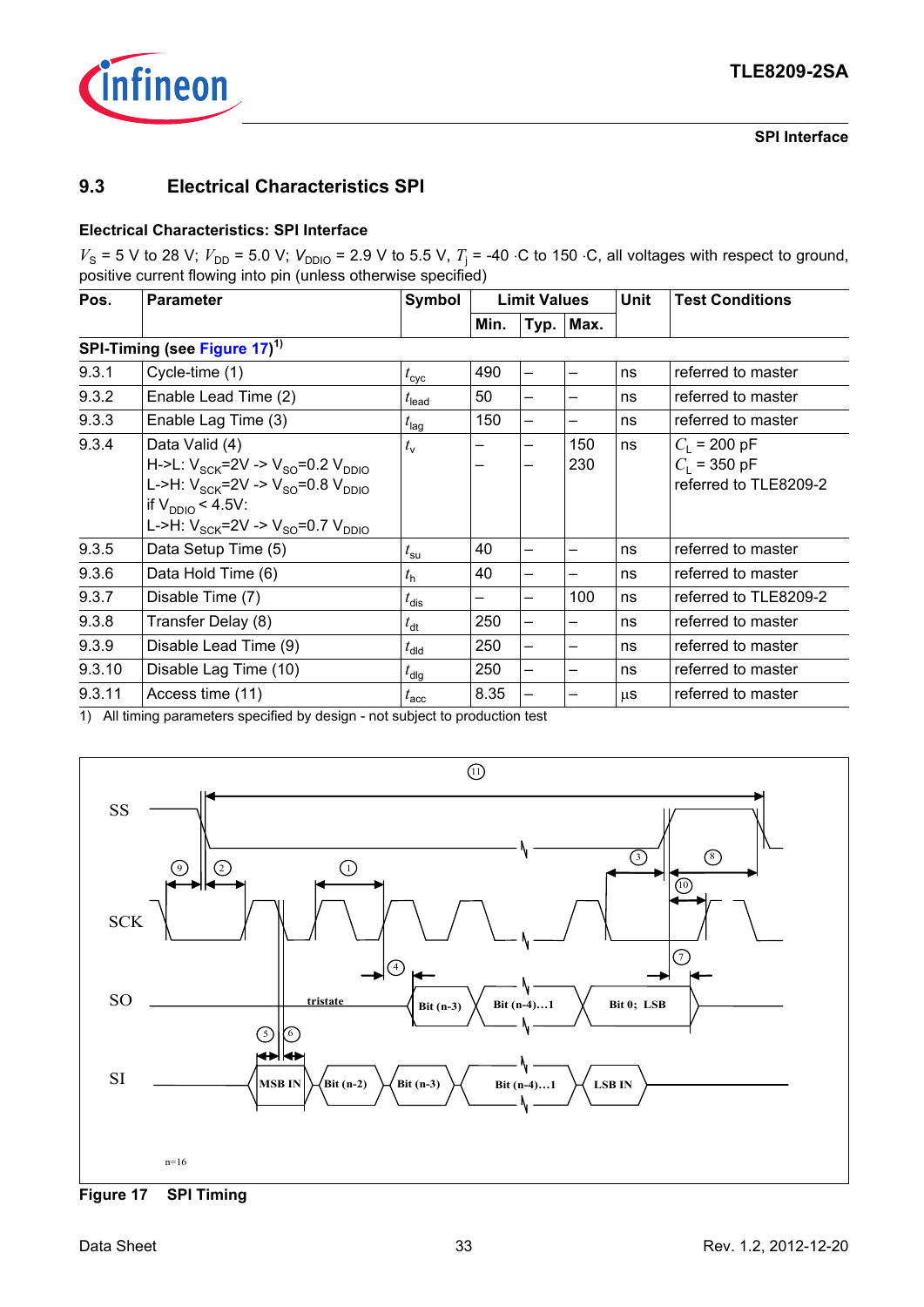

**Application Information**

### <span id="page-33-0"></span>**10 Application Information**

*Note: The following simplified application examples are given as a hint for the implementation of the device only and shall not be regarded as a description or warranty of a certain functionality, condition or quality of the device. The function of the described circuits must be verified in the real application*



**Figure 18 Application Example H-Bridge with SPI-Interface**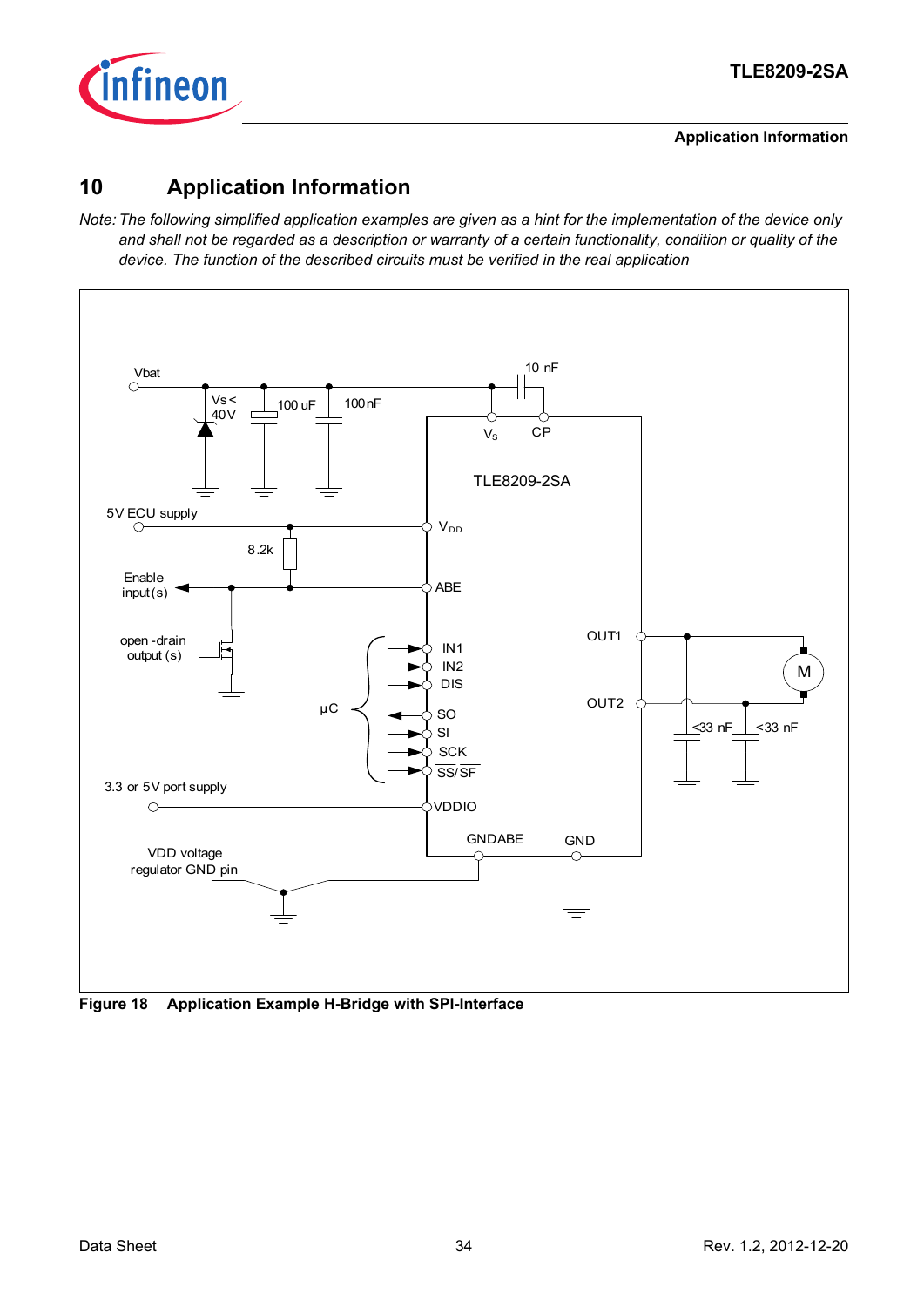

### **TLE8209-2SA**

#### **Application Information**



**Figure 19 Application Example with Status Flag**



**Figure 20 Application Examples for Overvoltage and Reverse-Voltage Protection**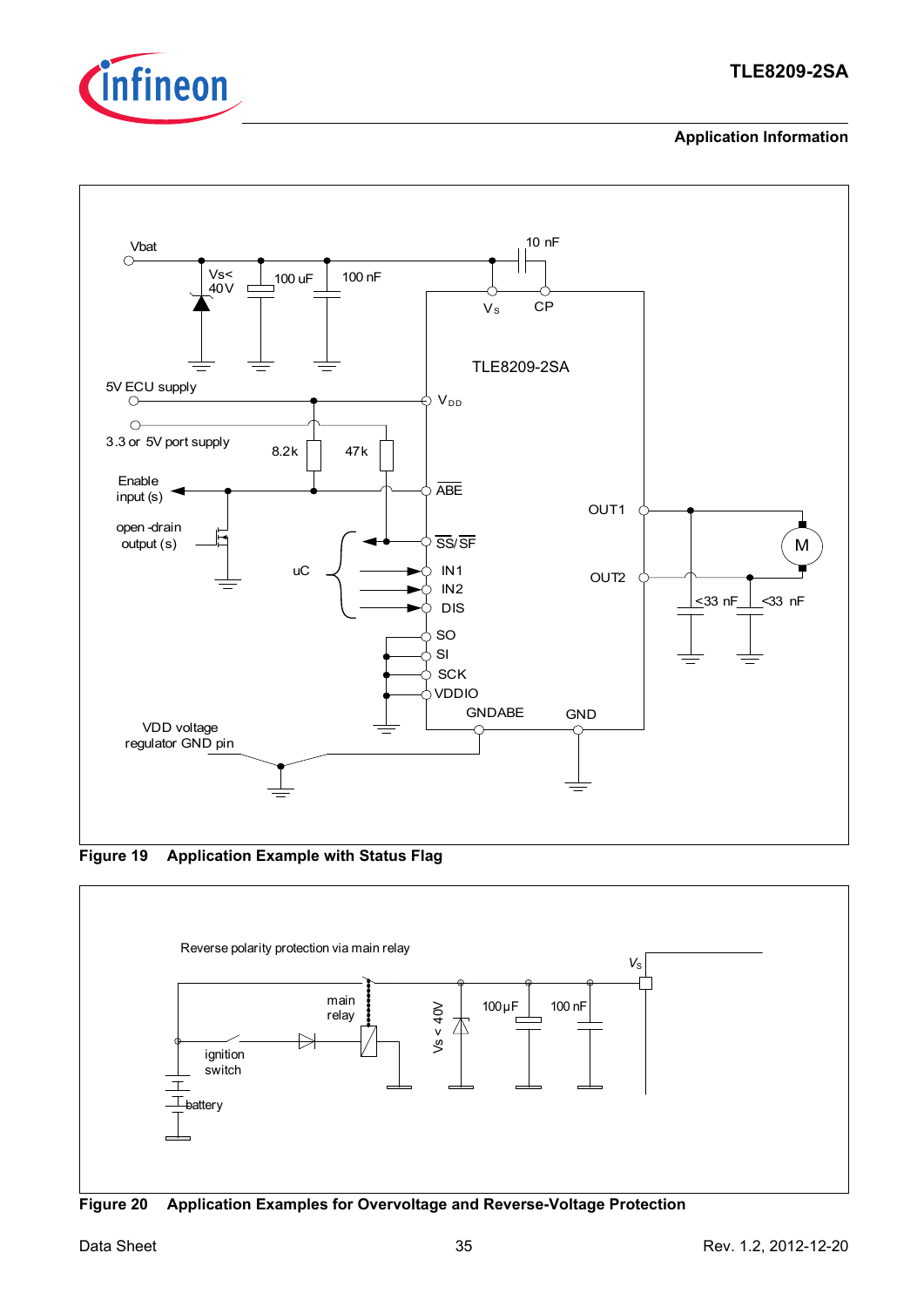

#### **Package Outlines TLE8209-2SA**

### <span id="page-35-0"></span>**11 Package Outlines TLE8209-2SA**



**Figure 21 PG-DSO-20-65** (Plastic Dual Small Outline Package)

### **Green Product (RoHS compliant)**

To meet the world-wide customer requirements for environmentally friendly products and to be compliant with government regulations the device is available as a green product. Green products are RoHS-Compliant (i.e Pb-free finish on leads and suitable for Pb-free soldering according to IPC/JEDEC J-STD-020).

You can find all of our packages, sorts of packing and others in our Infineon Internet Page: [http://www.infineon.com/packages](http://www.infineon.com/products/) **Dimensions in mm**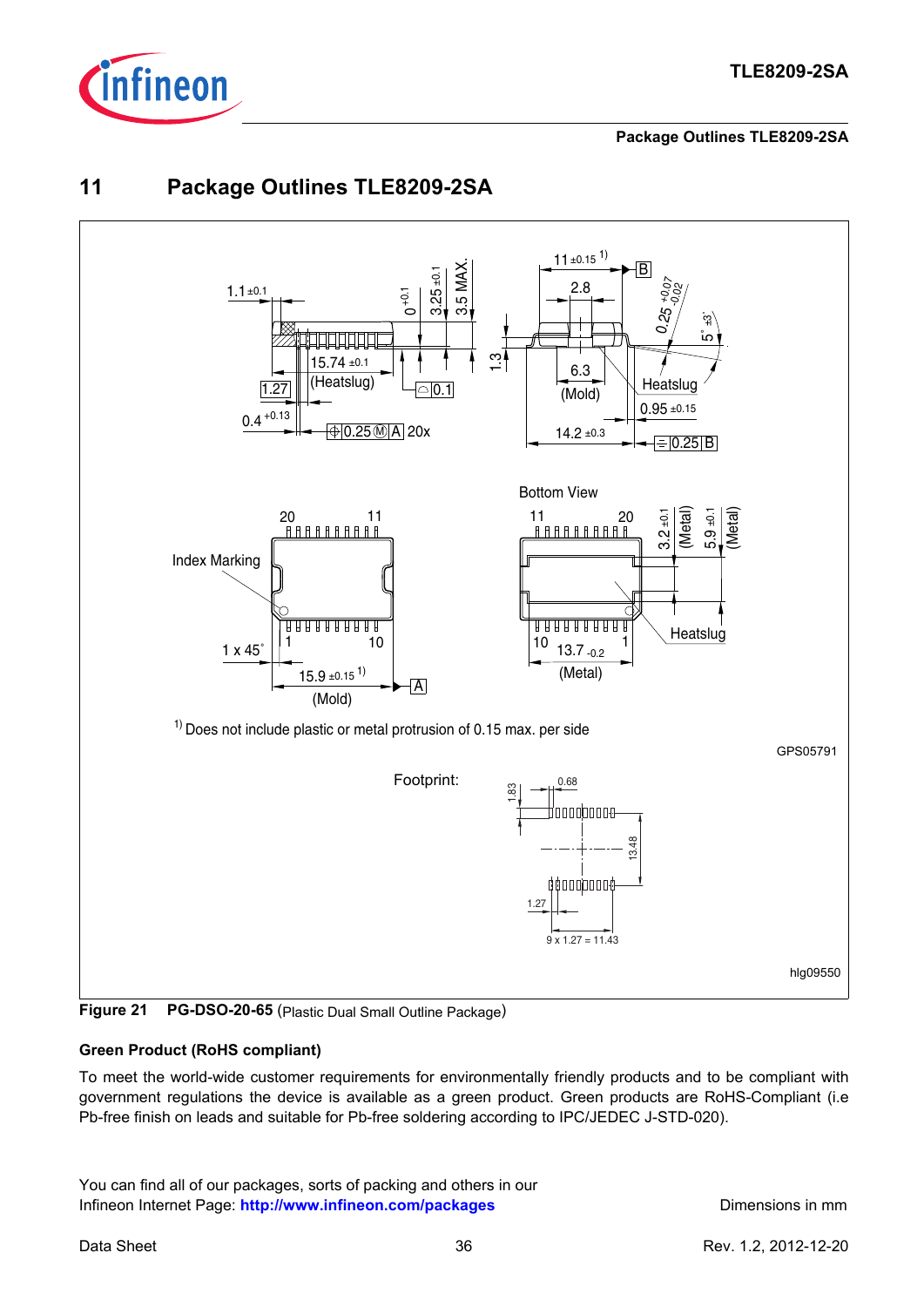

**Revision History**

## <span id="page-36-0"></span>**12 Revision History**

| <b>Revision</b> | <b>Date</b> | <b>Comments / Changes</b>                                                                                                                                                                                                                                                                                                                                                                                                                             |
|-----------------|-------------|-------------------------------------------------------------------------------------------------------------------------------------------------------------------------------------------------------------------------------------------------------------------------------------------------------------------------------------------------------------------------------------------------------------------------------------------------------|
| 0.1             | 2008-08-21  | Initial Product Proposal                                                                                                                                                                                                                                                                                                                                                                                                                              |
| 0.2             | 2008-12-05  | - General: Package PG-DSO-20-37 (TLE8209-2SA) added<br>- Page 13, Chapter 6: Description of digital inputs modified<br>- Page 14, Pos. 6.0.36 & 6.0.37: typ. values removed<br>- Page 16: Switching times adjusted to TLE8209-1 values<br>- Page 36ff: Application diagrams updated (Figures 19 & 20)<br>- Page 38: Package drawing added                                                                                                             |
| 0.3             | 2009-07-31  | - Page 39: Package drawing updated<br><b>Target Data Sheet</b><br>- General: Package names changed                                                                                                                                                                                                                                                                                                                                                    |
|                 |             | - Page 24, Pos. 8.10.5, current limit hysteresis min. changed                                                                                                                                                                                                                                                                                                                                                                                         |
| 0.4             | 2009-12-11  | <b>Preliminary Data Sheet</b><br>- Limits revised throughout the whole document<br>- Cover: Subtitle changed to "SPI Programmable H-Bridge"<br>- Page 3: Feature List and Functional Description revised<br>- Page 17ff: Rearranged figures 6 to 9<br>- Page 20: Figures 11 & 12 revised<br>- Page 21: Short circuit description revised<br>- Page 36: Application Diagram with Status Flag (Figure 20) updated<br>- Page 38: Package Drawing updated |
| 1.0             | 2010-02-16  | Data Sheet<br>- General: Single package version: PG-DSO-20-65 (PowerSO20) only.<br>- Page 3, Overview: added "low standby current" in feature list<br>- Page 11, Pos. 5.4.1: Parameter name changed to "Supply Current";<br>- Page 11, Pos. 5.4.1: added limits for $I_{VS}$ at $V_{DD}$ = 0V.<br>- Page 19, Figure 11 updated.                                                                                                                       |
| 1.2             | 2012-12-20  | - Page3: Feature list revised<br>- Page 22, Pos. 8.10.4: $ I_{14} $ max. changed from 10.5A to 10.0A<br>- Page 27, Chapter 9.2.3: Description of device identifier and revision modified                                                                                                                                                                                                                                                              |